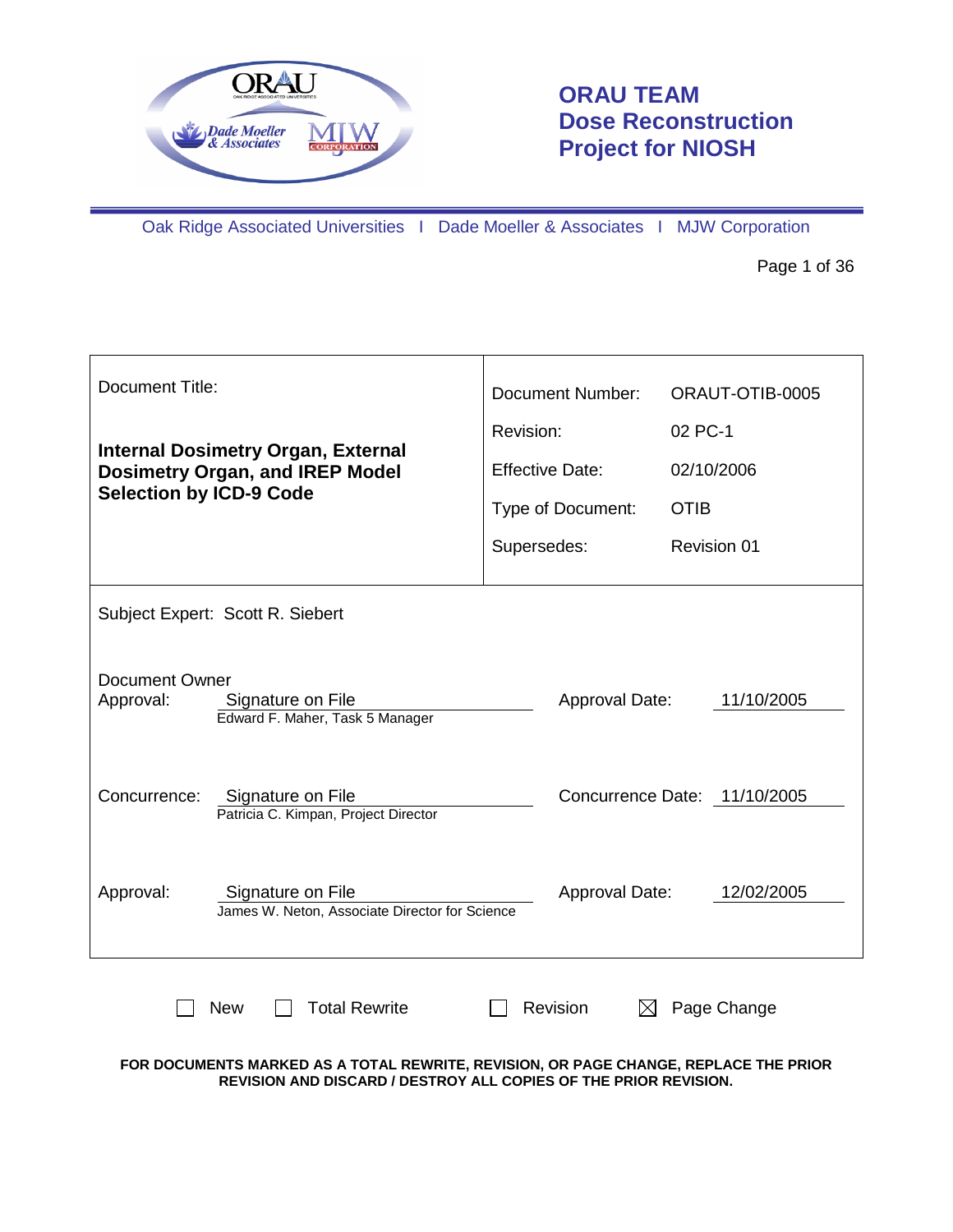| Document No. ORAUT-OTIB-0005 | Revision No. 02 PC- | Effective Date: 02/10/2006 | 2 of 36<br>Page 2 |
|------------------------------|---------------------|----------------------------|-------------------|

## **PUBLICATION RECORD**

| <b>EFFECTIVE</b><br><b>DATE</b> | <b>REVISION</b><br><b>NUMBER</b> | <b>DESCRIPTION</b>                                                                                                                                                                                                                                                                                                                                                                                                                                                                                                                                                                                                              |  |
|---------------------------------|----------------------------------|---------------------------------------------------------------------------------------------------------------------------------------------------------------------------------------------------------------------------------------------------------------------------------------------------------------------------------------------------------------------------------------------------------------------------------------------------------------------------------------------------------------------------------------------------------------------------------------------------------------------------------|--|
| 11/03/2003                      | 00                               | ORAU technical information bulletin to clarify IMBA organ and IREP<br>model selection First approved issue. Initiated by Elizabeth M.<br>Brackett.                                                                                                                                                                                                                                                                                                                                                                                                                                                                              |  |
| 01/23/2004                      | 01                               | Incorporates applicable external dosimetry organ selection.<br>Approved issue of Revision 01. Initiated by Elizabeth M. Brackett.                                                                                                                                                                                                                                                                                                                                                                                                                                                                                               |  |
| 03/05/2004                      | 01 PC-1                          | IREP model correction for ICD-9 code 238.7 (added Bone model),<br>remove IMBA/External/IREP model info from header rows for ICD-9<br>codes 194 and 205. Approved issue of page change 1. Initiated by<br>Elizabeth M. Brackett.                                                                                                                                                                                                                                                                                                                                                                                                 |  |
| 05/07/2004                      | 01 PC-2                          | IMBA and External model correction for ICD-9 code 231.8 (changed<br>to med review on page 15), IMBA model correction for ICD-9 codes<br>235.8 and 235.9 (changed to med review on page 16), External<br>model correction for ICD-9 code 185 (changed to bladder on page 8).<br>Approved issue of page change 2. Initiated by Elizabeth M. Brackett.                                                                                                                                                                                                                                                                             |  |
| 10/29/2004                      | 01 PC-3                          | IMBA model correction for ICD-9 code 189.2, 189.3, and 189.4<br>(changed to highest non-met organ/tissue on page 9), added<br>footnote number 5 to Table 1 for ICD-9 code 232 on page 18.<br>Changed DOL documentation to NIOSH Referral Summary<br>Document (NRSD) on page 20. Approved issue of page change 3.<br>Initiated by Scott R. Siebert.                                                                                                                                                                                                                                                                              |  |
| 12/02/2005                      | 02                               | Adds information for ICD-9 codes 289.7 and 289.9, clarifies handling<br>adenocarcinoma of the distal (lower third) esophagus, corrects<br>external organ for ICD-9 codes 233.4 and 236.5, updates correct<br>model selections for various cancers (to reflect guidance in OCAS<br>TIB-012, except as directed by OCAS to mark many 200-204 organs<br>as "Reserved"), adds likely primary cancer selection for secondary<br>cancers. Changes references to "IMBA organ" to "Internal Dosimetry<br>organ." Approved issue of Revision 02. Training required: As<br>determined by the Task Manager. Initiated by Scott R. Siebert. |  |
| 02/10/2006                      | 02 PC-1                          | Approved page change revision. Updates Table 3-1 (pages 15 - 22)<br>in Section 3.2 to reflect guidance in OCAS TIB-012 Rev 1 (internal<br>and external organs for ICD-9 series 200 through 204 changed from<br>"Reserved" to the specified organ) and changes OCAS-TIB-012<br>issue date and revision number in reference section (page 33). No<br>sections were deleted. Training required: As determined by the<br>Task Manager. Initiated by Scott R. Siebert.<br>Approval:                                                                                                                                                  |  |
|                                 |                                  | Signature on File<br>02/08/2006                                                                                                                                                                                                                                                                                                                                                                                                                                                                                                                                                                                                 |  |
|                                 |                                  | Edward F. Maher, Task 5 Manager                                                                                                                                                                                                                                                                                                                                                                                                                                                                                                                                                                                                 |  |
|                                 |                                  | Signature on File<br>02/07/2006<br>Kate Kimpan, Project Director                                                                                                                                                                                                                                                                                                                                                                                                                                                                                                                                                                |  |
|                                 |                                  | 02/10/2006<br>Signature on File<br>James W. Neton, Associate Director for Science                                                                                                                                                                                                                                                                                                                                                                                                                                                                                                                                               |  |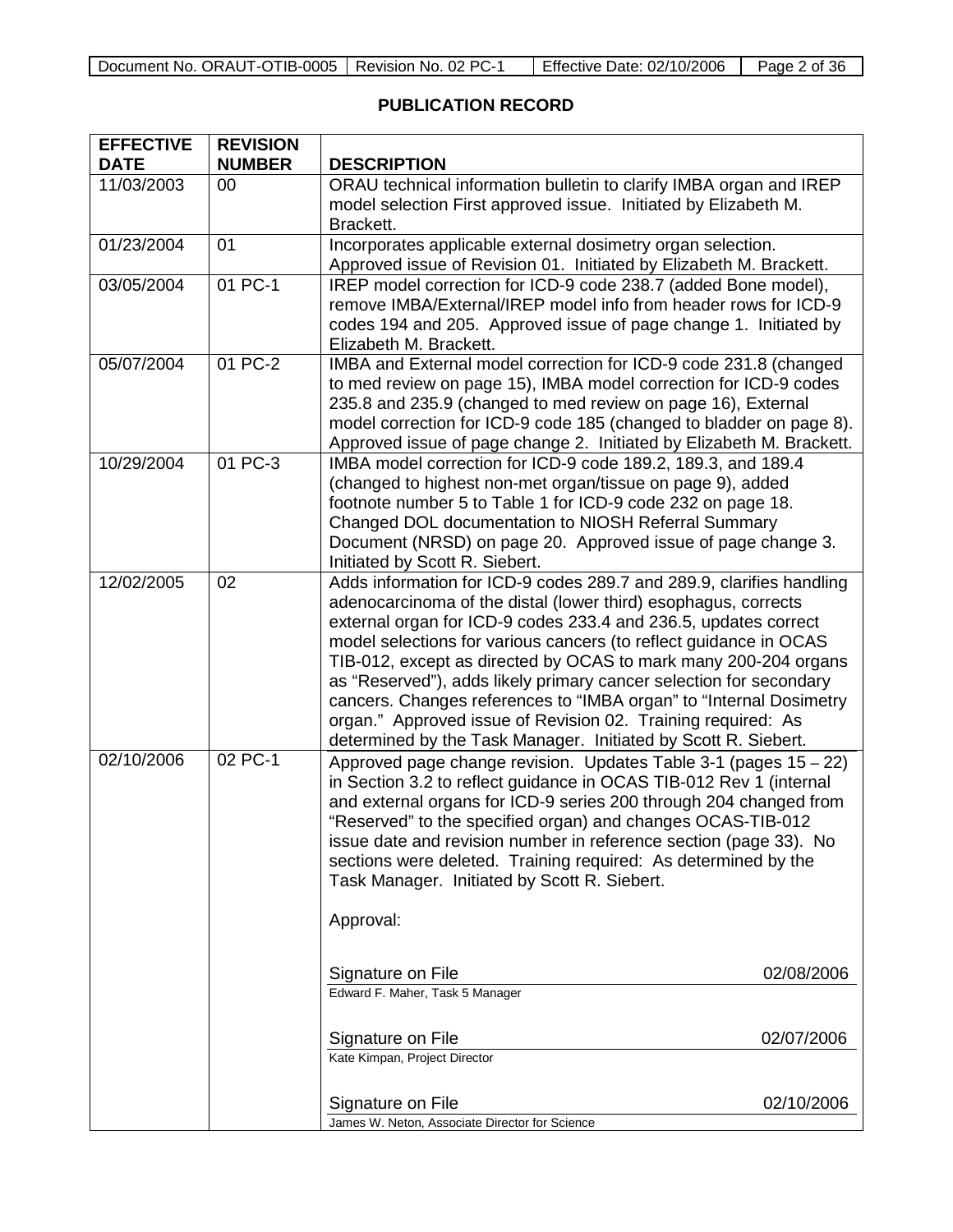## **TABLE OF CONTENTS**

## **SECTION**

## **TITLE**

## **PAGE**

| 1.0 |                                                             |                                                                                                                                                |  |  |  |
|-----|-------------------------------------------------------------|------------------------------------------------------------------------------------------------------------------------------------------------|--|--|--|
| 2.0 |                                                             |                                                                                                                                                |  |  |  |
| 3.0 | Guidance<br>3.1<br>3.2                                      |                                                                                                                                                |  |  |  |
| 4.0 | 4.1<br>4.2<br>4.3<br>4.4<br>4.5<br>4.6<br>4.7<br>4.8<br>4.9 | Secondary cancers - Likely primary cancer sites with multiple IMBA,<br>Multiple secondary cancers with unknown primary cancer site or Multiple |  |  |  |
|     |                                                             |                                                                                                                                                |  |  |  |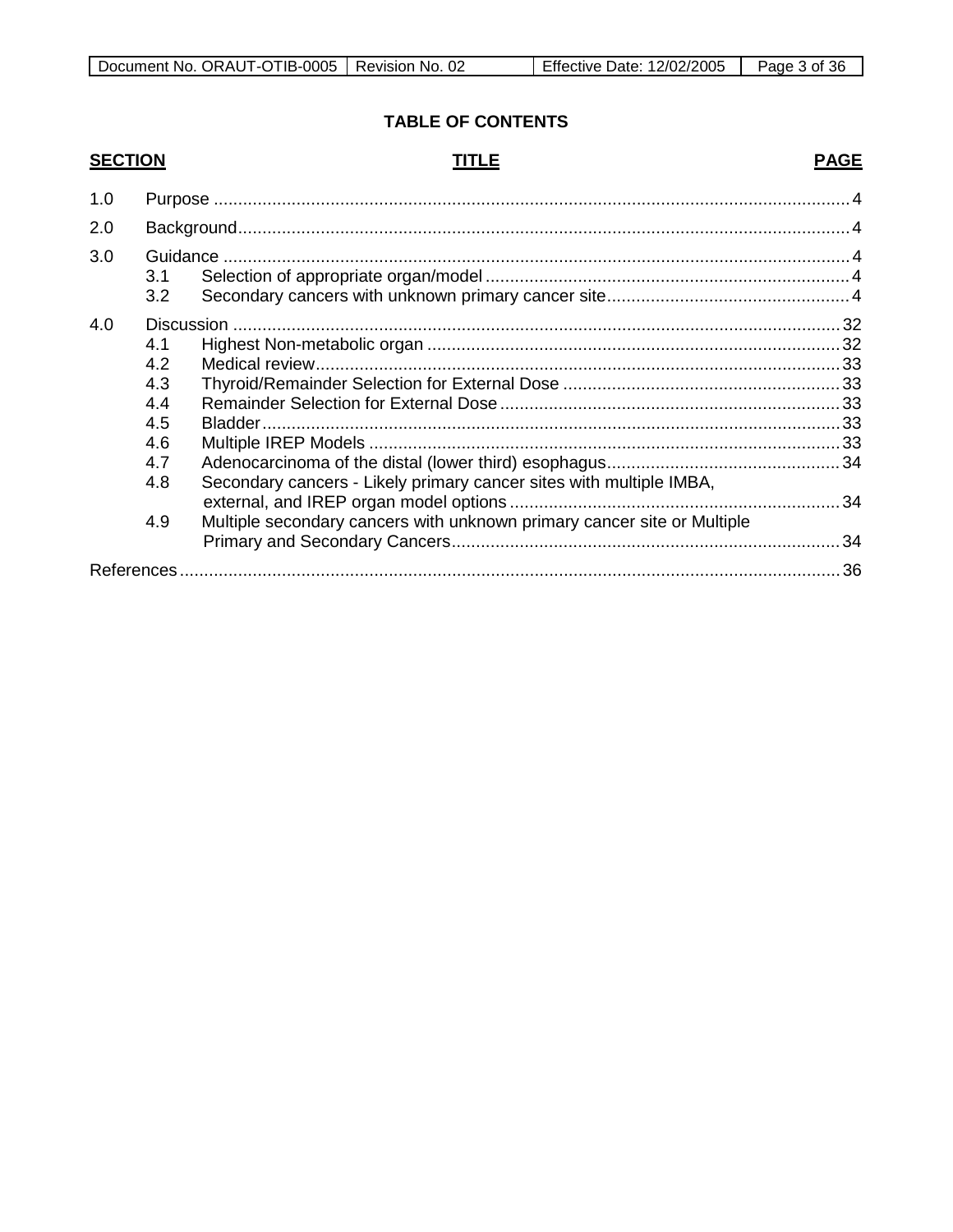|--|

Effective Date:  $12/02/2005$  Page 4 of 36

#### 1.0 PURPOSE

Technical Information Bulletins (TIBs) are general working documents that provide guidance concerning the preparation of dose reconstructions at particular sites or categories of sites. They will be revised in the event additional relevant information is obtained. TIBs may be used to assist the National Institute for Occupational Safety and Health in the completion of individual dose reconstructions.

This Technical Information Bulletin (TIB) provides guidance on selecting appropriate ICRP modeled organs/tissues to estimate the internal dose for specific ICD-9 codes, the appropriate organs/tissues to estimate external dose, and the appropriate model in the Interactive RadioEpidemiological Program (IREP). This TIB also provides information for selecting and assessing likely primary cancers for secondary cancers.

## 2.0 BACKGROUND

Under EEOICPA, the organs/tissues for which doses must be estimated are those delineated by the specified ICD-9 code received from the Department of Labor (DOL). While many ICD-9 codes are clear in their intended organ/tissue, additional guidance is necessary to identify the appropriate internal dosimetry organ, organ/tissue for external dose estimate, and IREP model to use for the organ/tissue. This TIB designates the appropriate internal dosimetry organ/tissue selection for the various ICD-9 coded cancers, the appropriate organ/tissue to estimate external dose, and the appropriate IREP model to use as well.

3.0 GUIDANCE

## **3.1 SELECTION OF APPROPRIATE ORGAN/MODEL**

Table 3-1 correlates ICD-9 codes to the appropriate organ/tissue selection for internal dose estimate, the appropriate organ/tissue selection for external dose estimate, and the appropriate IREP model. Organs/tissues labeled "Highest non-met org/tiss" indicate that dose to the highest non-metabolic organ is to be used to represent the dose to the ICD-9 Code designated organ/tissue. A discussion of this term is included in section 4.0 of this bulletin. The remaining regions are described by the term used in the Integrated Modules for Bioassay Analysis (IMBA) software program.

## **3.2 SECONDARY CANCERS WITH UNKNOWN PRIMARY CANCER SITE**

Another situation that needs to be assessed is the diagnosis of a secondary cancer with an unknown primary cancer location. It is accepted in medicine that cancer-causing agents such as ionizing radiation produce primary cancers. This means, in a case in which the primary site of cancer is unknown, the primary site must be established by inference to establish probability of causation. For each secondary cancer, the set of primary cancers producing approximately 75% of that secondary cancer among the U.S. population was identified (males and females were considered separately). Therefore, for secondary cancers with unknown primary site, Table 3-2 will be consulted to select likely primary sites, which will then be evaluated using IREP (reproduced from Table 7 in the IREP technical documentation).

Since each secondary cancer in Table 3-2 has more than one likely primary cancer site, each likely primary site must be evaluated using IREP to determine a probability of causation. If any one of the likely primary cancer sites yields a probability of causation greater than or equal to 50%, this site will be assumed to be the originating site for the secondary cancer and shall be submitted as such.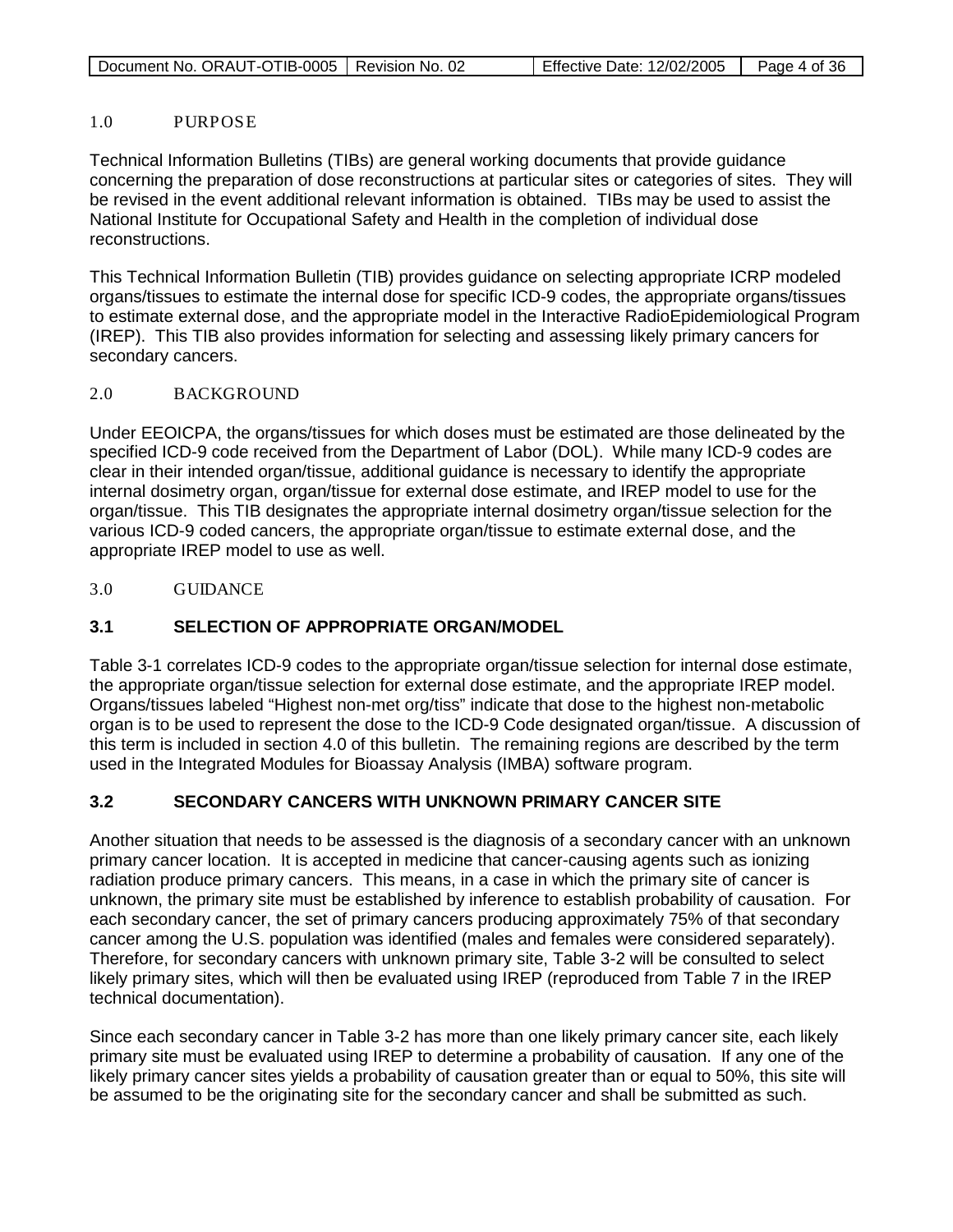| Table 3-1.          |                                |                                                                              |                                |                      |
|---------------------|--------------------------------|------------------------------------------------------------------------------|--------------------------------|----------------------|
| $ICD-9$             |                                |                                                                              |                                |                      |
| Code                | <b>Cancer code explanation</b> | <b>Internal Organ</b>                                                        | <b>External organ</b>          | <b>IREP</b> model    |
| $\overline{140}$    | MALIGANT NEOPLASM LIP          |                                                                              |                                |                      |
| $\overline{1}40.0$  | MALIG NEO UPPER VERMILION      | Highest non-met org/tiss Skin                                                |                                | Oral Cav and pharynx |
| 140.1               | MALIG NEO LOWER VERMILION      | Highest non-met org/tiss Skin                                                |                                | Oral Cav and pharynx |
| 140.3               | MALIG NEO UPPER LIP, INNER     | Highest non-met org/tiss Skin                                                |                                | Oral Cav and pharynx |
| 140.4               | MALIG NEO LOWER LIP, INNER     | Highest non-met org/tiss Skin                                                |                                | Oral Cav and pharynx |
| 140.5               | MALIG NEO LIP, INNER NOS       | Highest non-met org/tiss Skin                                                |                                | Oral Cav and pharynx |
| 140.6               | MALIG NEO LIP, COMMISSURE      | Highest non-met org/tiss Skin                                                |                                | Oral Cav and pharynx |
| 140.8               | MALIG NEO LIP NEC              | Highest non-met org/tiss Skin                                                |                                | Oral Cav and pharynx |
| 140.9               | MALIG NEO LIP/VERMIL NOS       | Highest non-met org/tiss Skin                                                |                                | Oral Cav and pharynx |
| $\overline{141}$    | MALIG NEO TONGUE               |                                                                              |                                |                      |
| $\sqrt{141.0}$      | <b>MALIG NEO TONGUE BASE</b>   | Highest non-met org/tiss Thyroid/Remainder <sup>1</sup>                      |                                | Oral Cav and pharynx |
| 141.1               | MALIG NEO DORSAL TONGUE        | Highest non-met org/tiss Thyroid/Remainder <sup>1</sup>                      |                                | Oral Cav and pharynx |
| 141.2               | MALIG NEO TIP/LAT TONGUE       | Highest non-met org/tiss Thyroid/Remainder                                   |                                | Oral Cav and pharynx |
| $\sqrt{141.3}$      | MALIG NEO VENTRAL TONGUE       | Highest non-met org/tiss Thyroid/Remainder <sup>1</sup>                      |                                | Oral Cav and pharynx |
| 141.4               | MALIG NEO ANT 2/3 TONGUE       | Highest non-met org/tiss Thyroid/Remainder <sup>1</sup>                      |                                | Oral Cav and pharynx |
| 141.5               | MALIG NEO TONGUE JUNCTION      | Highest non-met org/tiss Thyroid/Remainder                                   |                                | Oral Cav and pharynx |
| 141.6               | MALIG NEO LINGUAL TONSIL       | <b>LNET</b>                                                                  | Thyroid/Remainder <sup>1</sup> | Oral Cav and pharynx |
| 141.8               | MALIG NEO TONGUE NEC           | Highest non-met org/tiss Thyroid/Remainder                                   |                                | Oral Cav and pharynx |
| 141.9               | MALIG NEO TONGUE NOS           | Highest non-met org/tiss Thyroid/Remainder                                   |                                | Oral Cav and pharynx |
| 142                 | MALIG NEO MAJOR SALIVARY       |                                                                              |                                |                      |
| 142.0               | <b>MALIG NEO PAROTID</b>       | Highest non-met org/tiss Thyroid/Remainder <sup>1</sup>                      |                                | Oral Cav and pharynx |
| 142.1               | <b>MALIG NEO SUBMANDIBULAR</b> | Highest non-met org/tiss Thyroid/Remainder                                   |                                | Oral Cav and pharynx |
| 142.2               | <b>MALIG NEO SUBLINGUAL</b>    | Highest non-met org/tiss Thyroid/Remainder <sup>1</sup>                      |                                | Oral Cav and pharynx |
| 142.8               | MALIG NEO MAJ SALIVARY NEC     | Highest non-met org/tiss Thyroid/Remainder <sup>1</sup>                      |                                | Oral Cav and pharynx |
| 142.9               | MALIG NEO SALIVARY NOS         | Highest non-met org/tiss Thyroid/Remainder                                   |                                | Oral Cav and pharynx |
| 143                 | MALIGNANT NEOPLASM GUM         |                                                                              |                                |                      |
| 143.0               | MALIG NEO UPPER GUM            | Highest non-met org/tiss Thyroid/Remainder <sup>1</sup>                      |                                | Oral Cav and pharynx |
| $\overline{143.1}$  | MALIG NEO LOWER GUM            | Highest non-met org/tiss Thyroid/Remainder <sup>1</sup>                      |                                | Oral Cav and pharynx |
| 143.8               | MALIG NEO GUM NEC              | Highest non-met org/tiss Thyroid/Remainder <sup>1</sup>                      |                                | Oral Cav and pharynx |
| 143.9               | MALIG NEO GUM NOS              | Highest non-met org/tiss Thyroid/Remainder <sup>1</sup>                      |                                | Oral Cav and pharynx |
| 144                 | MALIG NEO MOUTH FLOOR          |                                                                              |                                |                      |
| 144.0               | MALIG NEO ANT FLOOR MOUTH      | Highest non-met org/tiss Thyroid/Remainder <sup>1</sup>                      |                                | Oral Cav and pharynx |
| 144.1               | MALIG NEO LAT FLOOR MOUTH      | Highest non-met org/tiss Thyroid/Remainder <sup>1</sup>                      |                                | Oral Cav and pharynx |
| 144.8               | MALIG NEO MOUTH FLOOR NEC      | Highest non-met org/tiss Thyroid/Remainder <sup>1</sup>                      |                                | Oral Cav and pharynx |
| 144.9               | MALIG NEO MOUTH FLOOR NOS      | Highest non-met org/tiss Thyroid/Remainder <sup>1</sup>                      |                                | Oral Cav and pharynx |
| 145                 | MALIG NEO MOUTH NEC/NOS        |                                                                              |                                |                      |
| 145.0               | MALIG NEO CHEEK MUCOSA         | Highest non-met org/tiss Thyroid/Remainder <sup>1</sup> Oral Cav and pharynx |                                |                      |
| $\overline{1}$ 45.1 | MALIG NEO MOUTH VESTIBULE      | Highest non-met org/tiss Thyroid/Remainder <sup>1</sup> Oral Cav and pharynx |                                |                      |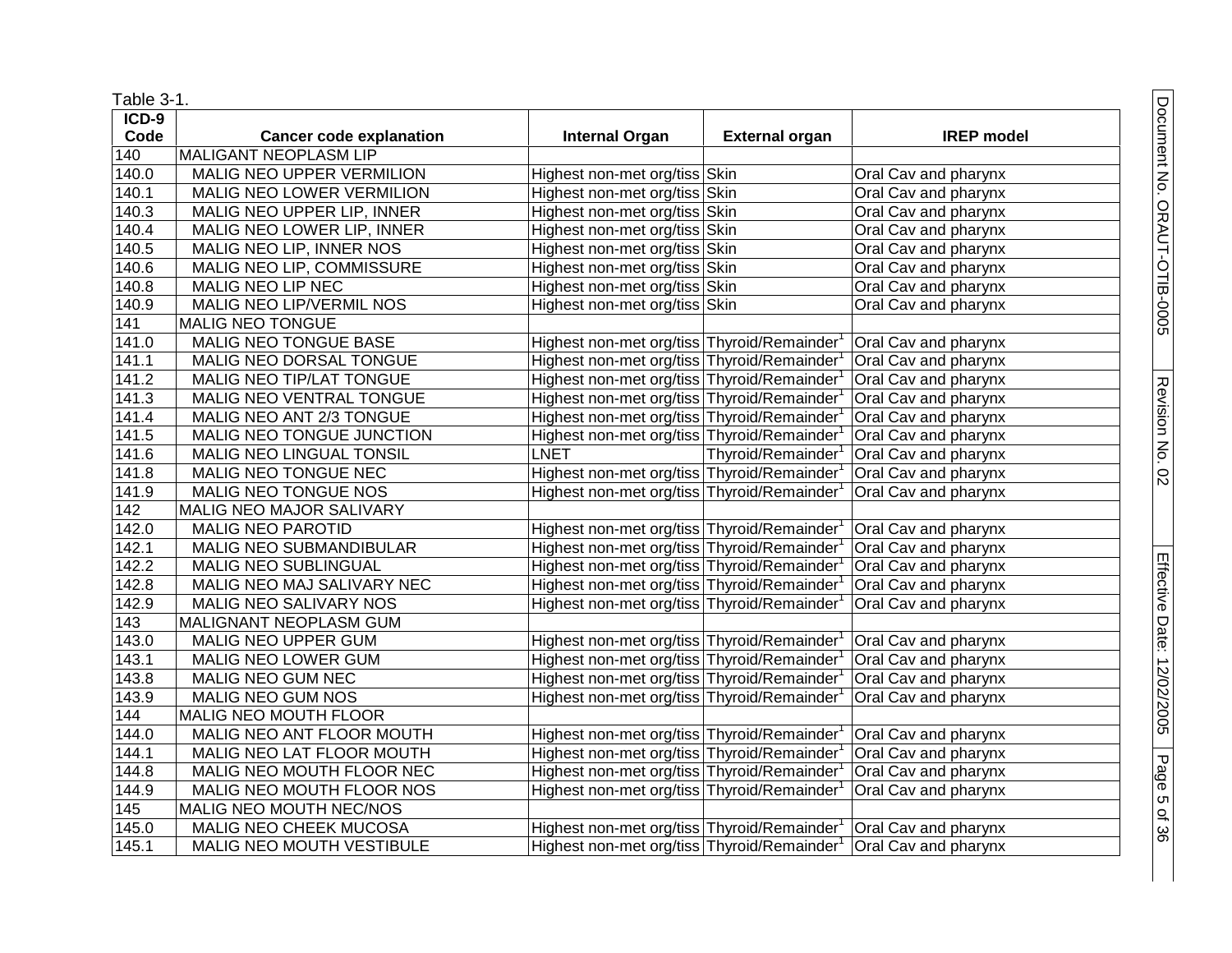Table 3 -1 (Continued).

| ICD-9 |                                   |                                            |                       |                      |
|-------|-----------------------------------|--------------------------------------------|-----------------------|----------------------|
| Code  | <b>Cancer code explanation</b>    | <b>Internal Organ</b>                      | <b>External organ</b> | <b>IREP</b> model    |
| 145.2 | <b>MALIG NEO HARD PALATE</b>      | Highest non-met org/tiss Thyroid/Remainder |                       | Oral Cav and pharynx |
| 145.3 | MALIG NEO SOFT PALATE             | Highest non-met org/tiss Thyroid/Remainder |                       | Oral Cav and pharynx |
| 145.4 | <b>MALIG NEO UVULA</b>            | Highest non-met org/tiss Thyroid/Remainder |                       | Oral Cav and pharynx |
| 145.5 | <b>MALIG NEO PALATE NOS</b>       | Highest non-met org/tiss Thyroid/Remainder |                       | Oral Cav and pharynx |
| 145.6 | MALIG NEO RETROMOLAR              | Highest non-met org/tiss Thyroid/Remainder |                       | Oral Cav and pharynx |
| 145.8 | MALIG NEO MOUTH NEC               | Highest non-met org/tiss Thyroid/Remainder |                       | Oral Cav and pharynx |
| 145.9 | MALIG NEO MOUTH NOS               | Highest non-met org/tiss Thyroid/Remainder |                       | Oral Cav and pharynx |
| 146   | <b>MALIG NEO OROPHARYNX</b>       |                                            |                       |                      |
| 146.0 | <b>MALIG NEO TONSIL</b>           | <b>LNET</b>                                | Esophagus             | Oral Cav and pharynx |
| 146.1 | <b>MALIG NEO TONSILLAR FOSSA</b>  | <b>LNET</b>                                | Esophagus             | Oral Cav and pharynx |
| 146.2 | MALIG NEO TONSIL PILLARS          | <b>LNET</b>                                | Esophagus             | Oral Cav and pharynx |
| 146.3 | MALIG NEO VALLECULA               | ET2                                        | Esophagus             | Oral Cav and pharynx |
| 146.4 | MALIG NEO ANT EPIGLOTTIS          | ET2                                        | Esophagus             | Oral Cav and pharynx |
| 146.5 | <b>MALIG NEO EPIGLOTTIS JUNCT</b> | ET2                                        | Esophagus             | Oral Cav and pharynx |
| 146.6 | MALIG NEO LAT OROPHARYNX          | ET2                                        | Esophagus             | Oral Cav and pharynx |
| 146.7 | MALIG NEO POST OROPHARYNX         | ET <sub>2</sub>                            | Esophagus             | Oral Cav and pharynx |
| 146.8 | MALIG NEO OROPHARYNX NEC          | ET2                                        | Esophagus             | Oral Cav and pharynx |
| 146.9 | MALIG NEO OROPHARYNX NOS          | ET2                                        | Esophagus             | Oral Cav and pharynx |
| 147   | MALIG NEO NASOPHARYNX             |                                            |                       |                      |
| 147.0 | MALIG NEO SUPER NASOPHARYN        | ET2                                        | Esophagus             | Oral Cav and pharynx |
| 147.1 | MALIG NEO POST NASOPHARYNX        | ET2                                        | Esophagus             | Oral Cav and pharynx |
| 147.2 | MALIG NEO LAT NASOPHARYNX         | ET2                                        | Esophagus             | Oral Cav and pharynx |
| 147.3 | MALIG NEO ANT NASOPHARYNX         | ET2                                        | Esophagus             | Oral Cav and pharynx |
| 147.8 | MALIG NEO NASOPHARYNX NEC         | ET2                                        | Esophagus             | Oral Cav and pharynx |
| 147.9 | MALIG NEO NASOPHARYNX NOS         | ET2                                        | Esophagus             | Oral Cav and pharynx |
| 148   | <b>MALIG NEO HYPOPHARYNX</b>      |                                            |                       |                      |
| 148.0 | MALIG NEO POSTCRICOID             | ET2                                        | Esophagus             | Oral Cav and pharynx |
| 148.1 | MALIG NEO PYRIFORM SINUS          | ET2                                        | Esophagus             | Oral Cav and pharynx |
| 148.2 | MALIG NEO ARYEPIGLOTT FOLD        | ET2                                        | Esophagus             | Oral Cav and pharynx |
| 148.3 | MALIG NEO POST HYPOPHARYNX        | ET2                                        | Esophagus             | Oral Cav and pharynx |
| 148.8 | MALIG NEO HYPOPHARYNX NEC         | ET2                                        | Esophagus             | Oral Cav and pharynx |
| 148.9 | MALIG NEO HYPOPHARYNX NOS         | ET2                                        | Esophagus             | Oral Cav and pharynx |
| 149   | OTHER MALIG OROPHARYNX            |                                            |                       |                      |
| 149.0 | MALIG NEO PHARYNX NOS             | ET2                                        | Esophagus             | Oral Cav and pharynx |
| 149.1 | <b>MALIG NEO WALDEYER'S RING</b>  | <b>LNET</b>                                | Esophagus             | Oral Cav and pharynx |
| 149.8 | MALIG NEO ORAL/PHARYNX NEC        | ET2                                        | Esophagus             | Oral Cav and pharynx |
| 149.9 | MALIG NEO OROPHRYN ILL-DEF        | ET2                                        | Esophagus             | Oral Cav and pharynx |
| 150   | MALIG NEO ESOPHAGUS               |                                            |                       |                      |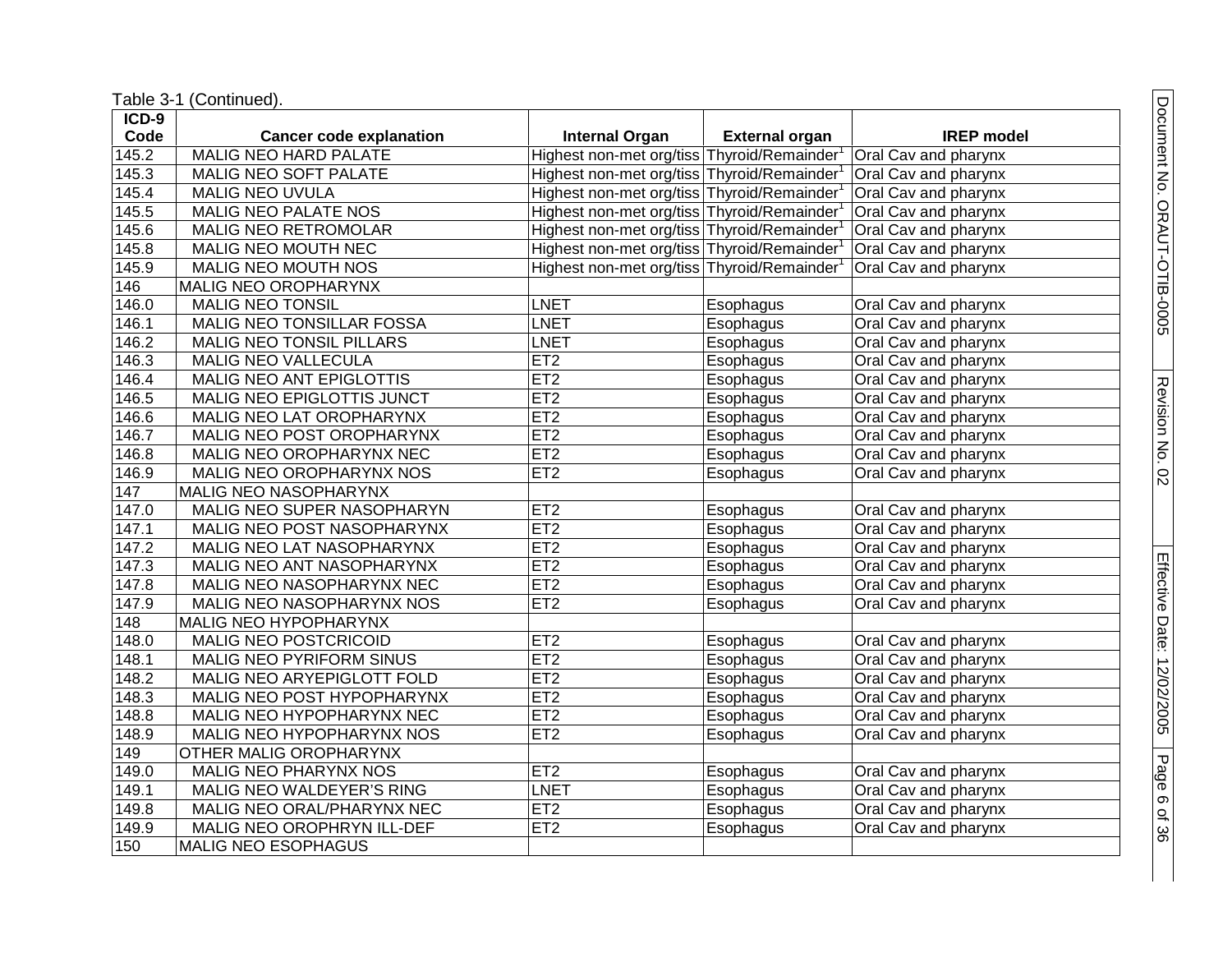| ICD-9 |                                  |                                |                       |                                                  |
|-------|----------------------------------|--------------------------------|-----------------------|--------------------------------------------------|
| Code  | <b>Cancer code explanation</b>   | <b>Internal Organ</b>          | <b>External organ</b> | <b>IREP</b> model                                |
| 150.0 | MALIG NEO CERVICAL ESOPHAG       | Esophagus                      | Esophagus             | Esophagus                                        |
| 150.1 | MALIG NEO THORACIC ESOPHAG       | Esophagus/stomach <sup>6</sup> |                       | Esophagus/stomach Esophagus/stomach <sup>6</sup> |
| 150.2 | MALIG NEO ABDOMIN ESOPHAG        | Esophagus/stomach <sup>6</sup> |                       | Esophagus/stomach Esophagus/stomach <sup>6</sup> |
| 150.3 | MALIG NEO UPPER 3RD ESOPH        | Esophagus                      | Esophagus             | Esophagus                                        |
| 150.4 | MALIG NEO MIDDLE 3RD ESOPH       | Esophagus                      | Esophagus             | Esophagus                                        |
| 150.5 | MALIG NEO LOWER 3RD ESOPH        | Esophagus/stomach <sup>6</sup> |                       | Esophagus/stomach Esophagus/stomach <sup>6</sup> |
| 150.8 | <b>MALIG NEO ESOPHAGUS NEC</b>   | Esophagus/stomach <sup>6</sup> |                       | Esophagus/stomach Esophagus/stomach <sup>6</sup> |
| 150.9 | MALIG NEO ESOPHAGUS NOS          | Esophagus/stomach <sup>6</sup> |                       | Esophagus/stomach Esophagus/stomach <sup>6</sup> |
| 151   | MALIGNANT NEO STOMACH            |                                |                       |                                                  |
| 151.0 | MALIG NEO STOMACH CARDIA         | Stomach                        | Stomach               | Stomach                                          |
| 151.1 | <b>MALIG NEO PYLORUS</b>         | Stomach                        | Stomach               | Stomach                                          |
| 151.2 | MALIG NEO PYLORIC ANTRUM         | Stomach                        | Stomach               | Stomach                                          |
| 151.3 | MALIG NEO STOMACH FUNDUS         | Stomach                        | Stomach               | Stomach                                          |
| 151.4 | MALIG NEO STOMACH BODY           | Stomach                        | Stomach               | Stomach                                          |
| 151.5 | MALIG NEO STOM LESSER CURV       | Stomach                        | Stomach               | Stomach                                          |
| 151.6 | MALIG NEO STOM GREAT CURV        | Stomach                        | Stomach               | Stomach                                          |
| 151.8 | MALIG NEO STOMACH NEC            | Stomach                        | Stomach               | Stomach                                          |
| 151.9 | MALIG NEO STOMACH NOS            | Stomach                        | Stomach               | Stomach                                          |
| 152   | MALIG NEO SMALL BOWEL            |                                |                       |                                                  |
| 152.0 | MALIG NEO DUODENUM               | SI                             | Stomach               | All digestive                                    |
| 152.1 | MALIG NEO JEJUNUM                | $\overline{\text{SI}}$         | Stomach               | All digestive                                    |
| 152.2 | <b>MALIG NEO ILEUM</b>           | $\overline{\mathsf{SI}}$       | Stomach               | All digestive                                    |
| 152.3 | <b>MALIG NEO MECKEL'S DIVERT</b> | $\overline{\mathsf{SI}}$       | Stomach               | All digestive                                    |
| 152.8 | MALIG NEO SMALL BOWEL NEC        | $\overline{\mathsf{SI}}$       | Stomach               | All digestive                                    |
| 152.9 | MALIG NEO SMALL BOWEL NOS        | $\overline{\mathsf{SI}}$       | Stomach               | All digestive                                    |
| 153   | MALIGNANT NEOPLASM COLON         |                                |                       |                                                  |
| 153.0 | <b>MALIG NEO HEPATIC FLEXURE</b> | ULI                            | Colon                 | Colon                                            |
| 153.1 | MALIG NEO TRANSVERSE COLON       | ULI                            | Colon                 | Colon                                            |
| 153.2 | MALIG NEO DESCEND COLON          | LLI                            | Colon                 | Colon                                            |
| 153.3 | MALIG NEO SIGMOID COLON          | LLI                            | Colon                 | Colon                                            |
| 153.4 | <b>MALIG NEO CECUM</b>           | ULI                            | Colon                 | Colon                                            |
| 153.5 | <b>MALIG NEO APPENDIX</b>        | ULI                            | Colon                 | Colon                                            |
| 153.6 | MALIG NEO ASCEND COLON           | Ē                              | Colon                 | Colon                                            |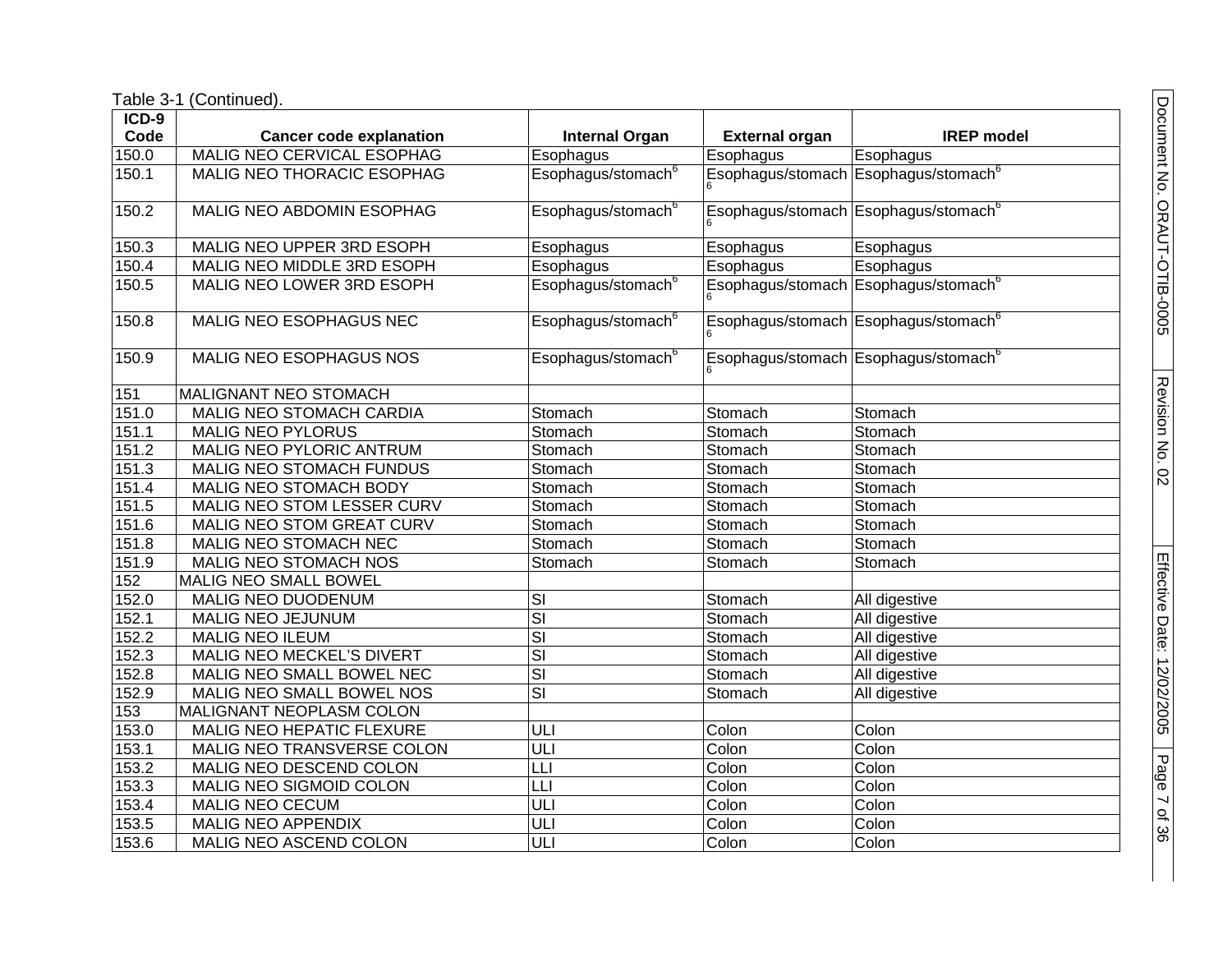| $ICD-9$ |                                   |                                  |                       |                   |
|---------|-----------------------------------|----------------------------------|-----------------------|-------------------|
| Code    | <b>Cancer code explanation</b>    | <b>Internal Organ</b>            | <b>External organ</b> | <b>IREP</b> model |
| 153.7   | <b>MALIG NEO SPLENIC FLEXURE</b>  | E                                | Colon                 | Colon             |
| 153.8   | MALIG NEO COLON NEC               | Colon                            | Colon                 | Colon             |
| 153.9   | MALIG NEO COLON NOS               | Colon                            | Colon                 | Colon             |
| 154     | <b>MALIG NEO RECTUM/ANUS</b>      |                                  |                       |                   |
| 154.0   | MALIG NEO RECTOSIGMOID JCT        | LLI                              | Colon                 | Rectum            |
| 154.1   | <b>MALIG NEO RECTUM</b>           | $\overline{\mathsf{L}}$          | Colon                 | Rectum            |
| 154.2   | MALIG NEO ANAL CANAL              | LLI                              | Colon                 | Rectum            |
| 154.3   | MALIG NEO ANUS NOS                | Т                                | Colon                 | Rectum            |
| 154.8   | MALIG NEO RECTUM/ANUS NEC         | L                                | Colon                 | Rectum            |
| 155     | MALIGNANT NEOPLASM LIVER          |                                  |                       |                   |
| 155.0   | MALIG NEO LIVER, PRIMARY          | Liver                            | Liver                 | Liver             |
| 155.1   | MALIG NEO INTRAHEPAT DUCTS        | Gallbladder                      | <b>Bladder</b>        | Gallbladder       |
| 155.2   | MALIG NEO LIVER NOS               | Liver                            | Liver                 | Liver             |
| 156     | MALIG NEO GB/EXTRAHEPATIC         |                                  |                       |                   |
| 156.0   | MALIG NEO GALLBLADDER             | Gallbladder                      | <b>Bladder</b>        | Gallbladder       |
| 156.1   | MALIG NEO EXTRAHEPAT DUCTS        | Gallbladder                      | <b>Bladder</b>        | Gallbladder       |
| 156.2   | MALIG NEO AMPULLA VATER           | Gallbladder                      | <b>Bladder</b>        | Gallbladder       |
| 156.8   | <b>MALIG NEO BILIARY NEC</b>      | Gallbladder                      | <b>Bladder</b>        | Gallbladder       |
| 156.9   | MALIG NEO BILIARY NOS             | Gallbladder                      | <b>Bladder</b>        | Gallbladder       |
| 157     | <b>MALIGNANT NEO PANCREAS</b>     |                                  |                       |                   |
| 157.0   | MALIG NEO PANCREAS HEAD           | Pancreas                         | Stomach               | Pancreas          |
| 157.1   | MALIG NEO PANCREAS BODY           | Pancreas                         | Stomach               | Pancreas          |
| 157.2   | <b>MALIG NEO PANCREAS TAIL</b>    | Pancreas                         | Stomach               | Pancreas          |
| 157.3   | MALIG NEO PANCREATIC DUCT         | Pancreas                         | Stomach               | Pancreas          |
| 157.4   | <b>MALIG NEO ISLET LANGERHANS</b> | Pancreas                         | Stomach               | Pancreas          |
| 157.8   | MALIG NEO PANCREAS NEC            | Pancreas                         | Stomach               | Pancreas          |
| 157.9   | MALIG NEO PANCREAS NOS            | Pancreas                         | Stomach               | Pancreas          |
| 158     | MALIG NEO PERITONEUM              |                                  |                       |                   |
| 158.0   | MALIG NEO RETROPERITONEUM         | Highest non-met org/tiss Stomach |                       | All digestive     |
| 158.8   | MALIG NEO PERITONEUM NEC          | Highest non-met org/tiss Stomach |                       | All digestive     |
| 158.9   | <b>MALIG NEO PERITONEUM NOS</b>   | Highest non-met org/tiss Stomach |                       | All digestive     |
| 159     | OTHER MALIG NEO GI/PERITON        |                                  |                       |                   |
| 159.0   | <b>MALIG NEO INTESTINE NOS</b>    | Colon                            | Stomach               | All digestive     |
| 159.1   | MALIG NEO SPLEEN NEC              | Spleen                           | Stomach               | All digestive     |
| 159.8   | MALIG NEO GI/INTRA-ABD NEC        | Highest non-met org/tiss Stomach |                       | All digestive     |
| 159.9   | MALIG NEO GI TRACT ILL-DEF        | Highest non-met org/tiss Stomach |                       | All digestive     |
| 160     | MALIG NEO NASAL CAV/SINUS         |                                  |                       |                   |
| 160.0   | <b>MALIG NEO NASAL CAVITIES</b>   | ET1                              | Thyroid/Remainder     | Other respiratory |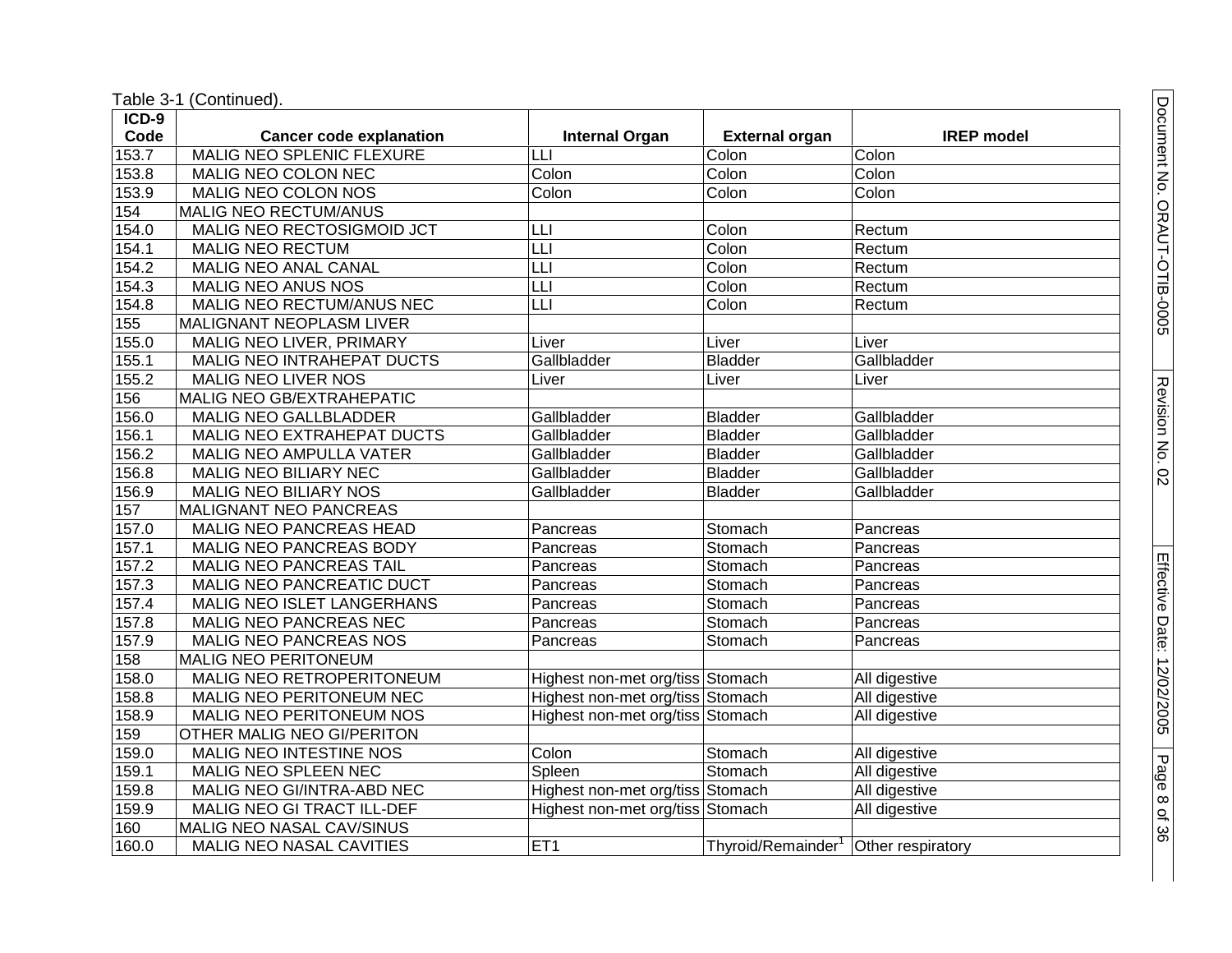Table 3 -1 (Continued).

| ICD-9 |                                  |                                            |                       |                   |
|-------|----------------------------------|--------------------------------------------|-----------------------|-------------------|
| Code  | <b>Cancer code explanation</b>   | <b>Internal Organ</b>                      | <b>External organ</b> | <b>IREP</b> model |
| 160.1 | <b>MALIG NEO MIDDLE EAR</b>      | Highest non-met org/tiss Thyroid/Remainder |                       | Other respiratory |
| 160.2 | <b>MALIG NEO MAXILLARY SINUS</b> | Highest non-met org/tiss Thyroid/Remainder |                       | Other respiratory |
| 160.3 | MALIG NEO ETHMOIDAL SINUS        | Highest non-met org/tiss Thyroid/Remainder |                       | Other respiratory |
| 160.4 | MALIG NEO FRONTAL SINUS          | Highest non-met org/tiss Thyroid/Remainder |                       | Other respiratory |
| 160.5 | <b>MALIG NEO SPHENOID SINUS</b>  | Highest non-met org/tiss Thyroid/Remainder |                       | Other respiratory |
| 160.8 | MALIG NEO ACCESS SINUS NEC       | Highest non-met org/tiss Thyroid/Remainder |                       | Other respiratory |
| 160.9 | MALIG NEO ACCESS SINUS NOS       | Highest non-met org/tiss Thyroid/Remainder |                       | Other respiratory |
| 161   | MALIGNANT NEO LARYNX             |                                            |                       |                   |
| 161.0 | <b>MALIG NEO GLOTTIS</b>         | ET2                                        | Esophagus             | Other respiratory |
| 161.1 | <b>MALIG NEO SUPRAGLOTTIS</b>    | ET2                                        | <b>Esophagus</b>      | Other respiratory |
| 161.2 | <b>MALIG NEO SUBGLOTTIS</b>      | ET2                                        | Esophagus             | Other respiratory |
| 161.3 | MALIG NEO CARTILAGE LARYNX       | ET2                                        | Esophagus             | Other respiratory |
| 161.8 | MALIG NEO LARYNX NEC             | ET2                                        | Esophagus             | Other respiratory |
| 161.9 | <b>MALIG NEO LARYNX NOS</b>      | ET2                                        | Esophagus             | Other respiratory |
| 162   | MALIG NEO TRACHEA/LUNG           |                                            |                       |                   |
| 162.0 | <b>MALIG NEO TRACHEA</b>         | Lung                                       | Lung                  | Lung              |
| 162.2 | <b>MALIG NEO MAIN BRONCHUS</b>   | Lung                                       | Lung                  | Lung              |
| 162.3 | MALIG NEO UPPER LOBE LUNG        | Lung                                       | Lung                  | Lung              |
| 162.4 | MALIG NEO MIDDLE LOBE LUNG       | Lung                                       | Lung                  | Lung              |
| 162.5 | MALIG NEO LOWER LOBE LUNG        | Lung                                       | Lung                  | Lung              |
| 162.8 | MALIG NEO BRONCH/LUNG NEC        | Lung                                       | Lung                  | Lung              |
| 162.9 | MALIG NEO BRONCH/LUNG NOS        | Lung                                       | Lung                  | Lung              |
| 163   | MALIGNANT NEOPL PLEURA           |                                            |                       |                   |
| 163.0 | MALIG NEO PARIETAL PLEURA        | Highest non-met org/tiss Lung              |                       | Other respiratory |
| 163.1 | MALIG NEO VISCERAL PLEURA        | Highest non-met org/tiss Lung              |                       | Other respiratory |
| 163.8 | MALIG NEO PLEURA NEC             | Highest non-met org/tiss Lung              |                       | Other respiratory |
| 163.9 | MALIG NEO PLEURA NOS             | Highest non-met org/tiss Lung              |                       | Other respiratory |
| 164   | MALIG NEO THYMUS/MEDIASTIN       |                                            |                       |                   |
| 164.0 | <b>MALIG NEO THYMUS</b>          | Thymus                                     | Thymus                | Other respiratory |
| 164.1 | <b>MALIG NEO HEART</b>           | <b>Heart Wall</b>                          | Thymus                | Other respiratory |
| 164.2 | MALIG NEO ANT MEDIASTINUM        | Highest non-met org/tiss Thymus            |                       | Other respiratory |
| 164.3 | MALIG NEO POST MEDIASTINUM       | Highest non-met org/tiss Thymus            |                       | Other respiratory |
| 164.8 | MALIG NEO MEDIASTINUM NEC        | Highest non-met org/tiss Thymus            |                       | Other respiratory |
| 164.9 | MALIG NEO MEDIASTINUM NOS        | Highest non-met org/tiss Thymus            |                       | Other respiratory |
| 165   | OTH/ILL-DEF MAL NEO RESP         |                                            |                       |                   |
| 165.0 | MALIG NEO UPPER RESP NOS         | Lung                                       | Lung                  | Other respiratory |
| 165.8 | MALIG NEO THORAX/RESP NEC        | Lung                                       | Lung                  | Other respiratory |
| 165.9 | MALIG NEO RESP SYSTEM NOS        | Lung                                       | Lung                  | Other respiratory |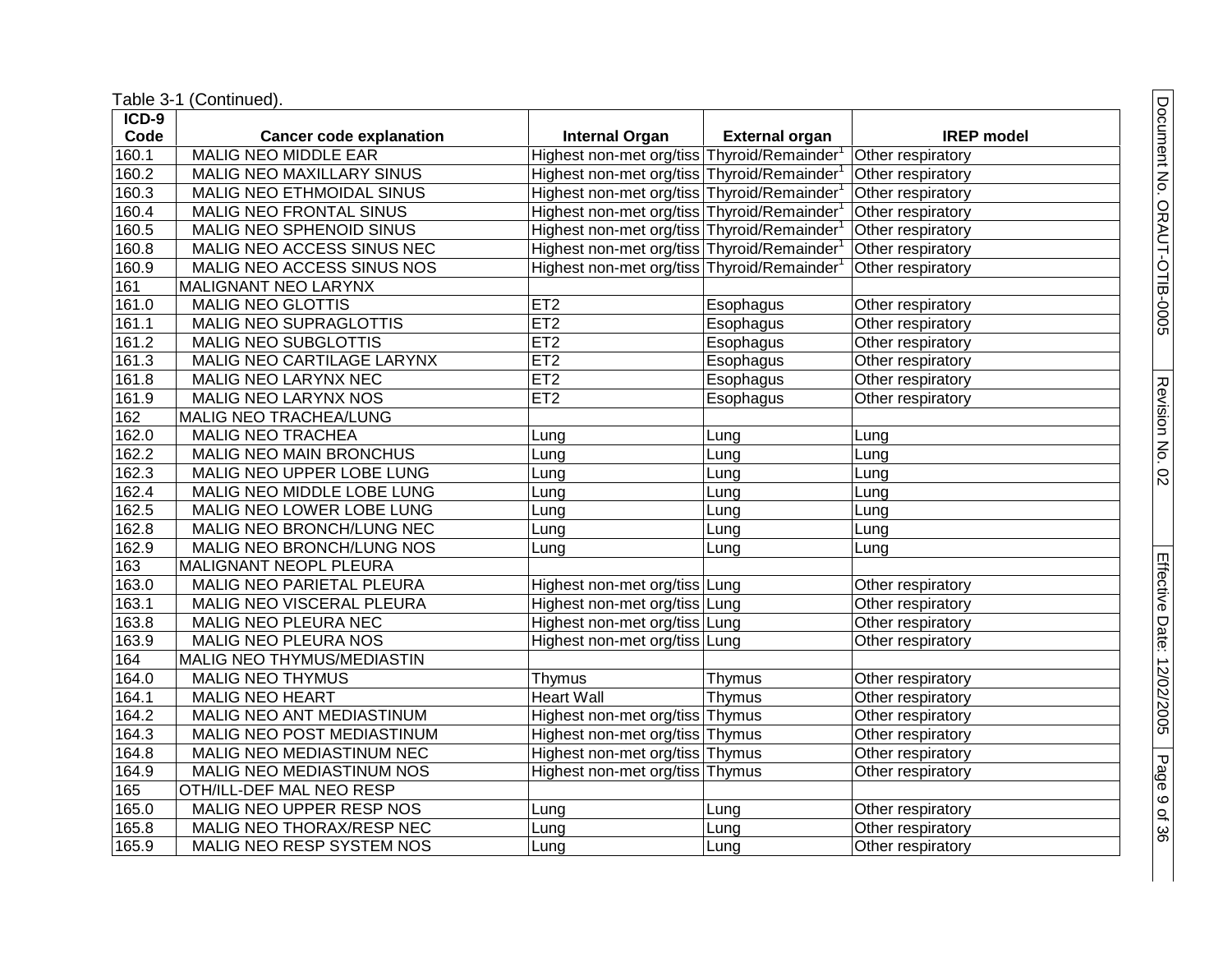| ICD-9 |                                |                                                 |                       |                                 |
|-------|--------------------------------|-------------------------------------------------|-----------------------|---------------------------------|
| Code  | <b>Cancer code explanation</b> | <b>Internal Organ</b>                           | <b>External organ</b> | <b>IREP</b> model               |
| 170   | MALIG NEO BONE/ARTIC CART      |                                                 |                       |                                 |
| 170.0 | MALIG NEO SKULL/FACE BONE      | Bone surface                                    | <b>Bone Surface</b>   | <b>Bone</b>                     |
| 170.1 | <b>MALIG NEO MANDIBLE</b>      | Bone surface                                    | Bone Surface          | <b>Bone</b>                     |
| 170.2 | <b>MALIG NEO VERTEBRAE</b>     | Bone surface                                    | <b>Bone Surface</b>   | <b>Bone</b>                     |
| 170.3 | MALIG NEO RIBS/STERN/CLAV      | Medical review                                  | <b>Bone Surface</b>   | Bone                            |
| 170.4 | MALIG NEO LONG BONES ARM       | Bone surface                                    | <b>Bone Surface</b>   | Bone                            |
| 170.5 | MALIG NEO BONES WRIST/HAND     | Bone surface                                    | <b>Bone Surface</b>   | <b>Bone</b>                     |
| 170.6 | MALIG NEO PELVIC GIRDLE        | Medical review                                  | <b>Bone Surface</b>   | Bone                            |
| 170.7 | MALIG NEO LONG BONES LEG       | Medical review                                  | <b>Bone Surface</b>   | <b>Bone</b>                     |
| 170.8 | MALIG NEO BONES ANKLE/FOOT     | Bone surface                                    | <b>Bone Surface</b>   | <b>Bone</b>                     |
| 170.9 | MALIG NEO BONE NOS             | Medical review                                  | <b>Bone Surface</b>   | Bone                            |
| $171$ | MALIG NEO SOFT TISSUE          |                                                 |                       |                                 |
| 171.0 | MALIG NEO SOFT TISSUE HEAD     | Highest non-met org/tiss Thyroid/Remainder      |                       | <b>Connective Tissue</b>        |
| 171.2 | MALIG NEO SOFT TISSUE ARM      | Highest non-met org/tiss Remainder <sup>2</sup> |                       | <b>Connective Tissue</b>        |
| 171.3 | MALIG NEO SOFT TISSUE LEG      | Highest non-met org/tiss Remainder <sup>2</sup> |                       | <b>Connective Tissue</b>        |
| 171.4 | MALIG NEO SOFT TIS THORAX      | Highest non-met org/tiss Remainder <sup>2</sup> |                       | <b>Connective Tissue</b>        |
| 171.5 | MALIG NEO SOFT TIS ABDOMEN     | Highest non-met org/tiss Remainder <sup>2</sup> |                       | <b>Connective Tissue</b>        |
| 171.6 | MALIG NEO SOFT TIS PELVIS      | Highest non-met org/tiss Remainder              |                       | <b>Connective Tissue</b>        |
| 171.7 | <b>MALIG NEO TRUNK NOS</b>     | Highest non-met org/tiss Remainder <sup>2</sup> |                       | <b>Connective Tissue</b>        |
| 171.8 | MALIG NEO SOFT TISSUE NEC      | Highest non-met org/tiss Remainder <sup>2</sup> |                       | <b>Connective Tissue</b>        |
| 171.9 | MALIG NEO SOFT TISSUE NOS      | Highest non-met org/tiss Remainder <sup>2</sup> |                       | <b>Connective Tissue</b>        |
| 172   | MALIGNANT MELANOMA SKIN        |                                                 |                       |                                 |
| 172.0 | <b>MALIG MELANOMA LIP</b>      | Skin                                            | <b>Skin</b>           | Malignant melanoma              |
| 172.1 | MALIG MELANOMA EYELID          | Skin                                            | <b>Skin</b>           | Malignant melanoma              |
| 172.2 | <b>MALIG MELANOMA EAR</b>      | <b>Skin</b>                                     | <b>Skin</b>           | Malignant melanoma              |
| 172.3 | MALIG MELANOMA FACE NEC/NOS    | <b>Skin</b>                                     | <b>Skin</b>           | Malignant melanoma              |
| 172.4 | MALIG MELANOMA SCALP/NECK      | Skin                                            | Skin                  | Malignant melanoma              |
| 172.5 | <b>MALIG MELANOMA TRUNK</b>    | <b>Skin</b>                                     | <b>Skin</b>           | Malignant melanoma              |
| 172.6 | <b>MALIG MELANOMA ARM</b>      | <b>Skin</b>                                     | <b>Skin</b>           | Malignant melanoma              |
| 172.7 | <b>MALIG MELANOMA LEG</b>      | <b>Skin</b>                                     | <b>Skin</b>           | Malignant melanoma              |
| 172.8 | MALIG MELANOMA SKIN NEC        | <b>Skin</b>                                     | Skin                  | Malignant melanoma              |
| 172.9 | MALIG MELANOMA SKIN NOS        | <b>Skin</b>                                     | <b>Skin</b>           | Malignant melanoma              |
| 173   | OTHER MALIG NEOPL SKIN         |                                                 |                       |                                 |
| 173.0 | <b>MALIG NEO SKIN LIP</b>      | Skin                                            | <b>Skin</b>           | Non-melanoma skin-Basal cell OR |
|       |                                |                                                 |                       | Non-melanoma skin-Squamous cell |
| 173.1 | <b>MALIG NEO SKIN EYELID</b>   | Skin                                            | Skin                  | Non-melanoma skin-Basal cell OR |
|       |                                |                                                 |                       | Non-melanoma skin-Squamous cell |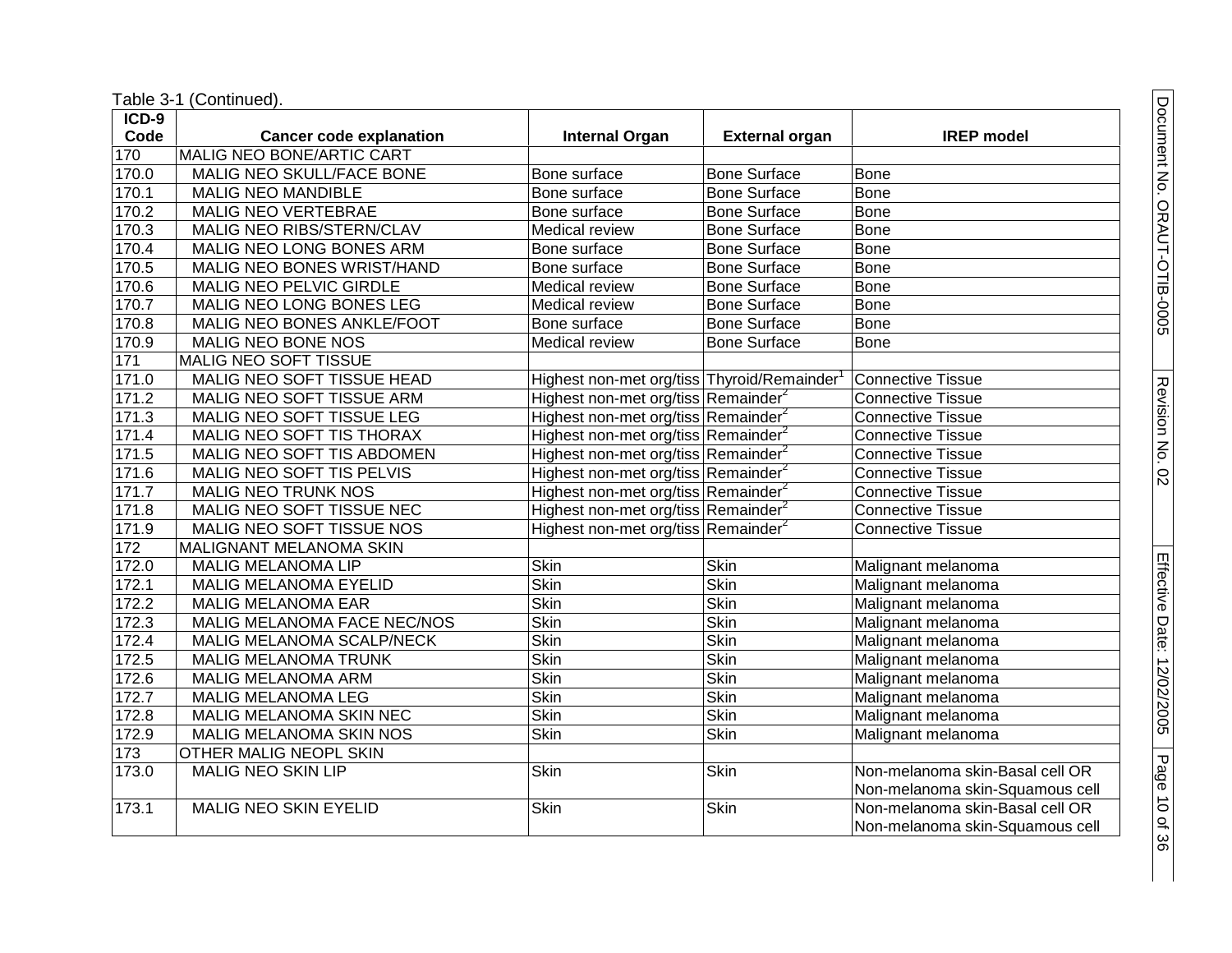Table 3-1 (Continued).

| $ICD-9$ |                                  |                                                         |                       |                                                      |
|---------|----------------------------------|---------------------------------------------------------|-----------------------|------------------------------------------------------|
| Code    | <b>Cancer code explanation</b>   | <b>Internal Organ</b>                                   | <b>External organ</b> | <b>IREP</b> model                                    |
| 173.2   | <b>MALIG NEO SKIN EAR</b>        | <b>Skin</b>                                             | Skin                  | Non-melanoma skin-Basal cell OR                      |
|         |                                  |                                                         |                       | Non-melanoma skin-Squamous cell                      |
| 173.3   | MALIG NEO SKIN FACE NEC          | Skin                                                    | Skin                  | Non-melanoma skin-Basal cell OR                      |
|         |                                  |                                                         |                       | Non-melanoma skin-Squamous cell                      |
| 173.4   | MALIG NEO SCALP/SKIN NECK        | Skin                                                    | <b>Skin</b>           | Non-melanoma skin-Basal cell OR                      |
|         |                                  |                                                         |                       | Non-melanoma skin-Squamous cell                      |
| 173.5   | <b>MALIG NEO SKIN TRUNK</b>      | Skin                                                    | <b>Skin</b>           | Non-melanoma skin-Basal cell OR                      |
|         |                                  |                                                         |                       | Non-melanoma skin-Squamous cell                      |
| 173.6   | <b>MALIG NEO SKIN ARM</b>        | Skin                                                    | Skin                  | Non-melanoma skin-Basal cell OR                      |
|         |                                  |                                                         |                       | Non-melanoma skin-Squamous cell                      |
| 173.7   | <b>MALIG NEO SKIN LEG</b>        | Skin                                                    | <b>Skin</b>           | Non-melanoma skin-Basal cell OR                      |
|         |                                  |                                                         |                       | Non-melanoma skin-Squamous cell                      |
| 173.8   | <b>MALIG NEO SKIN NEC</b>        | <b>Skin</b>                                             | <b>Skin</b>           | Non-melanoma skin-Basal cell OR                      |
|         |                                  |                                                         |                       | Non-melanoma skin-Squamous cell                      |
| 173.9   | MALIG NEO SKIN NOS               | <b>Skin</b>                                             | Skin                  | Non-melanoma skin-Basal cell OR                      |
|         |                                  |                                                         |                       | Non-melanoma skin-Squamous cell                      |
| 174     | <b>MALIG NEO FEMALE BREAST</b>   |                                                         |                       |                                                      |
| 174.0   | <b>MALIG NEO NIPPLE</b>          | <b>Breast</b>                                           | <b>Breast</b>         | <b>Breast</b>                                        |
| 174.1   | MALIG NEO BREAST-CENTRAL         | <b>Breast</b>                                           | <b>Breast</b>         | <b>Breast</b>                                        |
| 174.2   | MALIG NEO BREAST UP-INNER        | <b>Breast</b>                                           | <b>Breast</b>         | <b>Breast</b>                                        |
| 174.3   | MALIG NEO BREAST LOW-INNER       | <b>Breast</b>                                           | <b>Breast</b>         | <b>Breast</b>                                        |
| 174.4   | MALIG NEO BREAST UP-OUTER        | <b>Breast</b>                                           | <b>Breast</b>         | Breast                                               |
| 174.5   | MALIG NEO BREAST LOW-OUTER       | <b>Breast</b>                                           | <b>Breast</b>         | <b>Breast</b>                                        |
| 174.6   | MALIG NEO BREAST-AXILLARY        | <b>Breast</b>                                           | <b>Breast</b>         | <b>Breast</b>                                        |
| 174.8   | <b>MALIG NEO BREAST NEC</b>      | <b>Breast</b>                                           | <b>Breast</b>         | <b>Breast</b>                                        |
| 174.9   | <b>MALIG NEO BREAST NOS</b>      | <b>Breast</b>                                           | <b>Breast</b>         | <b>Breast</b>                                        |
| 175     | MALIG NEO MALE BREAST            |                                                         |                       |                                                      |
| 175.0   | MALIG NEO MALE NIPPLE            | <b>Breast</b>                                           | <b>Breast</b>         | <b>Breast</b>                                        |
| 175.9   | MALIG NEO MALE BREAST NEC        | <b>Breast</b>                                           | <b>Breast</b>         | <b>Breast</b>                                        |
| 176     | <b>KAPOSI'S SARCOMA</b>          |                                                         |                       |                                                      |
| 176.0   | <b>SKIN-KAPOSI'S SARCOMA</b>     | <b>Skin</b>                                             | <b>Skin</b>           | <b>Connective tissue AND</b>                         |
|         |                                  |                                                         |                       | Non-melanoma skin-Squamous cell                      |
| 176.1   | SOFT TISSUE-KAPOSI'S SARCOMA     | Highest non-met org/tiss Remainder <sup>2</sup>         |                       | Connective tissue AND                                |
|         |                                  |                                                         |                       | Non-melanoma skin-Squamous cell                      |
| 176.2   | PALATE-KAPOSI'S SARCOMA          | Highest non-met org/tiss Thyroid/Remainder <sup>1</sup> |                       | Connective tissue AND                                |
|         |                                  |                                                         |                       | Non-melanoma skin-Squamous cell                      |
| 176.3   | <b>GI SITES-KAPOSI'S SARCOMA</b> | Colon                                                   | Stomach/Colon         | Connective tissue AND                                |
|         |                                  |                                                         |                       | (location dependant) Non-melanoma skin-Squamous cell |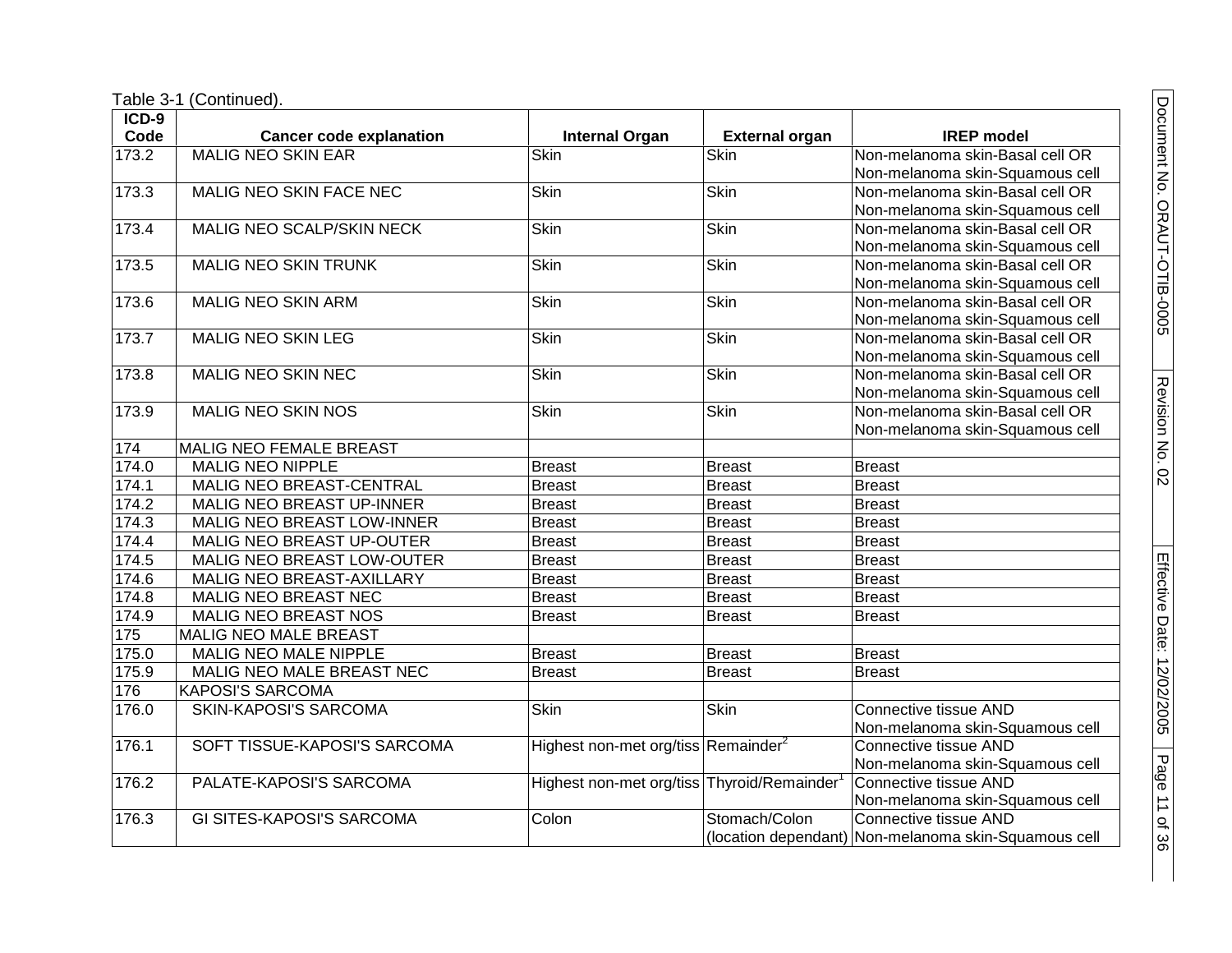| $ICD-9$ |                                |                                                 |                       |                                 |
|---------|--------------------------------|-------------------------------------------------|-----------------------|---------------------------------|
| Code    | <b>Cancer code explanation</b> | <b>Internal Organ</b>                           | <b>External organ</b> | <b>IREP</b> model               |
| 176.4   | <b>LUNG-KAPOSI'S SARCOMA</b>   | Lung                                            | Lung                  | <b>Connective tissue AND</b>    |
|         |                                |                                                 |                       | Non-melanoma skin-Squamous cell |
| 176.5   | LYMPH NODES-KAPOSI'S SARCOMA   | Highest non-met org/tiss Remainder <sup>2</sup> |                       | Connective tissue AND           |
|         |                                |                                                 |                       | Non-melanoma skin-Squamous cell |
| 176.8   | SPF STS-KAPOSI'S SARCOMA       | Highest non-met org/tiss Remainder <sup>2</sup> |                       | Connective tissue AND           |
|         |                                |                                                 |                       | Non-melanoma skin-Squamous cell |
| 176.9   | <b>KAPOSI'S SARCOMA NOS</b>    | Highest non-met org/tiss Remainder <sup>2</sup> |                       | Connective tissue AND           |
|         |                                |                                                 |                       | Non-melanoma skin-Squamous cell |
| 179     | <b>MALIG NEO UTERUS NOS</b>    | <b>Uterus</b>                                   | <b>Uterus</b>         | Female genitalia less ovary     |
| 180     | MALIG NEO CERVIX UTERI         |                                                 |                       |                                 |
| 180.0   | MALIG NEO ENDOCERVIX           | <b>Uterus</b>                                   | <b>Uterus</b>         | Female genitalia less ovary     |
| 180.1   | MALIG NEO EXOCERVIX            | <b>Uterus</b>                                   | <b>Uterus</b>         | Female genitalia less ovary     |
| 180.8   | MALIG NEO CERVIX NEC           | <b>Uterus</b>                                   | <b>Uterus</b>         | Female genitalia less ovary     |
| 180.9   | MALIG NEO CERVIX UTERI NOS     | Uterus                                          | Uterus                | Female genitalia less ovary     |
| 181     | <b>MALIG NEO PLACENTA</b>      | Uterus                                          | <b>Uterus</b>         | Female genitalia less ovary     |
| 182     | MALIG NEO UTERUS BODY          |                                                 |                       |                                 |
| 182.0   | MALIG NEO CORPUS UTERI         | <b>Uterus</b>                                   | <b>Uterus</b>         | Female genitalia less ovary     |
| 182.1   | MALIG NEO UTERINE ISTHMUS      | <b>Uterus</b>                                   | <b>Uterus</b>         | Female genitalia less ovary     |
| 182.8   | MALIG NEO BODY UTERUS NEC      | <b>Uterus</b>                                   | <b>Uterus</b>         | Female genitalia less ovary     |
| 183     | MALIG NEO UTERINE ADNEXA       |                                                 |                       |                                 |
| 183.0   | <b>MALIG NEO OVARY</b>         | Ovaries                                         | Ovaries               | Ovary                           |
| 183.2   | MALIG NEO FALLOPIAN TUBE       | Ovaries                                         | Ovaries               | Ovary                           |
| 183.3   | MALIG NEO BROAD LIGAMENT       | Ovaries                                         | Ovaries               | Ovary                           |
| 183.4   | <b>MALIG NEO PARAMETRIUM</b>   | <b>Uterus</b>                                   | Ovaries               | Ovary                           |
| 183.5   | MALIG NEO ROUND LIGAMENT       | <b>Uterus</b>                                   | Ovaries               | Ovary                           |
| 183.8   | MALIG NEO ADNEXA NEC           | Ovaries                                         | Ovaries               | Ovary                           |
| 183.9   | MALIG NEO ADNEXA NOS           | Ovaries                                         | Ovaries               | Ovary                           |
| 184     | MALIG NEO FEM GEN NEC/NOS      |                                                 |                       |                                 |
| 184.0   | MALIG NEO VAGINA               | Muscle                                          | <b>Uterus</b>         | Female genitalia less ovary     |
| 184.1   | MALIG NEO LABIA MAJORA         | <b>Skin</b>                                     | <b>Uterus</b>         | Female genitalia less ovary     |
| 184.2   | MALIG NEO LABIA MINORA         | <b>Skin</b>                                     | <b>Uterus</b>         | Female genitalia less ovary     |
| 184.3   | <b>MALIG NEO CLITORIS</b>      | <b>Skin</b>                                     | <b>Uterus</b>         | Female genitalia less ovary     |
| 184.4   | MALIG NEO VULVA NOS            | <b>Skin</b>                                     | <b>Uterus</b>         | Female genitalia less ovary     |
| 184.8   | MALIG NEO FEMALE GENIT NEC     | <b>Uterus</b>                                   | <b>Uterus</b>         | Female genitalia less ovary     |
| 184.9   | MALIG NEO FEMALE GENIT NOS     | <b>Uterus</b>                                   | <b>Uterus</b>         | Female genitalia less ovary     |
| 185     | <b>MALIG NEO PROSTATE</b>      | Highest non-met org/tiss Bladder                |                       | All male genitalia              |
| 186     | <b>MALIG NEO TESTIS</b>        |                                                 |                       |                                 |
| 186.0   | MALIG NEO UNDESCEND TESTIS     | <b>Testes</b>                                   | <b>Testes</b>         | All male genitalia              |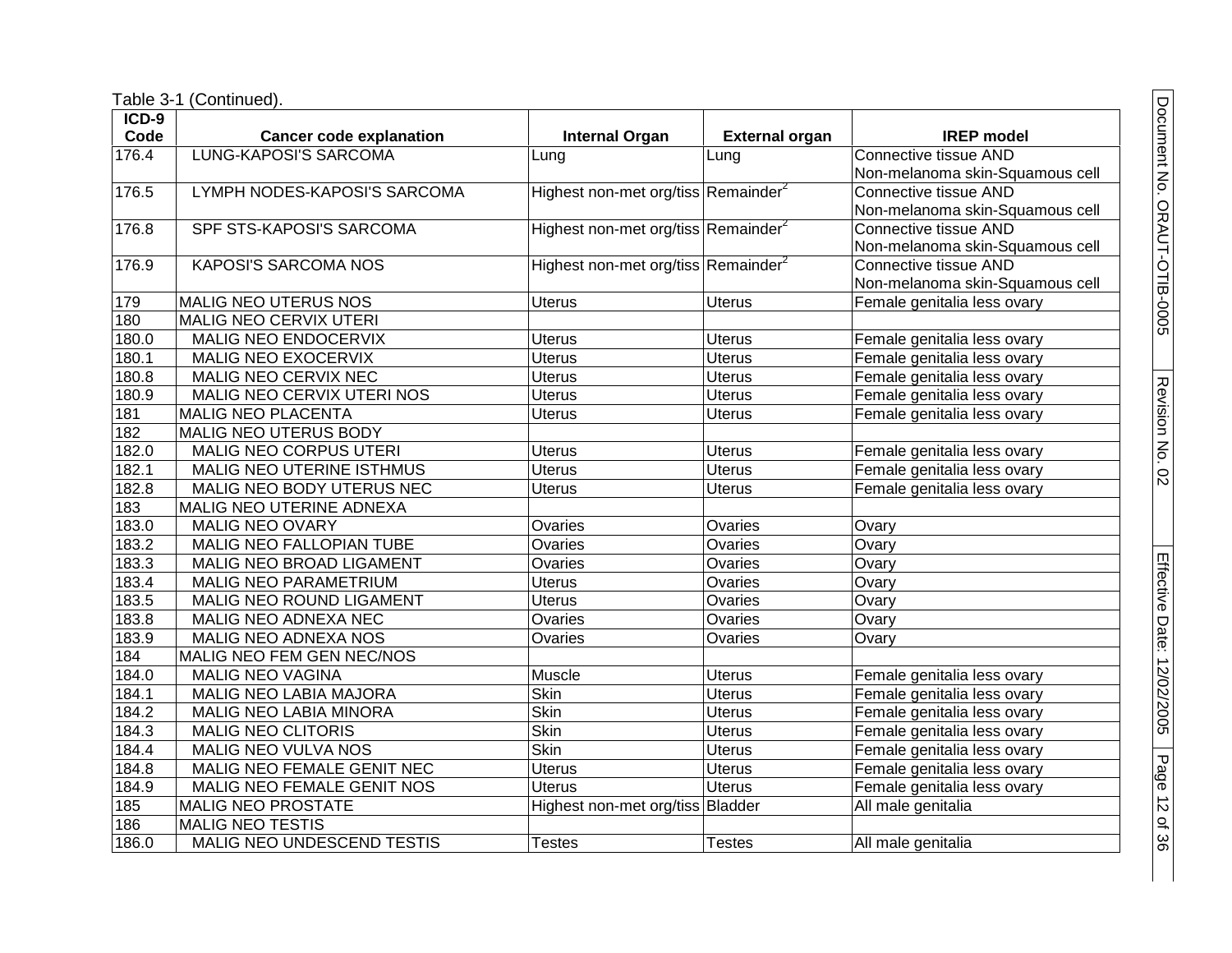| ICD-9 |                                |                                |                       |                             |
|-------|--------------------------------|--------------------------------|-----------------------|-----------------------------|
| Code  | <b>Cancer code explanation</b> | <b>Internal Organ</b>          | <b>External organ</b> | <b>IREP</b> model           |
| 186.9 | <b>MALIG NEO TESTIS NEC</b>    | <b>Testes</b>                  | <b>Testes</b>         | All male genitalia          |
| 187   | MALIG NEO MALE GENITAL NEC     |                                |                       |                             |
| 187.1 | <b>MALIG NEO PREPUCE</b>       | <b>Skin</b>                    | <b>Testes</b>         | All male genitalia          |
| 187.2 | <b>MALIG NEO GLANS PENIS</b>   | <b>Skin</b>                    | <b>Testes</b>         | All male genitalia          |
| 187.3 | MALIG NEO PENIS BODY           | <b>Testes</b>                  | <b>Testes</b>         | All male genitalia          |
| 187.4 | MALIG NEO PENIS NOS            | Testes                         | <b>Testes</b>         | All male genitalia          |
| 187.5 | <b>MALIG NEO EPIDIDYMIS</b>    | <b>Testes</b>                  | <b>Testes</b>         | All male genitalia          |
| 187.6 | MALIG NEO SPERMATIC CORD       | <b>Testes</b>                  | <b>Testes</b>         | All male genitalia          |
| 187.7 | MALIG NEO SCROTUM              | <b>Testes</b>                  | <b>Testes</b>         | All male genitalia          |
| 187.8 | MALIG NEO MALE GENITAL NEC     | <b>Testes</b>                  | <b>Testes</b>         | All male genitalia          |
| 187.9 | MALIG NEO MALE GENITAL NOS     | <b>Testes</b>                  | <b>Testes</b>         | All male genitalia          |
| 188   | <b>MALIG NEO BLADDER</b>       |                                |                       |                             |
| 188.0 | MALIG NEO BLADDER-TRIGONE      | <b>Bladder</b>                 | <b>Bladder</b>        | <b>Bladder</b>              |
| 188.1 | <b>MALIG NEO BLADDER-DOME</b>  | <b>Bladder</b>                 | <b>Bladder</b>        | <b>Bladder</b>              |
| 188.2 | MALIG NEO BLADDER-LATERAL      | <b>Bladder</b>                 | <b>Bladder</b>        | <b>Bladder</b>              |
| 188.3 | MALIG NEO BLADDER-ANTERIOR     | <b>Bladder</b>                 | <b>Bladder</b>        | <b>Bladder</b>              |
| 188.4 | MALIG NEO BLADDER-POST         | <b>Bladder</b>                 | <b>Bladder</b>        | <b>Bladder</b>              |
| 188.5 | <b>MALIG NEO BLADDER NECK</b>  | <b>Bladder</b>                 | <b>Bladder</b>        | <b>Bladder</b>              |
| 188.6 | MALIG NEO URETERIC ORIFICE     | <b>Bladder</b>                 | <b>Bladder</b>        | <b>Bladder</b>              |
| 188.7 | MALIG NEO URACHUS              | <b>Bladder</b>                 | <b>Bladder</b>        | <b>Bladder</b>              |
| 188.8 | MALIG NEO BLADDER NEC          | <b>Bladder</b>                 | <b>Bladder</b>        | <b>Bladder</b>              |
| 188.9 | <b>MALIG NEO BLADDER NOS</b>   | <b>Bladder</b>                 | <b>Bladder</b>        | <b>Bladder</b>              |
| 189   | MALIG NEO URINARY NEC/NOS      |                                |                       |                             |
| 189.0 | <b>MALIG NEO KIDNEY</b>        | Kidney                         | Liver                 | Urinary organs less bladder |
| 189.1 | MALIG NEO RENAL PELVIS         | Kidney                         | Liver                 | Urinary organs less bladder |
| 189.2 | <b>MALIG NEO URETER</b>        | Highest non-met org/tiss       | Liver                 | Urinary organs less bladder |
| 189.3 | MALIG NEO URETHRA              | Highest non-met org/tiss Liver |                       | Urinary organs less bladder |
| 189.4 | MALIG NEO PARAURETHRAL         | Highest non-met org/tiss Liver |                       | Urinary organs less bladder |
| 189.8 | MALIG NEO URINARY NEC          | <b>Bladder</b>                 | Liver                 | Urinary organs less bladder |
| 189.9 | MALIG NEO URINARY NOS          | Medical review                 | Liver                 | Urinary organs less bladder |
| 190   | MALIGANT NEOPLASM EYE          |                                |                       |                             |
| 190.0 | <b>MALIG NEO EYEBALL</b>       | <b>Brain</b>                   | Eye Lens              | Eye                         |
| 190.1 | <b>MALIG NEO ORBIT</b>         | <b>Brain</b>                   | Eye Lens              | Eye                         |
| 190.2 | MALIG NEO LACRIMAL GLAND       | <b>Skin</b>                    | Eye Lens              | Eye                         |
| 190.3 | MALIG NEO CONJUNCTIVA          | <b>Skin</b>                    | Eye Lens              | Eye                         |
| 190.4 | <b>MALIG NEO CORNEA</b>        | <b>Skin</b>                    | Eye Lens              | Eye                         |
| 190.5 | <b>MALIG NEO RETINA</b>        | <b>Brain</b>                   | Eye Lens              | Eye                         |
| 190.6 | MALIG NEO CHOROID              | Brain                          | Eye Lens              | Eye                         |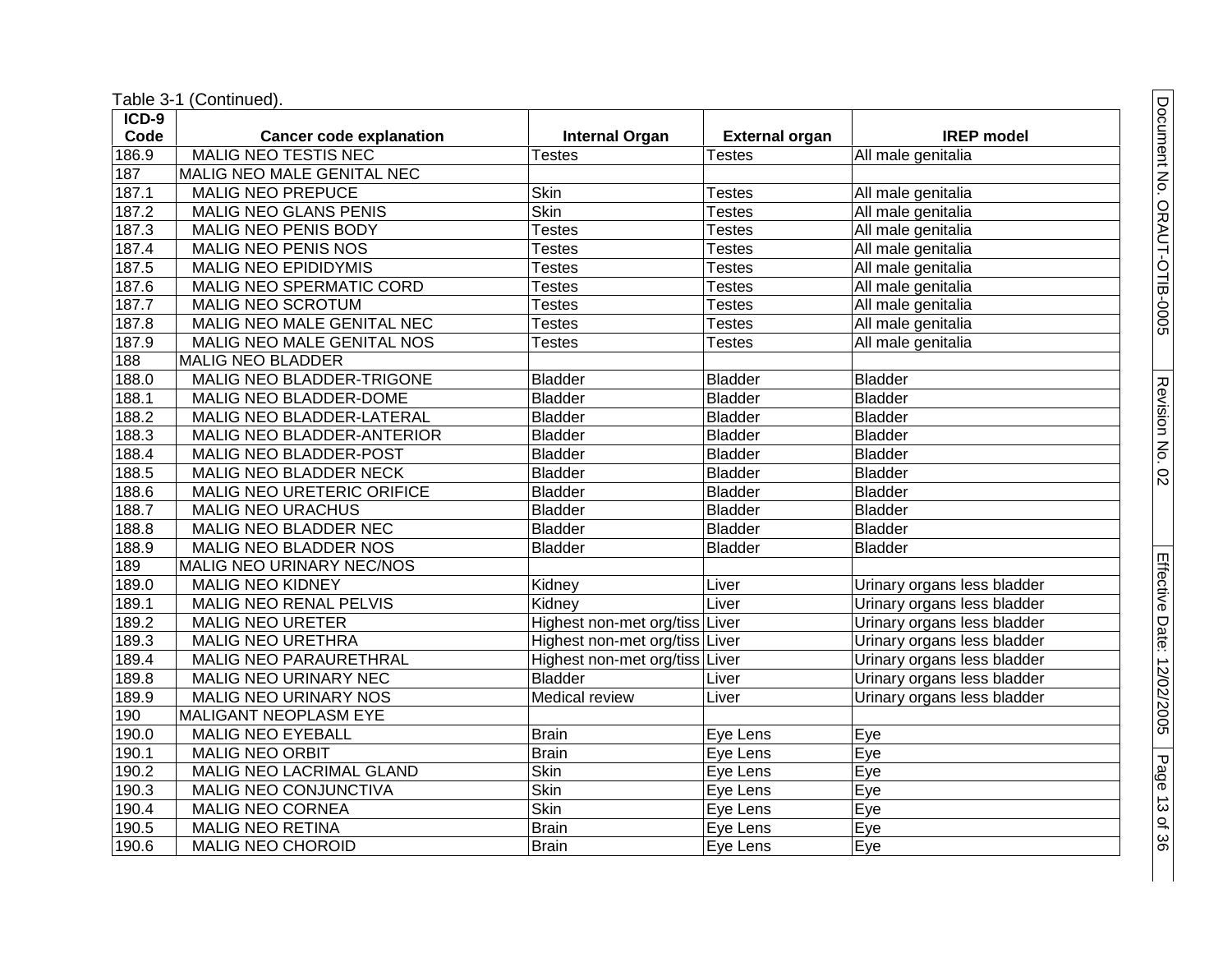Table 3 -1 (Continued).

| $ICD-9$            |                                  |                                                 |                        |                             |
|--------------------|----------------------------------|-------------------------------------------------|------------------------|-----------------------------|
| Code               | <b>Cancer code explanation</b>   | <b>Internal Organ</b>                           | <b>External organ</b>  | <b>IREP</b> model           |
| $\overline{190.7}$ | <b>MALIG NEO LACRIMAL DUCT</b>   | <b>Skin</b>                                     | Eye Lens               | Eye                         |
| 190.8              | <b>MALIG NEO EYE NEC</b>         | Skin                                            | Eye Lens               | Eye                         |
| 190.9              | MALIG NEO EYE NOS                | <b>Skin</b>                                     | Eye Lens               | Eye                         |
| 191                | <b>MALIG NEOASM BRAIN</b>        |                                                 |                        |                             |
| 191.0              | MALIG NEO CEREBRUM               | <b>Brain</b>                                    | Thyroid/Remainder      | Nervous system              |
| 191.1              | MALIG NEO FRONTAL LOBE           | <b>Brain</b>                                    | Thyroid/Remainder      | Nervous system              |
| 191.2              | MALIG NEO TEMPORAL LOBE          | <b>Brain</b>                                    | Thyroid/Remainder      | Nervous system              |
| 191.3              | MALIG NEO PARIETAL LOBE          | <b>Brain</b>                                    | Thyroid/Remainder      | Nervous system              |
| 191.4              | MALIG NEO OCCIPITAL LOBE         | <b>Brain</b>                                    | Thyroid/Remainder      | Nervous system              |
| 191.5              | MALIG NEO CEREB VENTRICLE        | <b>Brain</b>                                    | Thyroid/Remainder      | Nervous system              |
| 191.6              | MALIG NEO CEREBELLUM NOS         | <b>Brain</b>                                    | Thyroid/Remainder      | Nervous system              |
| 191.7              | <b>MALIG NEO BRAIN STEM</b>      | <b>Brain</b>                                    | Thyroid/Remainder      | Nervous system              |
| 191.8              | <b>MALIG NEO BRAIN NEC</b>       | <b>Brain</b>                                    | Thyroid/Remainder      | Nervous system              |
| 191.9              | MALIG NEO BRAIN NOS              | <b>Brain</b>                                    | Thyroid/Remainder      | Nervous system              |
| 192                | MALIG NEO NERVE NEC/NOS          |                                                 |                        |                             |
| 192.0              | MALIG NEO CRANIAL NERVES         | <b>Brain</b>                                    | Thyroid/Remainder      | Nervous system              |
| 192.1              | MALIG NEO CEREBRAL MENING        | <b>Brain</b>                                    | Thyroid/Remainder      | Nervous system              |
| 192.2              | <b>MALIG NEO SPINAL CORD</b>     | <b>Brain</b>                                    | Thyroid/Remainder      | Nervous system              |
| 192.3              | <b>MALIG NEO SPINAL MENINGES</b> | <b>Brain</b>                                    | Thyroid/Remainder      | Nervous system              |
| 192.8              | MALIG NEO NERVOUS SYST NEC       | <b>Brain</b>                                    | Thyroid/Remainder      | Nervous system              |
| 192.9              | MALIG NEO NERVOUS SYST NOS       | <b>Brain</b>                                    | Thyroid/Remainder      | Nervous system              |
| 193                | <b>MALIG NEO THYROID</b>         | <b>Thyroid</b>                                  | Thyroid                | Thyroid                     |
| 194                | MALIG NEO OTHER ENDOCRINE        |                                                 |                        |                             |
| 194.0              | <b>MALIG NEO ADRENAL</b>         | Adrenals                                        | Thyroid/Remainder      | Other endocrine glands      |
| 194.1              | <b>MALIG NEO PARATHYROID</b>     | Thyroid                                         | Thyroid/Remainder      | Other endocrine glands      |
| 194.3              | <b>MALIG NEO PITUITARY</b>       | <b>Brain</b>                                    | Thyroid/Remainder      | Other endocrine glands      |
| 194.4              | MALIG NEO PINEAL GLAND           | <b>Brain</b>                                    | Thyroid/Remainder      | Other endocrine glands      |
| 194.5              | MALIG NEO CAROTID BODY           | <b>Brain</b>                                    | Thyroid/Remainder      | Other endocrine glands      |
| 194.6              | MALIG NEO PARAGANGLIA NEC        | <b>Brain</b>                                    | Thyroid/Remainder      | Other endocrine glands      |
| 194.8              | MALIG NEO ENDOCRINE NEC          | Medical review                                  | Remainder <sup>2</sup> | Other endocrine glands      |
| 194.9              | MALIG NEO ENDOCRINE NOS          | Medical review                                  | Remainder <sup>2</sup> | Other endocrine glands      |
| 195                | MALIG NEO OTH/ILL-DEF SITE       |                                                 |                        |                             |
| 195.0              | MALIG NEO HEAD/FACE/NECK         | Highest non-met org/tiss Thyroid/Remainder      |                        | Other and ill-defined sites |
| 195.1              | <b>MALIG NEO THORAX</b>          | Highest non-met org/tiss Remainder <sup>2</sup> |                        | Other and ill-defined sites |
| 195.2              | MALIG NEO ABDOMEN                | Highest non-met org/tiss Remainder <sup>2</sup> |                        | Other and ill-defined sites |
| 195.3              | <b>MALIG NEO PELVIS</b>          | Highest non-met org/tiss Remainder <sup>2</sup> |                        | Other and ill-defined sites |
| 195.4              | <b>MALIG NEO ARM</b>             | Highest non-met org/tiss Remainder <sup>2</sup> |                        | Other and ill-defined sites |
| 195.5              | <b>MALIG NEO LEG</b>             | Highest non-met org/tiss Remainder <sup>2</sup> |                        | Other and ill-defined sites |

Document No. ORAUT-OTIB-0005 Document No. ORAUT-OTIB-0005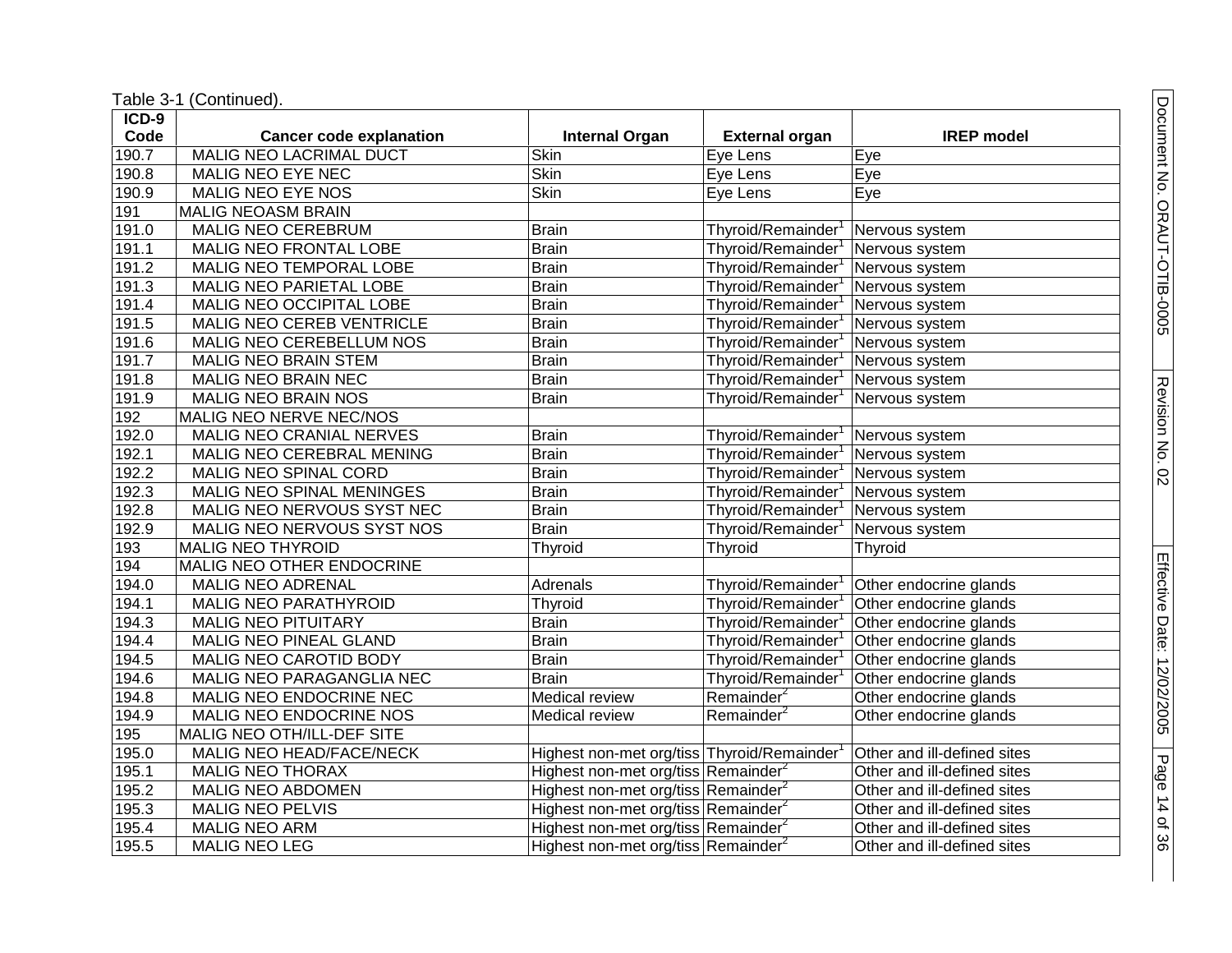|  | Table 3-1 (Continued). |
|--|------------------------|
|--|------------------------|

| $ICD-9$ |                                   |                                                 |                       |                               |
|---------|-----------------------------------|-------------------------------------------------|-----------------------|-------------------------------|
| Code    | <b>Cancer code explanation</b>    | <b>Internal Organ</b>                           | <b>External organ</b> | <b>IREP</b> model             |
| 195.8   | <b>MALIG NEO SITE NEC</b>         | Highest non-met org/tiss Remainder <sup>2</sup> |                       | Other and ill-defined sites   |
| 196     | <b>MALIG NEO LYMPH NODES</b>      |                                                 |                       |                               |
| 196.0   | MALIG NEO LYMPH-HEAD/NECK         | NA <sup>3</sup>                                 | $NA^3$                | $NA^3$                        |
| 196.1   | MALIG NEO LYMPH-INTRATHOR         | NA <sup>3</sup>                                 | $NA^3$                | $NA^3$                        |
| 196.2   | MALIG NEO LYMPH-INTRA-ABD         | NA <sup>3</sup>                                 | NA <sup>3</sup>       | NA <sup>3</sup>               |
| 196.3   | MALIG NEO LYMPH-AXILLA/ARM        | NA <sup>3</sup>                                 | $NA^3$                | $NA^3$                        |
| 196.5   | <b>MALIG NEO LYMPH-INGUIN/LEG</b> | NA <sup>3</sup>                                 | $NA^3$                | $NA^3$                        |
| 196.6   | MALIG NEO LYMPH-INTRAPELV         | NA <sup>3</sup>                                 | $NA^3$                | NA <sup>3</sup>               |
| 196.8   | <b>MALIG NEO LYMPH-MULT</b>       | $NA^3$                                          | $NA^3$                | NA <sup>3</sup>               |
| 196.9   | <b>MALIG NEO LYMPH NOS</b>        | NA <sup>3</sup>                                 | $NA^3$                | $NA^3$                        |
| 197     | <b>SEC MALIG NEO GI/RESP</b>      |                                                 |                       |                               |
| 197.0   | SEC MALIG NEO LUNG                | NA <sup>3</sup>                                 | $NA^3$                | $NA^3$                        |
| 197.1   | <b>SEC MALIG NEO MEDIASTINUM</b>  | NA <sup>3</sup>                                 | $NA^3$                | $NA^3$                        |
| 197.2   | <b>SEC MALIG NEO PLEURA</b>       | NA <sup>3</sup>                                 | $NA^3$                | $NA^3$                        |
| 197.3   | <b>SEC MALIG NEO RESP NEC</b>     | NA <sup>3</sup>                                 | $NA^3$                | NA <sup>3</sup>               |
| 197.4   | <b>SEC MALIG NEO SM BOWEL</b>     | NA <sup>3</sup>                                 | $NA^3$                | NA <sup>3</sup>               |
| 197.5   | <b>SEC MALIG NEO LG BOWEL</b>     | NA <sup>3</sup>                                 | $NA^3$                | $NA^3$                        |
| 197.6   | SEC MALIG NEO PERITONEUM          | NA <sup>3</sup>                                 | $NA^3$                | $NA^3$                        |
| 197.7   | <b>SEC MALIG NEO LIVER</b>        | NA <sup>3</sup>                                 | $NA^3$                | $NA^3$                        |
| 197.8   | <b>SEC MALIG NEO GI NEC</b>       | NA <sup>3</sup>                                 | $NA^3$                | $NA^3$                        |
| 198     | SEC MALIG NEO OTHER SITES         |                                                 |                       |                               |
| 198.0   | <b>SEC MALIG NEO KIDNEY</b>       | NA <sup>3</sup>                                 | NA <sup>3</sup>       | NA <sup>3</sup>               |
| 198.1   | SEC MALIG NEO URIN NEC            | NA <sup>3</sup>                                 | $NA^3$                | NA <sup>3</sup>               |
| 198.2   | SEC MALIG NEO SKIN                | NA <sup>3</sup>                                 | $NA^3$                | $NA^3$                        |
| 198.3   | SEC MALIG NEO BRAIN/SPINE         | NA <sup>3</sup>                                 | $NA^3$                | $NA^3$                        |
| 198.4   | SEC MALIG NEO NERVE NEC           | NA <sup>3</sup>                                 | $NA^3$                | $NA^3$                        |
| 198.5   | <b>SEC MALIG NEO BONE</b>         | NA <sup>3</sup>                                 | $NA^3$                | $NA^3$                        |
| 198.6   | <b>SEC MALIG NEO OVARY</b>        | $NA^3$                                          | $NA^3$                | $NA^3$                        |
| 198.7   | <b>SEC MALIG NEO ADRENAL</b>      | NA <sup>3</sup>                                 | $NA^3$                | NA <sup>3</sup>               |
| 198.8   | OTHER SECONDARY MALIG NEO         |                                                 |                       |                               |
| 198.81  | <b>SEC MALIG NEO BREAST</b>       | NA <sup>3</sup>                                 | $NA^3$                | $NA^3$                        |
| 198.82  | <b>SEC MALIG NEO GENITAL</b>      | NA <sup>3</sup>                                 | $NA^3$                | NA <sup>3</sup>               |
| 198.89  | SEC MALIG NEO NEC                 | NA <sup>3</sup>                                 | $\overline{\sf NA}^3$ | $NA^3$                        |
| 199     | <b>MALIG NEOPLASM NOS</b>         |                                                 |                       |                               |
| 199.0   | MALIG NEO DISSEMINATED            | Highest non-met org/tiss Remainder <sup>2</sup> |                       | Other and ill-defined sites   |
| 199.1   | <b>MALIG NEO NOS</b>              | Highest non-met org/tiss Remainder <sup>2</sup> |                       | Other and ill-defined sites   |
| 200     | LYMPHOSARC/RETICULOSARC           | LN(TH)                                          | Thyroid               | Lymphoma and multiple myeloma |
| 200.0   | <b>RETICULOSARCOMA</b>            | LN(TH)                                          | Thyroid               | Lymphoma and multiple myeloma |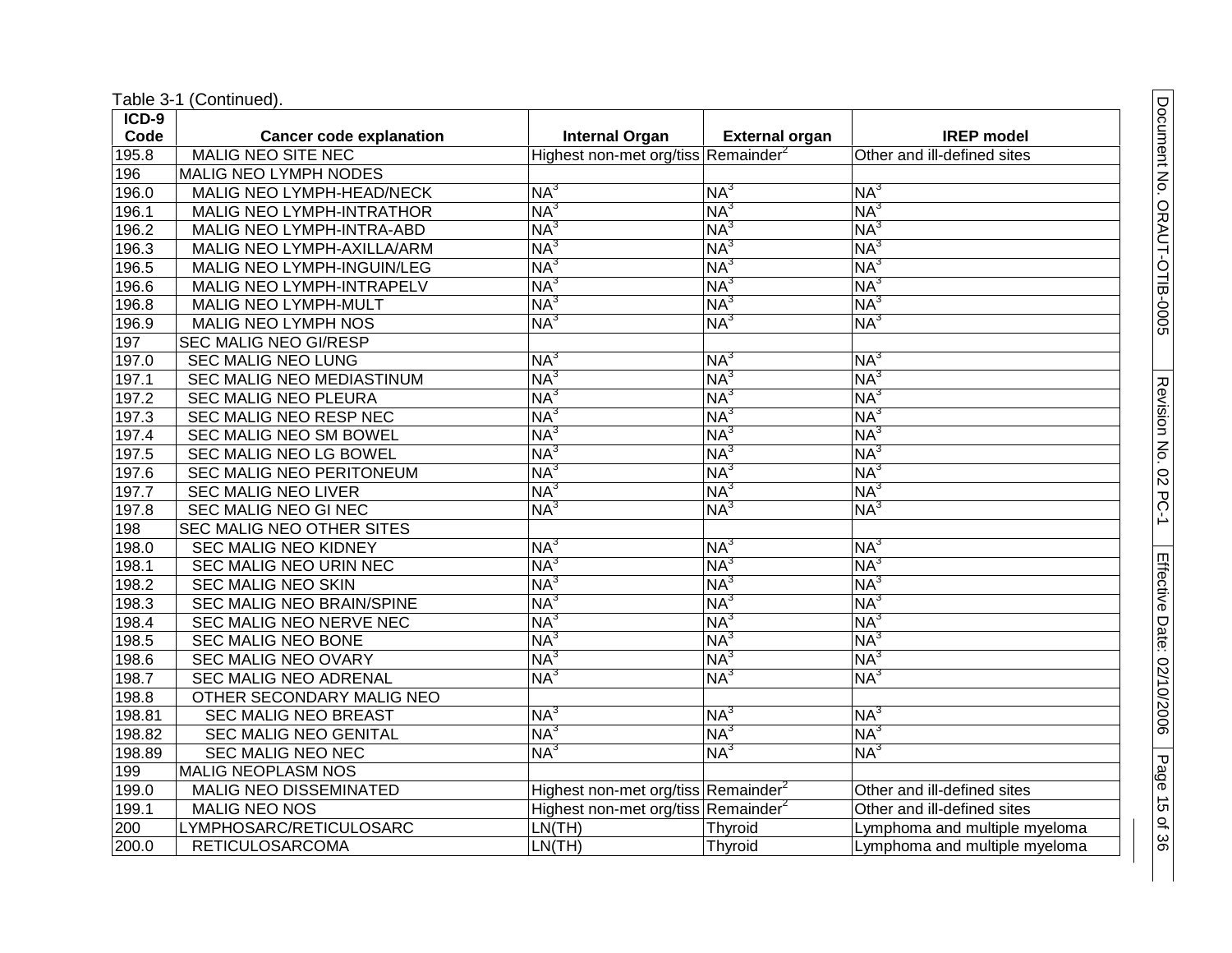| ICD-9               |                                 |                                  |                       |                               |
|---------------------|---------------------------------|----------------------------------|-----------------------|-------------------------------|
| Code                | <b>Cancer code explanation</b>  | <b>Internal Organ</b>            | <b>External organ</b> | <b>IREP</b> model             |
| 200.00              | RETCLSRC UNSPEC EXT ORG         | LN(TH)                           | Thyroid               | Lymphoma and multiple myeloma |
| 200.01              | RETICULOSARCOMA HEAD            | LN(ET)                           | Thyroid               | Lymphoma and multiple myeloma |
| 200.02              | RETICULOSARCOMA THORAX          | LN(TH)                           | Lung                  | Lymphoma and multiple myeloma |
| 200.03              | RETICULOSARCOMA ABDOM           | Highest non-met org/tiss Stomach |                       | Lymphoma and multiple myeloma |
| 200.04              | RETICULOSARCOMA AXILLA          | LN(TH)                           | Lung                  | Lymphoma and multiple myeloma |
| 200.05              | RETICULOSARCOMA INGUIN          | Highest non-met org/tiss Bladder |                       | Lymphoma and multiple myeloma |
| 200.06              | RETICULOSARCOMA PELVIC          | Highest non-met org/tiss Bladder |                       | Lymphoma and multiple myeloma |
| 200.07              | RETICULOSARCOMA SPLEEN          | Spleen                           | Stomach               | Lymphoma and multiple myeloma |
| 200.08              | RETICULOSARCOMA MULT            | LN(TH)                           | Thyroid               | Lymphoma and multiple myeloma |
| 200.1               | LYMPHOSARCOMA                   | LN(TH)                           | Thyroid               | Lymphoma and multiple myeloma |
| 200.10              | <b>LYMPHSRC UNSPEC EXT ORG</b>  | LN(TH)                           | Thyroid               | Lymphoma and multiple myeloma |
| 200.11              | LYMPHOSARCOMA HEAD              | LN(ET)                           | Thyroid               | Lymphoma and multiple myeloma |
| 200.12              | LYMPHOSARCOMA THORAX            | LN(TH)                           | Lung                  | Lymphoma and multiple myeloma |
| 200.13              | LYMPHOSARCOMA ABDOM             | Highest non-met org/tiss Stomach |                       | Lymphoma and multiple myeloma |
| 200.14              | LYMPHOSARCOMA AXILLA            | LN(TH)                           | Lung                  | Lymphoma and multiple myeloma |
| 200.15              | LYMPHOSARCOMA INGUIN            | Highest non-met org/tiss Bladder |                       | Lymphoma and multiple myeloma |
| 200.16              | LYMPHOSARCOMA PELVIC            | Highest non-met org/tiss Bladder |                       | Lymphoma and multiple myeloma |
| 200.17              | LYMPHOSARCOMA SPLEEN            | Spleen                           | Stomach               | Lymphoma and multiple myeloma |
| 200.18              | LYMPHOSARCOMA MULT              | LN(TH)                           | Thyroid               | Lymphoma and multiple myeloma |
| 200.2               | <b>BURKITT'S TUMOR/LYMPHOMA</b> | LN(TH)                           | Lung                  | Lymphoma and multiple myeloma |
| 200.20              | BURKITT'S TUMOR UNSPEC EXT ORG  | LN(TH)                           | Lung                  | Lymphoma and multiple myeloma |
| 200.21              | <b>BURKITT'S TUMOR HEAD</b>     | LN(TH)                           | Lung                  | Lymphoma and multiple myeloma |
| 200.22              | <b>BURKITT'S TUMOR THORAX</b>   | LN(TH)                           | Lung                  | Lymphoma and multiple myeloma |
| 200.23              | <b>BURKITT'S TUMOR ABDOM</b>    | LN(TH)                           | Lung                  | Lymphoma and multiple myeloma |
| $\overline{200.24}$ | <b>BURKITT'S TUMOR AXILLA</b>   | LN(TH)                           | Lung                  | Lymphoma and multiple myeloma |
| 200.25              | <b>BURKITT'S TUMOR INGUIN</b>   | LN(TH)                           | Lung                  | Lymphoma and multiple myeloma |
| 200.26              | <b>BURKITT'S TUMOR PELVIC</b>   | LN(TH)                           | Lung                  | Lymphoma and multiple myeloma |
| 200.27              | <b>BURKITT'S TUMOR SPLEEN</b>   | LN(TH)                           | Lung                  | Lymphoma and multiple myeloma |
| 200.28              | <b>BURKITT'S TUMOR MULT</b>     | LN(TH)                           | Lung                  | Lymphoma and multiple myeloma |
| 200.8               | MIXED LYMPHOSARCOMA             | LN(TH)                           | Thyroid               | Lymphoma and multiple myeloma |
| 200.80              | OTHER VARN UNSPEC EXT ORG       | LN(TH)                           | Thyroid               | Lymphoma and multiple myeloma |
| 200.81              | <b>MIXED LYMPHOSARC HEAD</b>    | LN(ET)                           | Thyroid               | Lymphoma and multiple myeloma |
| 200.82              | MIXED LYMPHOSARC THORAX         | LN(TH)                           | Lung                  | Lymphoma and multiple myeloma |
| 200.83              | MIXED LYMPHOSARC ABDOM          | Highest non-met org/tiss Stomach |                       | Lymphoma and multiple myeloma |
| 200.84              | MIXED LYMPHOSARC AXILLA         | LN(TH)                           | Lung                  | Lymphoma and multiple myeloma |
| 200.85              | MIXED LYMPHOSARC INGUIN         | Highest non-met org/tiss Bladder |                       | Lymphoma and multiple myeloma |
| 200.86              | <b>MIXED LYMPHOSARC PELVIC</b>  | Highest non-met org/tiss Bladder |                       | Lymphoma and multiple myeloma |
| 200.87              | MIXED LYMPHOSARC SPLEEN         | Spleen                           | Stomach               | Lymphoma and multiple myeloma |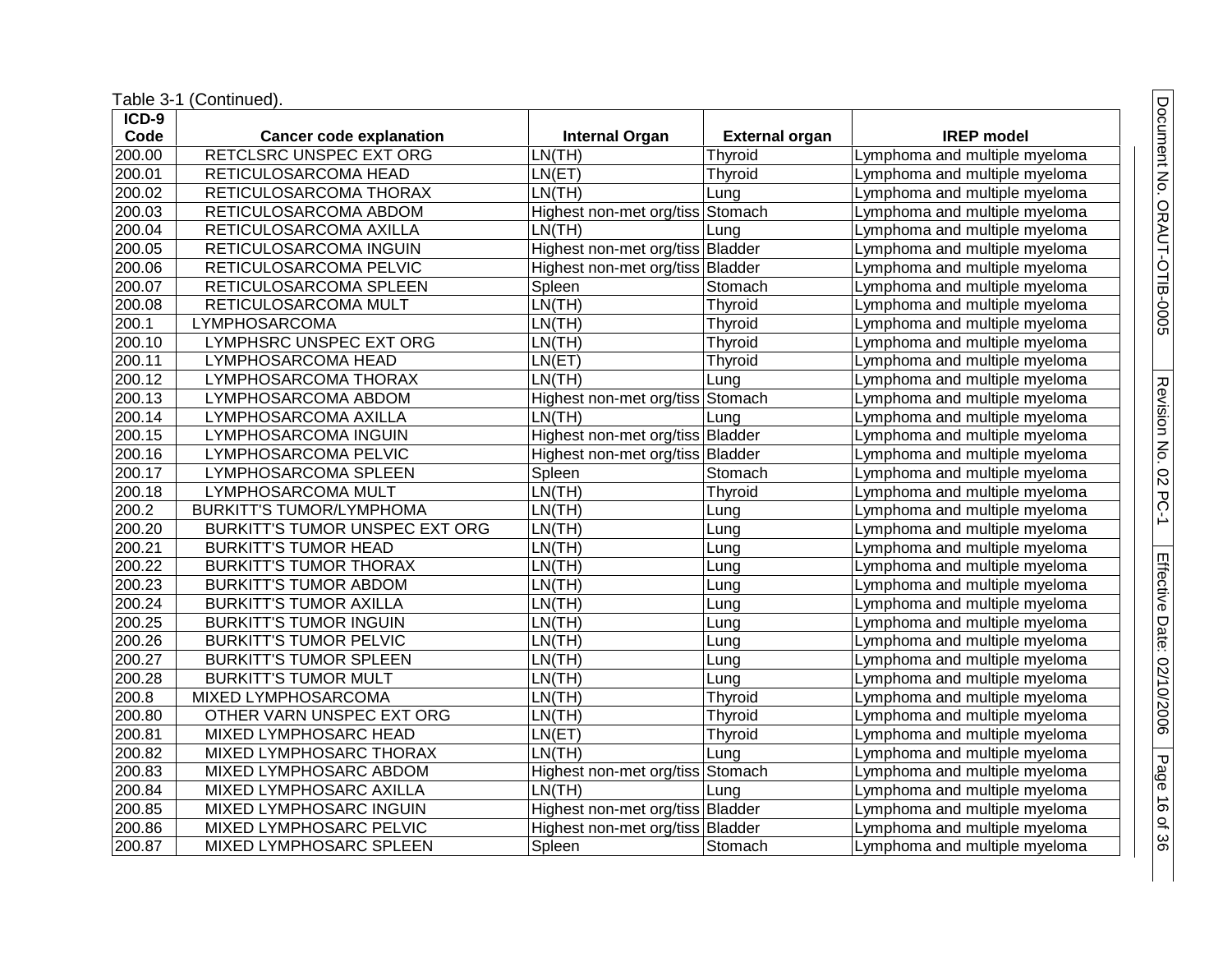| $ICD-9$ |                                         |                                  |                       |                               |
|---------|-----------------------------------------|----------------------------------|-----------------------|-------------------------------|
| Code    | <b>Cancer code explanation</b>          | <b>Internal Organ</b>            | <b>External organ</b> | <b>IREP</b> model             |
| 200.88  | <b>MIXED LYMPHOSARC MULT</b>            | LN(TH)                           | Thyroid               | Lymphoma and multiple myeloma |
| 201     | <b>HODGKIN'S DISEASE</b>                | LN(TH)                           | Thyroid               | Lymphoma and multiple myeloma |
| 201.0   | <b>HODGKIN'S PARAGRANULOMA</b>          | LN(TH)                           | Thyroid               | Lymphoma and multiple myeloma |
| 201.00  | HODGKINS PARAGRANULOMA<br>UNSPEC LN(TH) |                                  | Thyroid               | Lymphoma and multiple myeloma |
|         | <b>EXT ORG</b>                          |                                  |                       |                               |
| 201.01  | HODGKINS PARAGRAN HEAD                  | LN(ET)                           | Thyroid               | Lymphoma and multiple myeloma |
| 201.02  | HODGKINS PARAGRAN THORAX                | LN(TH)                           | Lung                  | Lymphoma and multiple myeloma |
| 201.03  | HODGKINS PARAGRAN ABDOM                 | Highest non-met org/tiss Stomach |                       | Lymphoma and multiple myeloma |
| 201.04  | HODGKINS PARAGRAN AXILLA                | LN(TH)                           | Lung                  | Lymphoma and multiple myeloma |
| 201.05  | HODGKINS PARAGRAN INGUIN                | Highest non-met org/tiss Bladder |                       | Lymphoma and multiple myeloma |
| 201.06  | HODGKINS PARAGRAN PELVIC                | Highest non-met org/tiss Bladder |                       | Lymphoma and multiple myeloma |
| 201.07  | HODGKINS PARAGRAN SPLEEN                | Spleen                           | Stomach               | Lymphoma and multiple myeloma |
| 201.08  | HODGKINS PARAGRAN MULT                  | LN(TH)                           | Thyroid               | Lymphoma and multiple myeloma |
| 201.1   | <b>HODGKIN'S GRANULOMA</b>              | LN(TH)                           | Thyroid               | Lymphoma and multiple myeloma |
| 201.10  | HODGKINS GRANULOM UNSPEC EXT            | LN(TH)                           | Thyroid               | Lymphoma and multiple myeloma |
|         | <b>ORG</b>                              |                                  |                       |                               |
| 201.11  | <b>HODGKINS GRANULOM HEAD</b>           | LN(ET)                           | Thyroid               | Lymphoma and multiple myeloma |
| 201.12  | HODGKINS GRANULOM THORAX                | LN(TH)                           | Lung                  | Lymphoma and multiple myeloma |
| 201.13  | <b>HODGKINS GRANULOM ABDOM</b>          | Highest non-met org/tiss         | Stomach               | Lymphoma and multiple myeloma |
| 201.14  | HODGKINS GRANULOM AXILLA                | LN(TH)                           | Lung                  | Lymphoma and multiple myeloma |
| 201.15  | HODGKINS GRANULOM INGUIN                | Highest non-met org/tiss Bladder |                       | Lymphoma and multiple myeloma |
| 201.16  | HODGKINS GRANULOM PELVIC                | Highest non-met org/tiss Bladder |                       | Lymphoma and multiple myeloma |
| 201.17  | HODGKINS GRANULOM SPLEEN                | Spleen                           | Stomach               | Lymphoma and multiple myeloma |
| 201.18  | <b>HODGKINS GRANULOM MULT</b>           | LN(TH)                           | Thyroid               | Lymphoma and multiple myeloma |
| 201.2   | <b>HODGKIN'S SARCOMA</b>                | LN(TH)                           | Thyroid               | Lymphoma and multiple myeloma |
| 201.20  | HODGKINS SRC UNSPEC EXT ORG             | LN(TH)                           | Thyroid               | Lymphoma and multiple myeloma |
| 201.21  | HODGKINS SARCOMA HEAD                   | LN(ET)                           | Thyroid               | Lymphoma and multiple myeloma |
| 201.22  | <b>HODGKINS SARCOMA THORAX</b>          | LN(TH)                           | Lung                  | Lymphoma and multiple myeloma |
| 201.23  | HODGKINS SARCOMA ABDOM                  | Highest non-met org/tiss         | Stomach               | Lymphoma and multiple myeloma |
| 201.24  | HODGKINS SARCOMA AXILLA                 | LN(TH)                           | Lung                  | Lymphoma and multiple myeloma |
| 201.25  | HODGKINS SARCOMA INGUIN                 | Highest non-met org/tiss Bladder |                       | Lymphoma and multiple myeloma |
| 201.26  | HODGKINS SARCOMA PELVIC                 | Highest non-met org/tiss Bladder |                       | Lymphoma and multiple myeloma |
| 201.27  | HODGKINS SARCOMA SPLEEN                 | Spleen                           | Stomach               | Lymphoma and multiple myeloma |
| 201.28  | HODGKINS SARCOMA MULT                   | LN(TH)                           | Thyroid               | Lymphoma and multiple myeloma |
| 201.4   | HODGKINS LYMPH-HISTIOCYT                | LN(TH)                           | Thyroid               | Lymphoma and multiple myeloma |
| 201.40  | LYM-HST UNSPEC EXT ORGN                 | LN(TH)                           | Thyroid               | Lymphoma and multiple myeloma |
| 201.41  | HODGKINS LYMPH-HISTIO HEAD              | LN(ET)                           | Thyroid               | Lymphoma and multiple myeloma |
| 201.42  | HODGKINS LYMPH-HISTIO THORAX            | LN(TH)                           | Lung                  | Lymphoma and multiple myeloma |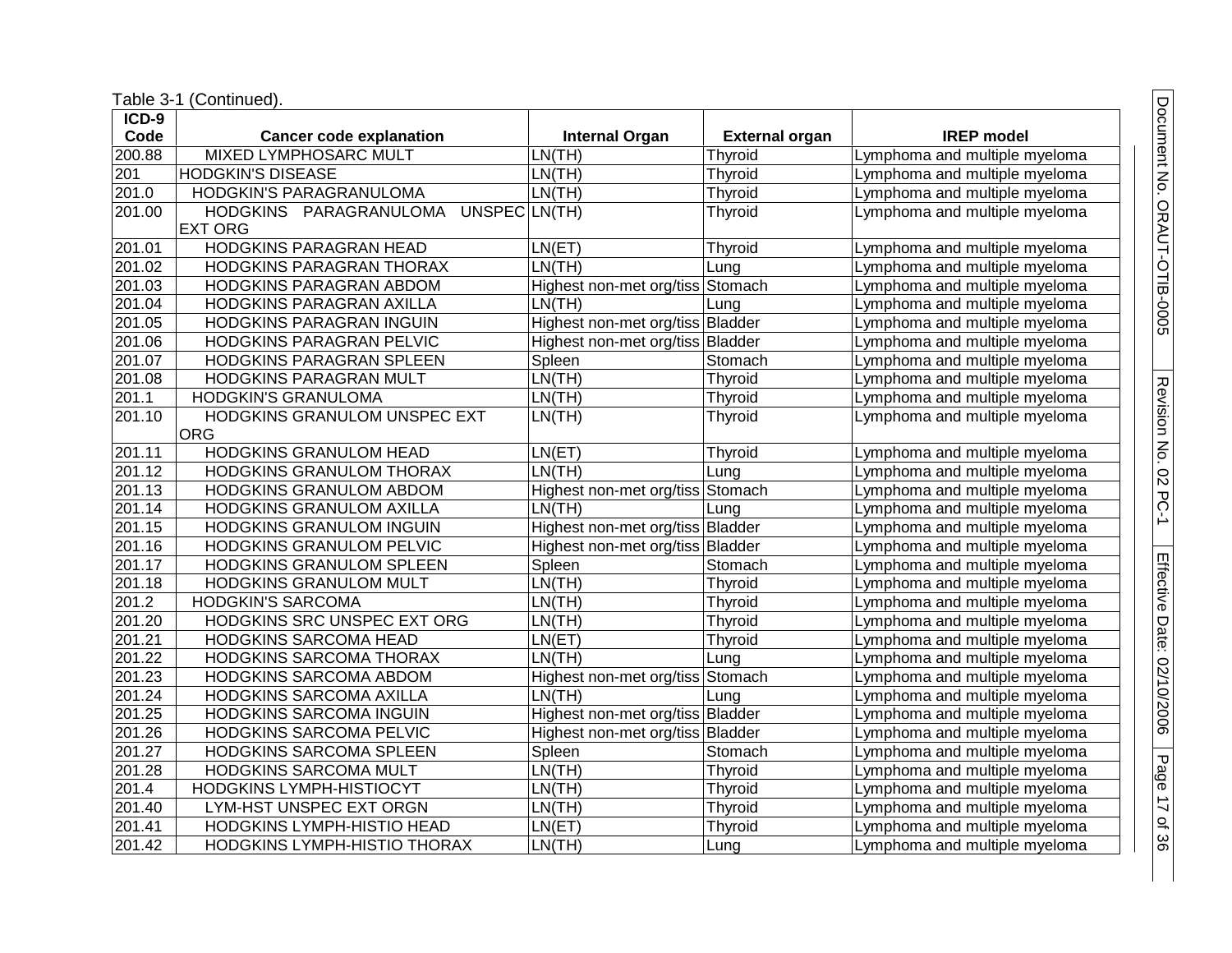|                     | Table 3-1 (Continued).          |                                  |                       |                               |
|---------------------|---------------------------------|----------------------------------|-----------------------|-------------------------------|
| $ICD-9$             |                                 |                                  |                       |                               |
| Code                | <b>Cancer code explanation</b>  | <b>Internal Organ</b>            | <b>External organ</b> | <b>IREP</b> model             |
| 201.43              | HODGKINS LYMPH-HISTIO ABDOM     | Highest non-met org/tiss Stomach |                       | Lymphoma and multiple myeloma |
| 201.44              | HODGKINS LYMPH-HISTIO AXILLA    | LN(TH)                           | Lung                  | Lymphoma and multiple myeloma |
| 201.45              | HODGKINS LYMPH-HISTIO INGUIN    | Highest non-met org/tiss Bladder |                       | Lymphoma and multiple myeloma |
| 201.46              | HODGKINS LYMPH-HISTIO PELVIC    | Highest non-met org/tiss Bladder |                       | Lymphoma and multiple myeloma |
| 201.47              | HODGKINS LYMPH-HISTIO SPLEEN    | Spleen                           | Stomach               | Lymphoma and multiple myeloma |
| 201.48              | HODGKINS LYMPH-HISTIO MULT      | LN(TH)                           | Thyroid               | Lymphoma and multiple myeloma |
| 201.5               | HODGKINS NODULAR SCLEROS        | LN(TH)                           | Thyroid               | Lymphoma and multiple myeloma |
| 201.50              | NODULAR SCLEROS UNSPEC EXT ORG  | LN(TH)                           | Thyroid               | Lymphoma and multiple myeloma |
| 201.51              | HODGKINS NODUL SCLERO HEAD      | LN(ET)                           | Thyroid               | Lymphoma and multiple myeloma |
| 201.52              | HODGKINS NODUL SCLERO THORAX    | LN(TH)                           | Lung                  | Lymphoma and multiple myeloma |
| 201.53              | HODGKINS NODUL SCLERO ABDOM     | Highest non-met org/tiss Stomach |                       | Lymphoma and multiple myeloma |
| 201.54              | HODGKINS NODUL SCLERO AXILLA    | LN(TH)                           | Lung                  | Lymphoma and multiple myeloma |
| $\overline{201.55}$ | HODGKINS NODUL SCLERO INGUIN    | Highest non-met org/tiss Bladder |                       | Lymphoma and multiple myeloma |
| 201.56              | HODGKINS NODUL SCLERO PELVIC    | Highest non-met org/tiss Bladder |                       | Lymphoma and multiple myeloma |
| 201.57              | HODGKINS NODUL SCLERO SPLEEN    | Spleen                           | Stomach               | Lymphoma and multiple myeloma |
| 201.58              | HODGKINS NODUL SCLERO MULT      | LN(TH)                           | Thyroid               | Lymphoma and multiple myeloma |
| 201.6               | <b>HODGKINS MIX CELLULARITY</b> | LN(TH)                           | Thyroid               | Lymphoma and multiple myeloma |
| 201.60              | MXD CELR UNSPEC EXT ORG         | LN(TH)                           | Thyroid               | Lymphoma and multiple myeloma |
| 201.61              | HODGKINS MIX CELL HEAD          | LN(ET)                           | Thyroid               | Lymphoma and multiple myeloma |
| 201.62              | HODGKINS MIX CELL THORAX        | LN(TH)                           | Lung                  | Lymphoma and multiple myeloma |
| 201.63              | HODGKINS MIX CELL ABDOM         | Highest non-met org/tiss Stomach |                       | Lymphoma and multiple myeloma |
| 201.64              | <b>HODGKINS MIX CELL AXILLA</b> | LN(TH)                           | Lung                  | Lymphoma and multiple myeloma |
| 201.65              | <b>HODGKINS MIX CELL INGUIN</b> | Highest non-met org/tiss Bladder |                       | Lymphoma and multiple myeloma |
| 201.66              | <b>HODGKINS MIX CELL PELVIC</b> | Highest non-met org/tiss Bladder |                       | Lymphoma and multiple myeloma |
| 201.67              | HODGKINS MIX CELL SPLEEN        | Spleen                           | Stomach               | Lymphoma and multiple myeloma |
| 201.68              | HODGKINS MIX CELL MULT          | LN(TH)                           | Thyroid               | Lymphoma and multiple myeloma |
| 201.7               | <b>HODG LYMPHOCYTIC DEPLET</b>  | Highest non-met org/tiss Thyroid |                       | Lymphoma and multiple myeloma |
| 201.70              | LYM DPLT UNSPEC EXT ORG         | LN(TH)                           | <b>Thyroid</b>        | Lymphoma and multiple myeloma |
| 201.71              | HODGKINS LYMPH DEPLET HEAD      | LN(ET)                           | Thyroid               | Lymphoma and multiple myeloma |
| 201.72              | HODGKINS LYMPH DEPLET THORAX    | LN(TH)                           | Lung                  | Lymphoma and multiple myeloma |
| 201.73              | HODGKINS LYMPH DEPLET ABDOM     | Highest non-met org/tiss Stomach |                       | Lymphoma and multiple myeloma |
| 201.74              | HODGKINS LYMPH DEPLET AXILLA    | LN(TH)                           | Lung                  | Lymphoma and multiple myeloma |
| 201.75              | HODGKINS LYMPH DEPLET INGUIN    | Highest non-met org/tiss Bladder |                       | Lymphoma and multiple myeloma |
| 201.76              | HODGKINS LYMPH DEPLET PELVIC    | Highest non-met org/tiss Bladder |                       | Lymphoma and multiple myeloma |
| 201.77              | HODGKINS LYMPH DEPLET SPLEEN    | Spleen                           | Stomach               | Lymphoma and multiple myeloma |
| 201.78              | HODGKINS LYMPH DEPLET MULT      | LN(TH)                           | Thyroid               | Lymphoma and multiple myeloma |
| 201.9               | <b>HODGKINS DISEASE NOS</b>     | LN(TH)                           | Thyroid               | Lymphoma and multiple myeloma |
| 201.90              | HDGK DISEASE UNSPEC EXT ORG     | LN(TH)                           | Thyroid               | Lymphoma and multiple myeloma |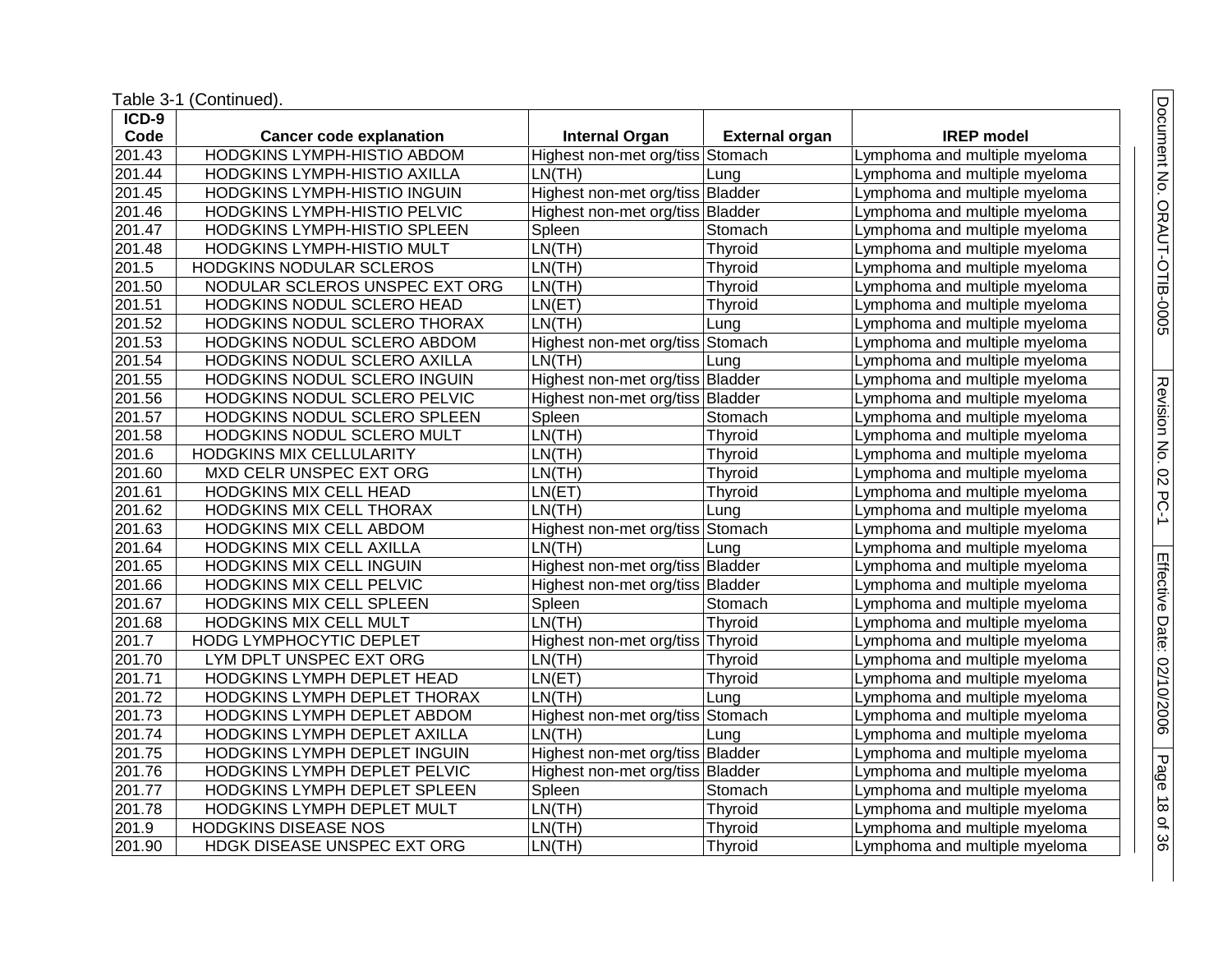| ICD-9  |                                     |                                  |                       |                               |
|--------|-------------------------------------|----------------------------------|-----------------------|-------------------------------|
| Code   | <b>Cancer code explanation</b>      | <b>Internal Organ</b>            | <b>External organ</b> | <b>IREP</b> model             |
| 201.91 | <b>HODGKINS DISEASE NOS HEAD</b>    | LN(ET)                           | Thyroid               | Lymphoma and multiple myeloma |
| 201.92 | <b>HODGKINS DISEASE NOS THORAX</b>  | LN(TH)                           | Lung                  | Lymphoma and multiple myeloma |
| 201.93 | HODGKINS DISEASE NOS ABDOM          | Highest non-met org/tiss Stomach |                       | Lymphoma and multiple myeloma |
| 201.94 | HODGKINS DISEASE NOS AXILLA         | LN(TH)                           | Lung                  | Lymphoma and multiple myeloma |
| 201.95 | HODGKINS DISEASE NOS INGUIN         | Highest non-met org/tiss Bladder |                       | Lymphoma and multiple myeloma |
| 201.96 | HODGKINS DISEASE NOS PELVIC         | Highest non-met org/tiss Bladder |                       | Lymphoma and multiple myeloma |
| 201.97 | HODGKINS DISEASE NOS SPLEEN         | Spleen                           | Stomach               | Lymphoma and multiple myeloma |
| 201.98 | HODGKINS DISEASE NOS MULT           | LN(TH)                           | Thyroid               | Lymphoma and multiple myeloma |
| 202    | <b>OTHER MALIG NEO LYMPH/HISTIO</b> | LN(TH)                           | Thymus/Lung           | Lymphoma and multiple myeloma |
| 202.0  | NODULAR LYMPHOMA                    | LN(TH)                           | Thymus/Lung           | Lymphoma and multiple myeloma |
| 202.00 | NDLR LYM UNSPEC EXT ORG             | LN(TH)                           | Thymus/Lung           | Lymphoma and multiple myeloma |
| 202.01 | NODULAR LYMPHOMA HEAD               | LN(TH)                           | Thymus/Lung           | Lymphoma and multiple myeloma |
| 202.02 | NODULAR LYMPHOMA THORAX             | LN(TH)                           | Thymus/Lung           | Lymphoma and multiple myeloma |
| 202.03 | NODULAR LYMPHOMA ABDOM              | LN(TH)                           | Thymus/Lung           | Lymphoma and multiple myeloma |
| 202.04 | NODULAR LYMPHOMA AXILLA             | LN(TH)                           | Thymus/Lung           | Lymphoma and multiple myeloma |
| 202.05 | NODULAR LYMPHOMA INGUIN             | LN(TH)                           | Thymus/Lung           | Lymphoma and multiple myeloma |
| 202.06 | NODULAR LYMPHOMA PELVIC             | LN(TH)                           | Thymus/Lung           | Lymphoma and multiple myeloma |
| 202.07 | NODULAR LYMPHOMA SPLEEN             | LN(TH)                           | Thymus/Lung           | Lymphoma and multiple myeloma |
| 202.08 | NODULAR LYMPHOMA MULT               | LN(TH)                           | Thymus/Lung           | Lymphoma and multiple myeloma |
| 202.1  | <b>MYCOSIS FUNGOIDES</b>            | <b>Skin</b>                      | <b>Skin</b>           | Lymphoma and multiple myeloma |
| 202.10 | MYCS FNG UNSPEC EXT ORG             | <b>Skin</b>                      | Skin                  | Lymphoma and multiple myeloma |
| 202.11 | <b>MYCOSIS FUNGOIDES HEAD</b>       | <b>Skin</b>                      | Skin                  | Lymphoma and multiple myeloma |
| 202.12 | MYCOSIS FUNGOIDES THORAX            | <b>Skin</b>                      | Skin                  | Lymphoma and multiple myeloma |
| 202.13 | <b>MYCOSIS FUNGOIDES ABDOM</b>      | <b>Skin</b>                      | <b>Skin</b>           | Lymphoma and multiple myeloma |
| 202.14 | <b>MYCOSIS FUNGOIDES AXILLA</b>     | <b>Skin</b>                      | Skin                  | Lymphoma and multiple myeloma |
| 202.15 | <b>MYCOSIS FUNGOIDES INGUIN</b>     | <b>Skin</b>                      | <b>Skin</b>           | Lymphoma and multiple myeloma |
| 202.16 | MYCOSIS FUNGOIDES PELVIC            | <b>Skin</b>                      | Skin                  | Lymphoma and multiple myeloma |
| 202.17 | MYCOSIS FUNGOIDES SPLEEN            | <b>Skin</b>                      | Skin                  | Lymphoma and multiple myeloma |
| 202.18 | MYCOSIS FUNGOIDES MULT              | <b>Skin</b>                      | <b>Skin</b>           | Lymphoma and multiple myeloma |
| 202.2  | <b>SEZARY'S DISEASE</b>             | <b>Skin</b>                      | <b>Skin</b>           | Lymphoma and multiple myeloma |
| 202.20 | <b>SZRY DISEASE UNSPEC EXT ORG</b>  | <b>Skin</b>                      | <b>Skin</b>           | Lymphoma and multiple myeloma |
| 202.21 | <b>SEZARY'S DISEASE HEAD</b>        | <b>Skin</b>                      | <b>Skin</b>           | Lymphoma and multiple myeloma |
| 202.22 | SEZARY'S DISEASE THORAX             | Skin                             | Skin                  | Lymphoma and multiple myeloma |
| 202.23 | SEZARY'S DISEASE ABDOM              | <b>Skin</b>                      | Skin                  | Lymphoma and multiple myeloma |
| 202.24 | SEZARY'S DISEASE AXILLA             | <b>Skin</b>                      | Skin                  | _ymphoma and multiple myeloma |
| 202.25 | SEZARY'S DISEASE INGUIN             | <b>Skin</b>                      | Skin                  | Lymphoma and multiple myeloma |
| 202.26 | <b>SEZARY'S DISEASE PELVIC</b>      | <b>Skin</b>                      | <b>Skin</b>           | Lymphoma and multiple myeloma |
| 202.27 | SEZARY'S DISEASE SPLEEN             | <b>Skin</b>                      | <b>Skin</b>           | Lymphoma and multiple myeloma |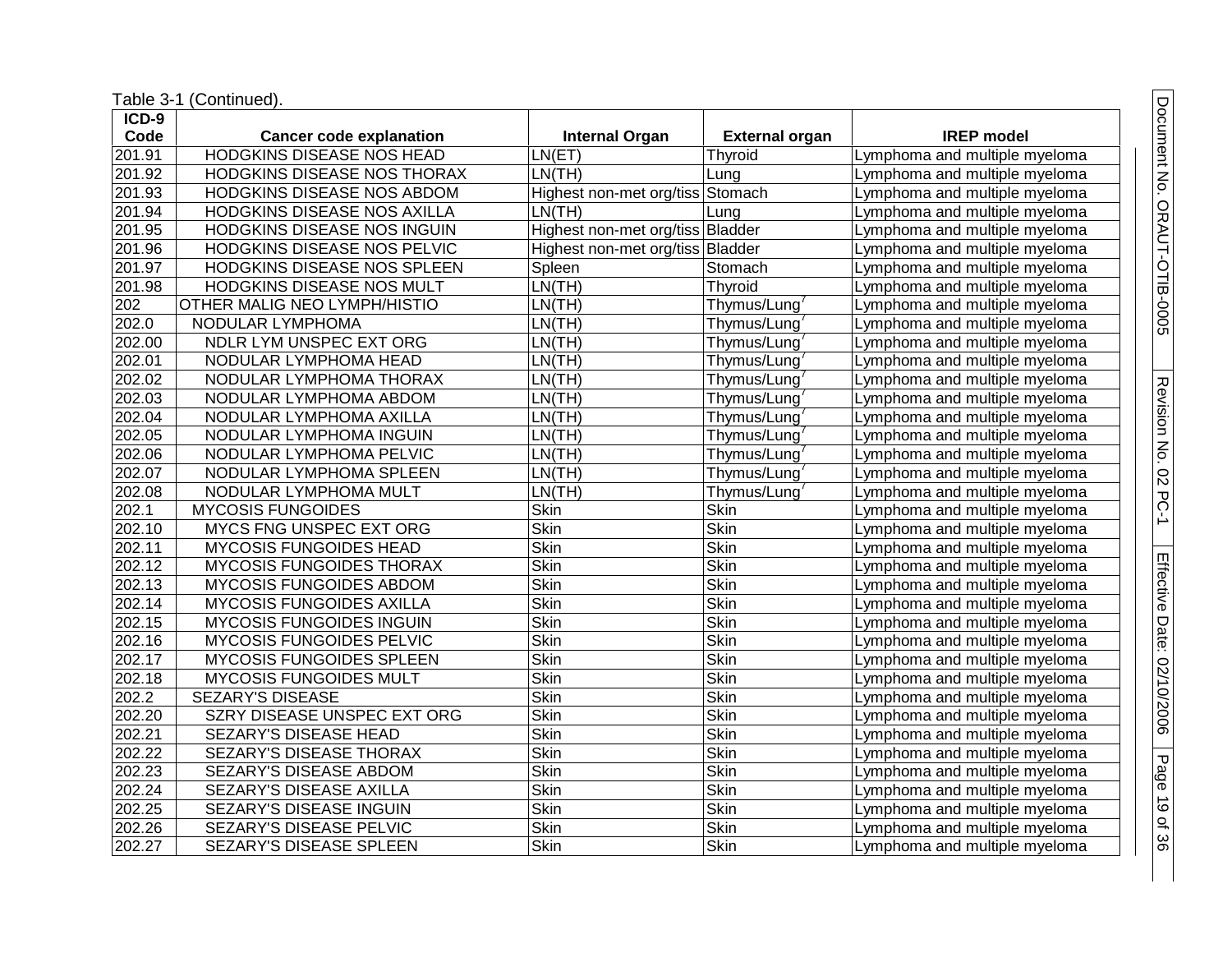| ICD-9               |                                   |                                  |                        |                               |
|---------------------|-----------------------------------|----------------------------------|------------------------|-------------------------------|
| Code                | <b>Cancer code explanation</b>    | <b>Internal Organ</b>            | <b>External organ</b>  | <b>IREP</b> model             |
| 202.28              | <b>SEZARY'S DISEASE MULT</b>      | Skin                             | Skin                   | Lymphoma and multiple myeloma |
| 202.3               | <b>MALIG HISTIOCYTOSIS</b>        | LN(TH)                           | Thyroid                | Lymphoma and multiple myeloma |
| 202.30              | MLG HIST UNSPEC EXT ORG           | LN(TH)                           | Thyroid                | Lymphoma and multiple myeloma |
| 202.31              | MALIG HISTIOCYTOSIS HEAD          | LN(ET)                           | <b>Thyroid</b>         | Lymphoma and multiple myeloma |
| 202.32              | MALIG HISTIOCYTOSIS THORAX        | LN(TH)                           | Lung                   | Lymphoma and multiple myeloma |
| 202.33              | MALIG HISTIOCYTOSIS ABDOM         | Highest non-met org/tiss         | Stomach                | Lymphoma and multiple myeloma |
| 202.34              | MALIG HISTIOCYTOSIS AXILLA        | LN(TH)                           | Lung                   | Lymphoma and multiple myeloma |
| 202.35              | MALIG HISTIOCYTOSIS INGUIN        | Highest non-met org/tiss Bladder |                        | Lymphoma and multiple myeloma |
| 202.36              | <b>MALIG HISTIOCYTOSIS PELVIC</b> | Highest non-met org/tiss Bladder |                        | Lymphoma and multiple myeloma |
| 202.37              | MALIG HISTIOCYTOSIS SPLEEN        | Spleen                           | Stomach                | Lymphoma and multiple myeloma |
| 202.38              | MALIG HISTIOCYTOSIS MULT          | LN(TH)                           | Thyroid                | Lymphoma and multiple myeloma |
| 202.4               | LEUKEM RETICULOENDOTHEL           | <b>Red Bone Marrow</b>           | <b>Red Bone Marrow</b> | Lymphoma and multiple myeloma |
| 202.40              | LK RTCTL UNSPEC EXT ORG           | <b>Red Bone Marrow</b>           | <b>Red Bone Marrow</b> | Lymphoma and multiple myeloma |
| 202.41              | HAIRY-CELL LEUKEM HEAD            | <b>Red Bone Marrow</b>           | <b>Red Bone Marrow</b> | Lymphoma and multiple myeloma |
| 202.42              | HAIRY-CELL LEUKEM THORAX          | <b>Red Bone Marrow</b>           | Red Bone Marrow        | Lymphoma and multiple myeloma |
| $\overline{202.43}$ | HAIRY-CELL LEUKEM ABDOM           | <b>Red Bone Marrow</b>           | <b>Red Bone Marrow</b> | Lymphoma and multiple myeloma |
| 202.44              | HAIRY-CELL LEUKEM AXILLA          | <b>Red Bone Marrow</b>           | <b>Red Bone Marrow</b> | Lymphoma and multiple myeloma |
| 202.45              | HAIRY-CELL LEUKEM INGUIN          | <b>Red Bone Marrow</b>           | Red Bone Marrow        | Lymphoma and multiple myeloma |
| 202.46              | HAIRY-CELL LEUKEM PELVIC          | <b>Red Bone Marrow</b>           | Red Bone Marrow        | Lymphoma and multiple myeloma |
| 202.47              | HAIRY-CELL LEUKEM SPLEEN          | Red Bone Marrow                  | <b>Red Bone Marrow</b> | Lymphoma and multiple myeloma |
| 202.48              | HAIRY-CELL LEUKEM MULT            | <b>Red Bone Marrow</b>           | <b>Red Bone Marrow</b> | Lymphoma and multiple myeloma |
| 202.5               | LETTERER-SIWE DISEASE             | LN(TH)                           | Skin                   | Lymphoma and multiple myeloma |
| 202.50              | LTR-SIWE UNSPEC EXT ORG           | LN(TH)                           | <b>Skin</b>            | Lymphoma and multiple myeloma |
| 202.51              | LETTERER-SIWE DISEASE HEAD        | LN(TH)                           | <b>Skin</b>            | Lymphoma and multiple myeloma |
| 202.52              | LETTERER-SIWE DISEASE THORAX      | LN(TH)                           | <b>Skin</b>            | Lymphoma and multiple myeloma |
| 202.53              | LETTERER-SIWE DISEASE ABDOM       | LN(TH)                           | Skin                   | Lymphoma and multiple myeloma |
| 202.54              | LETTERER-SIWE DISEASE AXILLA      | LN(TH)                           | <b>Skin</b>            | Lymphoma and multiple myeloma |
| 202.55              | LETTERER-SIWE DISEASE INGUIN      | LN(TH)                           | <b>Skin</b>            | Lymphoma and multiple myeloma |
| 202.56              | LETTERER-SIWE DISEASE PELVIC      | LN(TH)                           | <b>Skin</b>            | Lymphoma and multiple myeloma |
| 202.57              | LETTERER-SIWE DISEASE SPLEEN      | LN(TH)                           | <b>Skin</b>            | Lymphoma and multiple myeloma |
| 202.58              | LETTERER-SIWE DISEASE MULT        | LN(TH)                           | <b>Skin</b>            | Lymphoma and multiple myeloma |
| 202.6               | <b>MALIG MAST CELL TUMORS</b>     | LN(TH)                           | Thyroid                | Lymphoma and multiple myeloma |
| 202.60              | MALIG MAST UNSPEC EXT ORG         | LN(TH)                           | Thyroid                | Lymphoma and multiple myeloma |
| 202.61              | <b>MALIG MASTOCYTOSIS HEAD</b>    | LN(ET)                           | Thyroid                | Lymphoma and multiple myeloma |
| 202.62              | MALIG MASTOCYTOSIS THORAX         | LN(TH)                           | Lung                   | Lymphoma and multiple myeloma |
| 202.63              | MALIG MASTOCYTOSIS ABDOM          | Highest non-met org/tiss Stomach |                        | Lymphoma and multiple myeloma |
| 202.64              | MALIG MASTOCYTOSIS AXILLA         | LN(TH)                           | Lung                   | Lymphoma and multiple myeloma |
| 202.65              | MALIG MASTOCYTOSIS INGUIN         | Highest non-met org/tiss Bladder |                        | Lymphoma and multiple myeloma |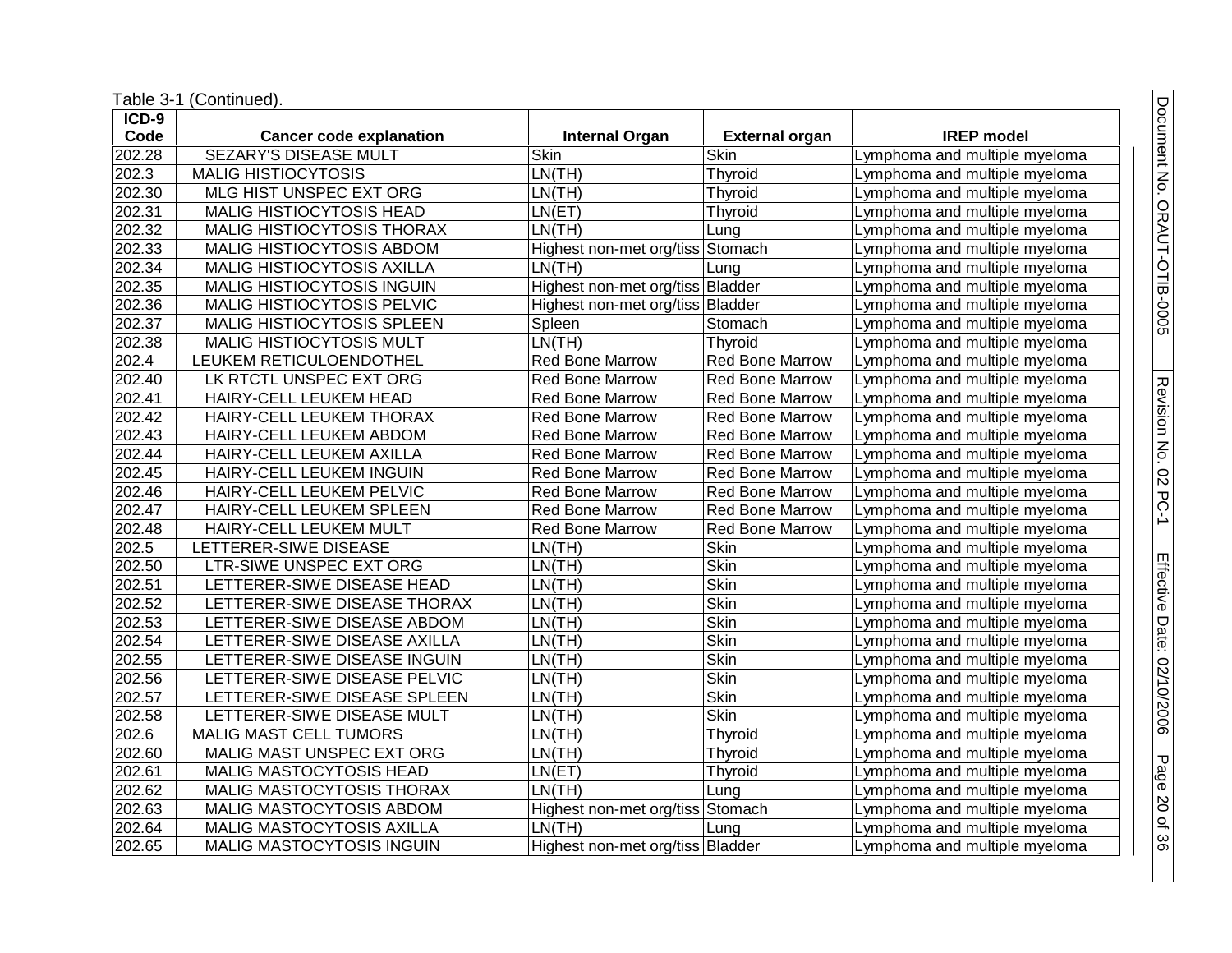| $ICD-9$             |                                  |                                  |                        |                               |
|---------------------|----------------------------------|----------------------------------|------------------------|-------------------------------|
| Code                | <b>Cancer code explanation</b>   | <b>Internal Organ</b>            | <b>External organ</b>  | <b>IREP</b> model             |
| 202.66              | <b>MALIG MASTOCYTOSIS PELVIC</b> | Highest non-met org/tiss Bladder |                        | Lymphoma and multiple myeloma |
| 202.67              | MALIG MASTOCYTOSIS SPLEEN        | Spleen                           | Stomach                | Lymphoma and multiple myeloma |
| $\overline{202.68}$ | <b>MALIG MASTOCYTOSIS MULT</b>   | LN(TH)                           | Thyroid                | Lymphoma and multiple myeloma |
| 202.8               | <b>LYMPHOMAS NEC</b>             | LN(TH)                           | Thymus/Lung            | Lymphoma and multiple myeloma |
| 202.80              | OTHER LYMP UNSPEC EXT ORG        | LN(TH)                           | Thymus/Lung            | Lymphoma and multiple myeloma |
| 202.81              | <b>LYMPHOMAS NEC HEAD</b>        | LN(TH)                           | Thymus/Lung            | Lymphoma and multiple myeloma |
| 202.82              | <b>LYMPHOMAS NEC THORAX</b>      | LN(TH)                           | Thymus/Lung            | Lymphoma and multiple myeloma |
| 202.83              | LYMPHOMAS NEC ABDOM              | LN(TH)                           | Thymus/Lung            | Lymphoma and multiple myeloma |
| 202.84              | <b>LYMPHOMAS NEC AXILLA</b>      | LN(TH)                           | Thymus/Lung            | Lymphoma and multiple myeloma |
| 202.85              | <b>LYMPHOMAS NEC INGUIN</b>      | LN(TH)                           | Thymus/Lung            | Lymphoma and multiple myeloma |
| 202.86              | <b>LYMPHOMAS NEC PELVIC</b>      | LN(TH)                           | Thymus/Lung            | Lymphoma and multiple myeloma |
| 202.87              | <b>LYMPHOMAS NEC SPLEEN</b>      | LN(TH)                           | Thymus/Lung            | Lymphoma and multiple myeloma |
| 202.88              | <b>LYMPHOMAS NEC MULT</b>        | LN(TH)                           | Thymus/Lung            | Lymphoma and multiple myeloma |
| 202.9               | MALIG NEO LYM/HIST TIS NEC       | LN(TH)                           | Thymus/Lung            | Lymphoma and multiple myeloma |
| 202.90              | UNSPEC LYM UNSPEC EXT ORG        | LN(TH)                           | Thymus/Lung            | Lymphoma and multiple myeloma |
| 202.91              | <b>LYMPHOID MALIG NEC HEAD</b>   | LN(TH)                           | Thymus/Lung            | Lymphoma and multiple myeloma |
| 202.92              | <b>LYMPHOID MALIG NEC THORAX</b> | LN(TH)                           | Thymus/Lung            | Lymphoma and multiple myeloma |
| 202.93              | <b>LYMPHOID MALIG NEC ABDOM</b>  | LN(TH)                           | Thymus/Lung            | Lymphoma and multiple myeloma |
| 202.94              | <b>LYMPHOID MALIG NEC AXILLA</b> | LN(TH)                           | Thymus/Lung            | Lymphoma and multiple myeloma |
| 202.95              | <b>LYMPHOID MALIG NEC INGUIN</b> | LN(TH)                           | Thymus/Lung            | Lymphoma and multiple myeloma |
| 202.96              | LYMPHOID MALIG NEC PELVIC        | LN(TH)                           | Thymus/Lung            | Lymphoma and multiple myeloma |
| 202.97              | <b>LYMPHOID MALIG NEC SPLEEN</b> | LN(TH)                           | Thymus/Lung            | Lymphoma and multiple myeloma |
| 202.98              | <b>LYMPHOID MALIG NEC MULT</b>   | LN(TH)                           | Thymus/Lung            | Lymphoma and multiple myeloma |
| 203                 | MULTIPLE MYELOMA ET AL           | <b>Red Bone Marrow</b>           | Red Bone Marrow        | Lymphoma and multiple myeloma |
| 203.0               | MULTIPLE MYELOMA                 | <b>Red Bone Marrow</b>           | <b>Red Bone Marrow</b> | Lymphoma and multiple myeloma |
| 203.00              | MULT MYELM W/O REMISSION         | <b>Red Bone Marrow</b>           | Red Bone Marrow        | Lymphoma and multiple myeloma |
| 203.01              | MULT MYELM W/REMISSION           | <b>Red Bone Marrow</b>           | Red Bone Marrow        | Lymphoma and multiple myeloma |
| 203.1               | PLASMA CELL LEUKEMIA             | <b>Red Bone Marrow</b>           | Red Bone Marrow        | Lymphoma and multiple myeloma |
| 203.10              | PLSM CELL LEUK W/O REMISSON      | <b>Red Bone Marrow</b>           | <b>Red Bone Marrow</b> | Lymphoma and multiple myeloma |
| 203.11              | PLSM CELL LEUK W/REMISS          | <b>Red Bone Marrow</b>           | <b>Red Bone Marrow</b> | Lymphoma and multiple myeloma |
| 203.8               | IMMUNOPROLIFERAT NEOPLASM NEC    | <b>Red Bone Marrow</b>           | <b>Red Bone Marrow</b> | Lymphoma and multiple myeloma |
| 203.80              | OTHER IMNPRFL NPL W/O REMISS     | <b>Red Bone Marrow</b>           | Red Bone Marrow        | Lymphoma and multiple myeloma |
| 203.81              | OTHER IMNPRFL NPL W/REMISS       | <b>Red Bone Marrow</b>           | <b>Red Bone Marrow</b> | Lymphoma and multiple myeloma |
| 204                 | <b>LYMPHOID LEUKEMIA</b>         | <b>Red Bone Marrow</b>           | Red Bone Marrow        | Acute lymphoid leukemia       |
| 204.0               | ACUTE LYMPHOID LEUKEMIA          | <b>Red Bone Marrow</b>           | <b>Red Bone Marrow</b> | Acute lymphoid leukemia       |
| 204.00              | ACT LYM LEUK W/O REMISS          | <b>Red Bone Marrow</b>           | <b>Red Bone Marrow</b> | Acute lymphoid leukemia       |
| $\overline{2}04.01$ | <b>ACT LYM LEUK W/REMISS</b>     | <b>Red Bone Marrow</b>           | <b>Red Bone Marrow</b> | Acute lymphoid leukemia       |
| 204.1               | <b>CHRONIC LYMPHOID LEUKEMIA</b> | <b>NA</b>                        | <b>NA</b>              | NA <sup>4</sup>               |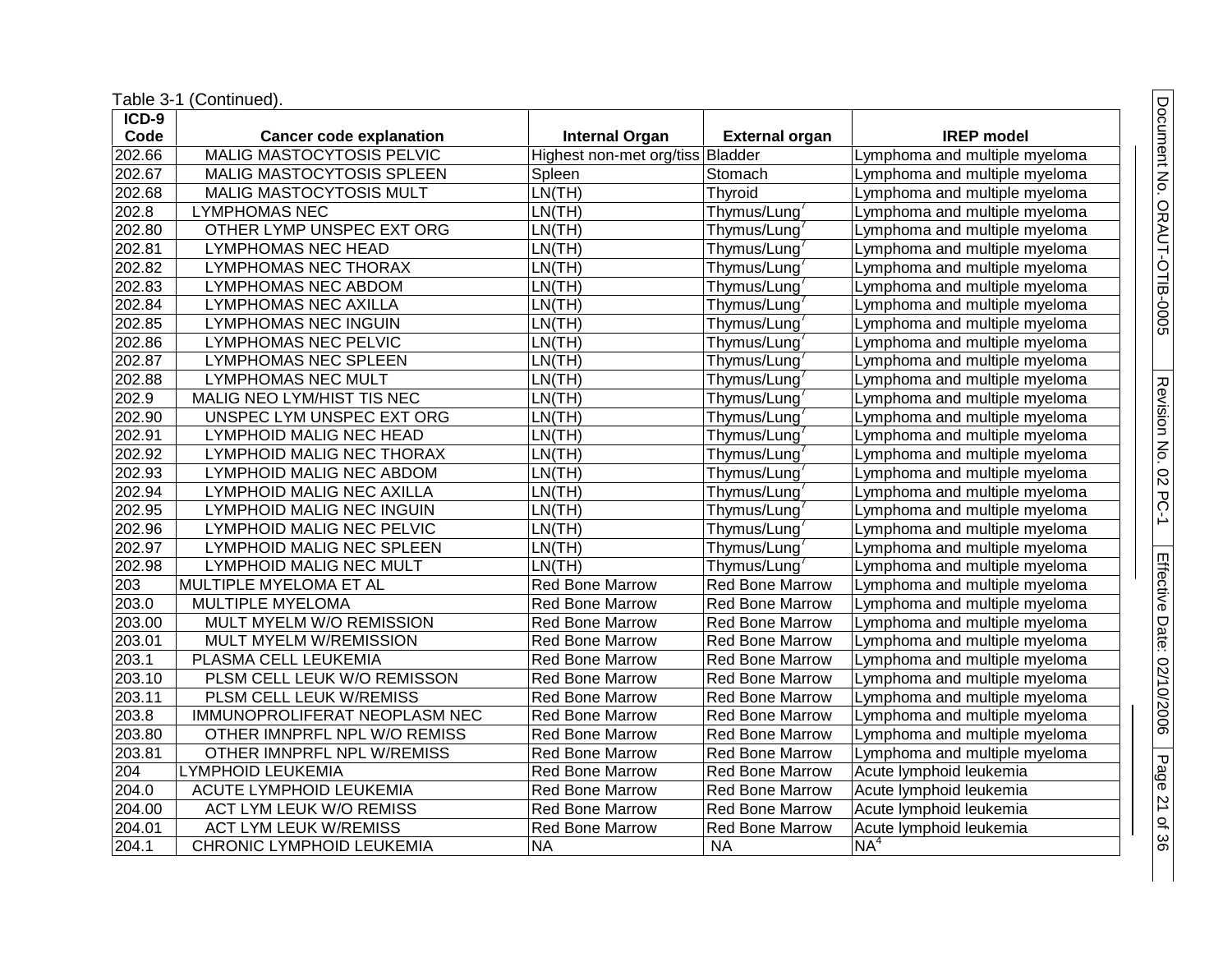| $ICD-9$ |                                    |                        |                        |                          |
|---------|------------------------------------|------------------------|------------------------|--------------------------|
| Code    | <b>Cancer code explanation</b>     | <b>Internal Organ</b>  | <b>External organ</b>  | <b>IREP</b> model        |
| 204.10  | <b>CHRONIC LYM LEUK W/O REMISS</b> | <b>NA</b>              | <b>NA</b>              | NA <sup>4</sup>          |
| 204.11  | <b>CHRONIC LYM LEUK W/REMISS</b>   | <b>NA</b>              | <b>NA</b>              | NA <sup>4</sup>          |
| 204.2   | SUBACUTE LYMPHOID LEUKEMIA         | <b>Red Bone Marrow</b> | Red Bone Marrow        | Leukemia, less CLL       |
| 204.20  | SBAC LYM LEUK W/O REMISS           | <b>Red Bone Marrow</b> | Red Bone Marrow        | Leukemia, less CLL       |
| 204.21  | <b>SBAC LYM LEUK W/REMISS</b>      | <b>Red Bone Marrow</b> | Red Bone Marrow        | Leukemia, less CLL       |
| 204.8   | LYMPHOID LEUKEMIA NEC              | <b>Red Bone Marrow</b> | <b>Red Bone Marrow</b> | Leukemia, less CLL       |
| 204.80  | OTHER LYM LEUK W/O REMISS          | <b>Red Bone Marrow</b> | Red Bone Marrow        | Leukemia, less CLL       |
| 204.81  | <b>OTHER LYM LEUK W/REMISS</b>     | Red Bone Marrow        | Red Bone Marrow        | Leukemia, less CLL       |
| 204.9   | LYMPHOID LEUKEMIA NOS              | Red Bone Marrow        | Red Bone Marrow        | Acute lymphoid leukemia  |
| 204.90  | UNS LYM LEUK W/O REMISS            | Red Bone Marrow        | <b>Red Bone Marrow</b> | Acute lymphoid leukemia  |
| 204.91  | UNS LYM LEUK W/REMISS              | <b>Red Bone Marrow</b> | <b>Red Bone Marrow</b> | Acute lymphoid leukemia  |
| 205     | <b>MYELOID LEUKEMIA</b>            | <b>Red Bone Marrow</b> | Red Bone Marrow        | Leukemia, less CLL AND   |
|         |                                    |                        |                        | Acute myeloid leukemia   |
| 205.0   | <b>ACUTE MYELOID LEUKEMIA</b>      | <b>Red Bone Marrow</b> | <b>Red Bone Marrow</b> | Leukemia, less CLL AND   |
|         |                                    |                        |                        | Acute myeloid leukemia   |
| 205.00  | <b>ACT MYL LEUK W/O REMISS</b>     | <b>Red Bone Marrow</b> | <b>Red Bone Marrow</b> | Leukemia, less CLL AND   |
|         |                                    |                        |                        | Acute myeloid leukemia   |
| 205.01  | <b>ACT MYL LEUK W/REMISS</b>       | <b>Red Bone Marrow</b> | <b>Red Bone Marrow</b> | Leukemia, less CLL AND   |
|         |                                    |                        |                        | Acute myeloid leukemia   |
| 205.1   | CHRONIC MYELOID LEUKEMIA           | <b>Red Bone Marrow</b> | <b>Red Bone Marrow</b> | Leukemia, less CLL AND   |
|         |                                    |                        |                        | Chronic myeloid leukemia |
| 205.10  | CHRONIC MYL LEUK W/O REMISS        | Red Bone Marrow        | <b>Red Bone Marrow</b> | Leukemia, less CLL AND   |
|         |                                    |                        |                        | Chronic myeloid leukemia |
| 205.11  | <b>CHRONIC MYL LEUK W/REMISS</b>   | Red Bone Marrow        | <b>Red Bone Marrow</b> | Leukemia, less CLL AND   |
|         |                                    |                        |                        | Chronic myeloid leukemia |
| 205.2   | SUBACUT MYELOID LEUKEMIA           | <b>Red Bone Marrow</b> | Red Bone Marrow        | Leukemia, less CLL       |
| 205.20  | SBAC MYL LEUK W/O REMISS           | <b>Red Bone Marrow</b> | Red Bone Marrow        | Leukemia, less CLL       |
| 205.21  | SBAC MYL LEUK W/REMISS             | <b>Red Bone Marrow</b> | Red Bone Marrow        | Leukemia, less CLL       |
| 205.3   | <b>MYELOID SARCOMA</b>             | Red Bone Marrow        | Red Bone Marrow        | Leukemia, less CLL       |
| 205.30  | MYL SRCOMA W/O REMISS              | Red Bone Marrow        | Red Bone Marrow        | Leukemia, less CLL       |
| 205.31  | <b>MYL SRCOMA W/REMISS</b>         | Red Bone Marrow        | Red Bone Marrow        | Leukemia, less CLL       |
| 205.8   | <b>MYELOID LEUKEMIA NEC</b>        | <b>Red Bone Marrow</b> | Red Bone Marrow        | Leukemia, less CLL       |
| 205.80  | OTHER MYL LEUK W/O REMISS          | <b>Red Bone Marrow</b> | Red Bone Marrow        | Leukemia, less CLL       |
| 205.81  | OTHER MYL LEUK W/REMISS            | <b>Red Bone Marrow</b> | <b>Red Bone Marrow</b> | Leukemia, less CLL       |
| 205.9   | <b>MYELOID LEUKEMIA NOS</b>        | <b>Red Bone Marrow</b> | Red Bone Marrow        | Leukemia, less CLL AND   |
|         |                                    |                        |                        | Acute myeloid leukemia   |
| 205.90  | UNS MYL LEUK W/O REMISS            | <b>Red Bone Marrow</b> | <b>Red Bone Marrow</b> | Leukemia, less CLL AND   |
|         |                                    |                        |                        | Acute myeloid leukemia   |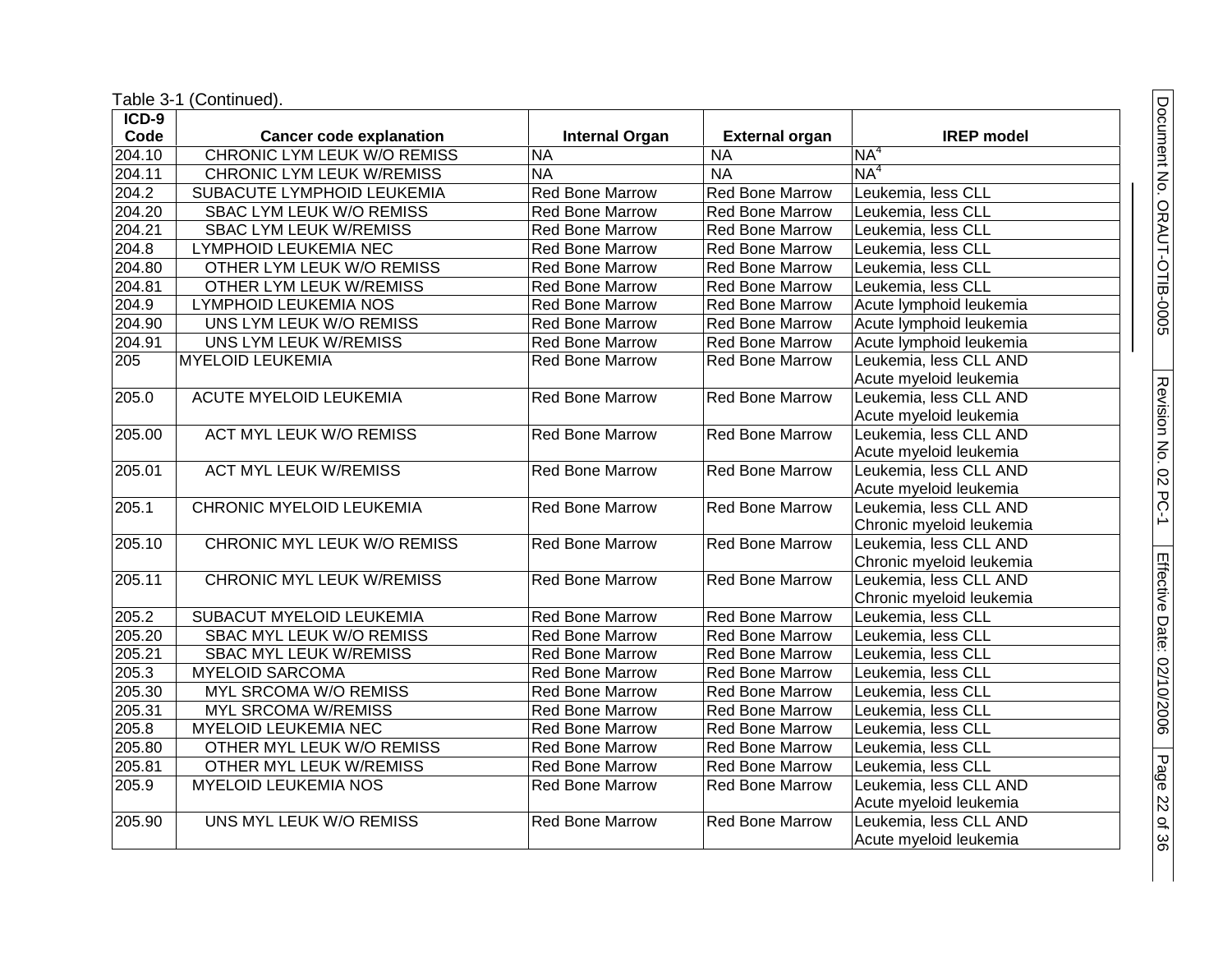| ICD-9  |                                   |                        |                        |                             |
|--------|-----------------------------------|------------------------|------------------------|-----------------------------|
| Code   | <b>Cancer code explanation</b>    | <b>Internal Organ</b>  | <b>External organ</b>  | <b>IREP</b> model           |
| 205.91 | <b>UNS MYL LEUK W/REMISS</b>      | <b>Red Bone Marrow</b> | <b>Red Bone Marrow</b> | Leukemia, less CLL AND      |
|        |                                   |                        |                        | Acute myeloid leukemia      |
| 206    | MONOCYTIC LEUKEMIA                | Red Bone Marrow        | Red Bone Marrow        | Leukemia, less CLL          |
| 206.0  | ACUTE MONOCYTIC LEUKEMIA          | <b>Red Bone Marrow</b> | <b>Red Bone Marrow</b> | Leukemia, less CLL          |
| 206.00 | <b>ACT MONO LEUK W/O REMISS</b>   | <b>Red Bone Marrow</b> | Red Bone Marrow        | Leukemia, less CLL          |
| 206.01 | <b>ACT MONO LEUK W/REMISS</b>     | <b>Red Bone Marrow</b> | <b>Red Bone Marrow</b> | Leukemia, less CLL          |
| 206.1  | CHRONIC MONOCYTIC LEUKEMIA        | <b>Red Bone Marrow</b> | Red Bone Marrow        | Leukemia, less CLL          |
| 206.10 | CHRONIC MONO LEUK W/O REMISS      | Red Bone Marrow        | Red Bone Marrow        | Leukemia, less CLL          |
| 206.11 | CHRONIC MONO LEUK W/REMISS        | Red Bone Marrow        | Red Bone Marrow        | Leukemia, less CLL          |
| 206.2  | SUBAC MONOCYTIC LEUKEMIA          | <b>Red Bone Marrow</b> | Red Bone Marrow        | Leukemia, less CLL          |
| 206.20 | SBACUTE MONO LEUK W/O REMISS      | <b>Red Bone Marrow</b> | <b>Red Bone Marrow</b> | Leukemia, less CLL          |
| 206.21 | SBACUTE MONO LEUK W/REMISS        | <b>Red Bone Marrow</b> | <b>Red Bone Marrow</b> | Leukemia, less CLL          |
| 206.8  | MONOCYTIC LEUKEMIA NEC            | <b>Red Bone Marrow</b> | <b>Red Bone Marrow</b> | Leukemia, less CLL          |
| 206.80 | OTHER MONO LEUK W/O REMISS        | <b>Red Bone Marrow</b> | Red Bone Marrow        | Leukemia, less CLL          |
| 206.81 | OTHER MONO LEUK W/REMISS          | Red Bone Marrow        | Red Bone Marrow        | Leukemia, less CLL          |
| 206.9  | MONOCYTIC LEUKEMIA NOS            | <b>Red Bone Marrow</b> | Red Bone Marrow        | Leukemia, less CLL          |
| 206.90 | UNS MONO LEUK W/O REMISS          | <b>Red Bone Marrow</b> | Red Bone Marrow        | Leukemia, less CLL          |
| 206.91 | UNS MONO LEUK W/REMISS            | <b>Red Bone Marrow</b> | Red Bone Marrow        | Leukemia, less CLL          |
| 207    | OTHER SPECIFIED LEUKEMIA          | <b>Red Bone Marrow</b> | Red Bone Marrow        | Leukemia, less CLL          |
| 207.0  | <b>ACUTE ERYTHREMIA</b>           | <b>Red Bone Marrow</b> | <b>Red Bone Marrow</b> | Leukemia, less CLL          |
| 207.00 | <b>ACT ERTH/ERYLK W/O REMISS</b>  | <b>Red Bone Marrow</b> | <b>Red Bone Marrow</b> | Leukemia, less CLL          |
| 207.01 | <b>ACT ERTH/ERYLK W/REMISS</b>    | Red Bone Marrow        | Red Bone Marrow        | Leukemia, less CLL          |
| 207.1  | <b>CHRONIC ERYTHREMIA</b>         | Red Bone Marrow        | <b>Red Bone Marrow</b> | Leukemia, less CLL          |
| 207.10 | CHRONIC ERYTHRM W/O REMISION      | <b>Red Bone Marrow</b> | <b>Red Bone Marrow</b> | Leukemia, less CLL          |
| 207.11 | <b>CHRONIC ERYTHRM W/REMISION</b> | <b>Red Bone Marrow</b> | Red Bone Marrow        | Leukemia, less CLL          |
| 207.2  | MEGAKARYOCYTIC LEUKEMIA           | <b>Red Bone Marrow</b> | <b>Red Bone Marrow</b> | Leukemia, less CLL          |
| 207.20 | MGKRYCYT LEUK W/O REMISS          | <b>Red Bone Marrow</b> | Red Bone Marrow        | Leukemia, less CLL          |
| 207.21 | <b>MGKRYCYT LEUK W/REMISS</b>     | <b>Red Bone Marrow</b> | Red Bone Marrow        | Leukemia, less CLL          |
| 207.8  | SPECIFIED LEUKEMIA NEC            | Red Bone Marrow        | Red Bone Marrow        | Leukemia, less CLL          |
| 207.80 | OTHER SPF LEUK W/O REMISS         | <b>Red Bone Marrow</b> | <b>Red Bone Marrow</b> | Leukemia, less CLL          |
| 207.81 | OTHER SPF LEUK W/REMSION          | <b>Red Bone Marrow</b> | Red Bone Marrow        | Leukemia, less CLL          |
| 208    | LEUKEMIA-UNSPECIF CELL            | <b>Red Bone Marrow</b> | <b>Red Bone Marrow</b> | Leukemia, less CLL AND      |
|        |                                   |                        |                        | Acute lymphoid leukemia AND |
|        |                                   |                        |                        | Acute myeloid leukemia      |
| 208.0  | <b>ACT LEUK UNS CL W/O REMISS</b> | <b>Red Bone Marrow</b> | <b>Red Bone Marrow</b> | Leukemia, less CLL AND      |
|        |                                   |                        |                        | Acute lymphoid leukemia AND |
|        |                                   |                        |                        | Acute myeloid leukemia      |
| 208.00 | ACT LEUK UNS CL W/O REMISS        | <b>Red Bone Marrow</b> | <b>Red Bone Marrow</b> | Leukemia, less CLL AND      |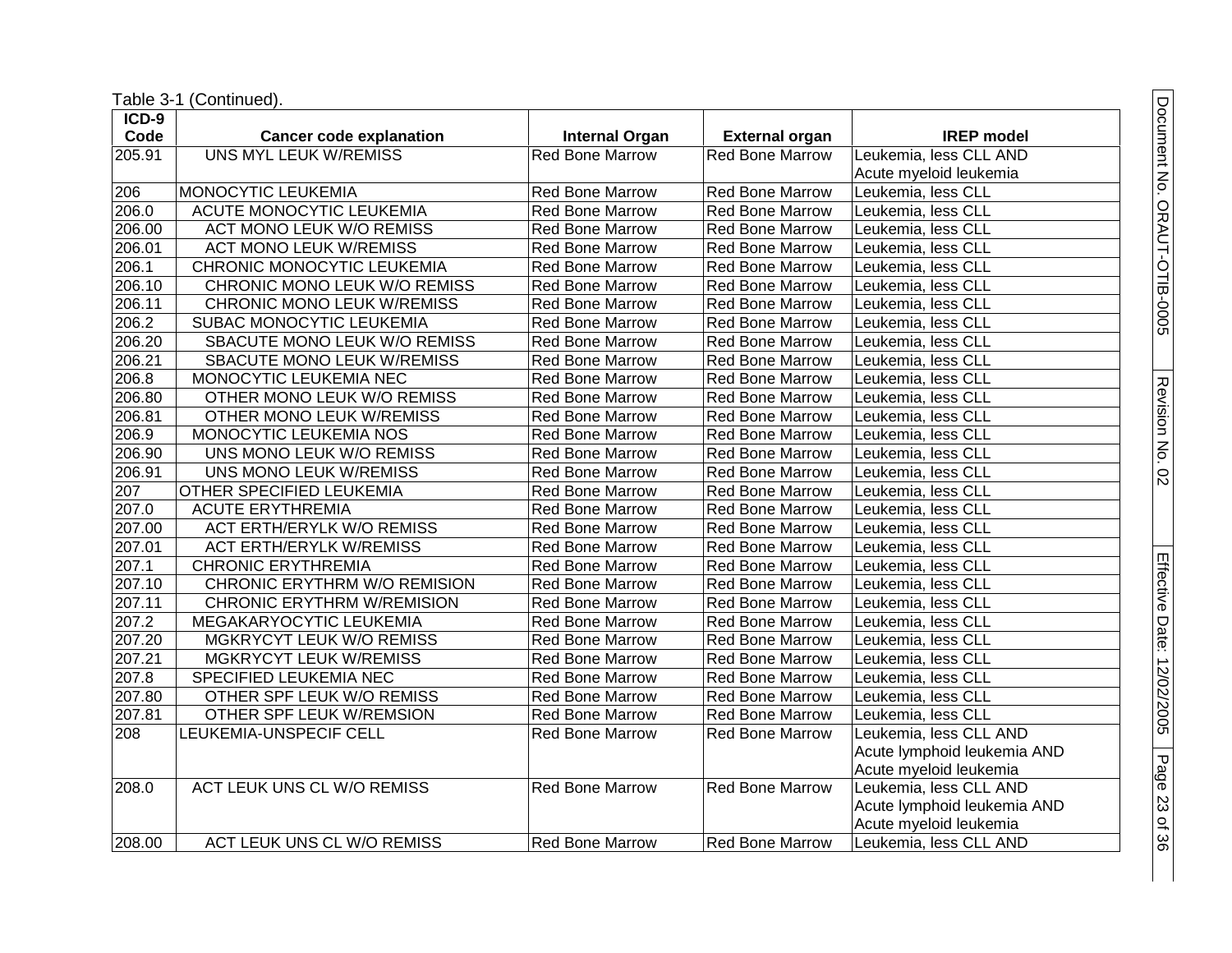|         |                                                  |                                             |                        | Acute lymphoid leukemia AND<br>Acute myeloid leukemia                                                           |
|---------|--------------------------------------------------|---------------------------------------------|------------------------|-----------------------------------------------------------------------------------------------------------------|
|         | Table 3-1 (Continued).                           |                                             |                        |                                                                                                                 |
| $ICD-9$ |                                                  |                                             |                        |                                                                                                                 |
| Code    | <b>Cancer code explanation</b>                   | <b>Internal Organ</b>                       | <b>External organ</b>  | <b>IREP</b> model                                                                                               |
| 208.01  | <b>ACT LEUK UNS CL W/REMISS</b>                  | <b>Red Bone Marrow</b>                      | <b>Red Bone Marrow</b> | Leukemia, less CLL AND<br>Acute lymphoid leukemia AND<br>Acute myeloid leukemia                                 |
| 208.1   | <b>CHRONIC LEUKEMIA NOS</b>                      | <b>Red Bone Marrow</b>                      | <b>Red Bone Marrow</b> | Leukemia, less CLL AND<br>Chronic myeloid leukemia                                                              |
| 208.10  | CHRONIC LEUK UNS CL W/O REMISS                   | <b>Red Bone Marrow</b>                      | <b>Red Bone Marrow</b> | Leukemia, less CLL AND<br>Chronic myeloid leukemia                                                              |
| 208.11  | CHRONIC LEUK UNS CL W/REMISS                     | <b>Red Bone Marrow</b>                      | <b>Red Bone Marrow</b> | Leukemia, less CLL AND<br>Chronic myeloid leukemia                                                              |
| 208.2   | <b>SUBACUTE LEUKEMIA NOS</b>                     | <b>Red Bone Marrow</b>                      | <b>Red Bone Marrow</b> | Leukemia, less CLL                                                                                              |
| 208.20  | SUBACUTE LEUKEMIA UNS CL W/O<br><b>REMISSION</b> | <b>Red Bone Marrow</b>                      | <b>Red Bone Marrow</b> | Leukemia, less CLL                                                                                              |
| 208.21  | SUBACUTE LEUKEMIA UNS CL<br><b>W/REMISSION</b>   | <b>Red Bone Marrow</b>                      | <b>Red Bone Marrow</b> | Leukemia, less CLL                                                                                              |
| 208.8   | LEUKEMIA-UNSPEC CELL NEC                         | <b>Red Bone Marrow</b>                      | Red Bone Marrow        | Leukemia, less CLL                                                                                              |
| 208.80  | OTHER LEUK UNS CL W/O REMISSION                  | Red Bone Marrow                             | <b>Red Bone Marrow</b> | Leukemia, less CLL                                                                                              |
| 208.81  | OTHER LEUK UNS CL W/REMISSION                    | <b>Red Bone Marrow</b>                      | <b>Red Bone Marrow</b> | Leukemia, less CLL                                                                                              |
| 208.9   | LEUKEMIA-UNSPEC CELL NOS                         | <b>Red Bone Marrow</b>                      | <b>Red Bone Marrow</b> | Leukemia, less CLL AND<br>Acute lymphoid leukemia AND<br>Acute myeloid leukemia AND<br>Chronic myeloid leukemia |
| 208.90  | OTHER LEUK NOS W/O REMISSION                     | <b>Red Bone Marrow</b>                      | <b>Red Bone Marrow</b> | Leukemia, less CLL AND<br>Acute lymphoid leukemia AND<br>Acute myeloid leukemia AND<br>Chronic myeloid leukemia |
| 208.91  | OTHER LEUK NOS W/REMISSION                       | <b>Red Bone Marrow</b>                      | <b>Red Bone Marrow</b> | Leukemia, less CLL AND<br>Acute lymphoid leukemia AND<br>Acute myeloid leukemia AND<br>Chronic myeloid leukemia |
| 230     | CA IN SITU DIGESTIVE ORG                         |                                             |                        |                                                                                                                 |
| 230.0   | CA IN SITU ORAL CAV/PHAR                         | Highest non-met org/tiss Thyroid            |                        | Oral cav. and pharynx                                                                                           |
| 230.1   | <b>CA IN SITU ESOPHAGUS</b>                      | Esophagus                                   | Esophagus              | Esophagus                                                                                                       |
| 230.2   | <b>CA IN SITU STOMACH</b>                        | Stomach                                     | Stomach                | Stomach                                                                                                         |
| 230.3   | CA IN SITU COLON                                 | Colon                                       | Colon                  | Colon                                                                                                           |
| 230.4   | <b>CA IN SITU RECTUM</b>                         | LLI                                         | Colon                  | Rectum                                                                                                          |
| 230.5   | CA IN SITU ANAL CANAL                            | LLI                                         | Colon                  | Rectum                                                                                                          |
| 230.6   | CA IN SITU ANUS NOS                              | $\overline{\mathsf{L}}\mathsf{L}\mathsf{I}$ | Colon                  | Rectum                                                                                                          |

Document No. ORAUT-OTIB-0005

Document No. ORAUT-OTIB-0005

Revision No. 02

Revision No. 02

Effective Date: 12/02/2005

Page 24

of<br>36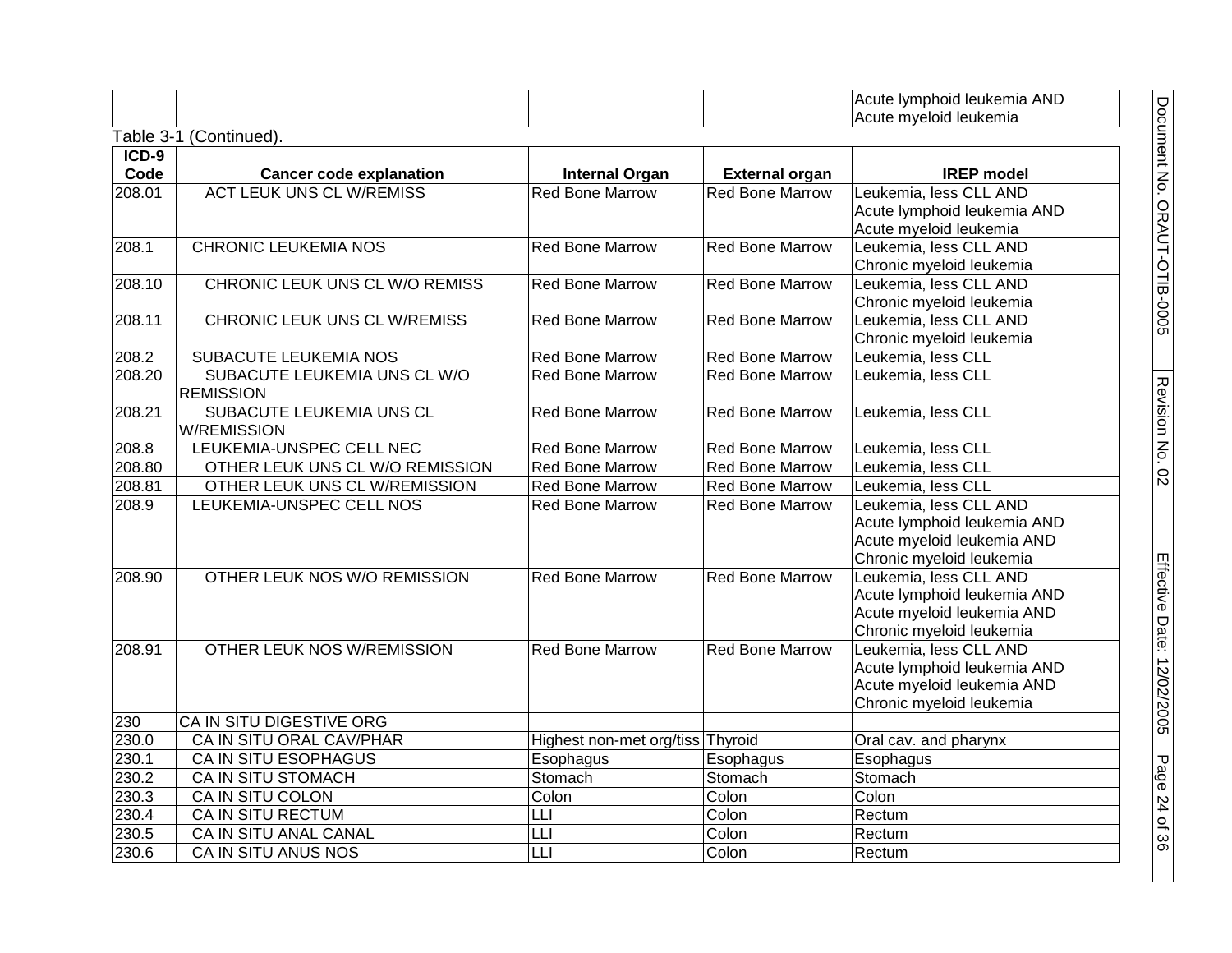| 230.7   | CA IN SITU BOWEL NEC/NOS        | Colon                                           | Colon                 | All digestive                                                          |  |  |
|---------|---------------------------------|-------------------------------------------------|-----------------------|------------------------------------------------------------------------|--|--|
|         | Table 3-1 (Continued).          |                                                 |                       |                                                                        |  |  |
| $ICD-9$ |                                 |                                                 |                       |                                                                        |  |  |
| Code    | <b>Cancer code explanation</b>  | <b>Internal Organ</b>                           | <b>External organ</b> | <b>IREP</b> model                                                      |  |  |
| 230.8   | <b>CA IN SITU LIVER/BILIARY</b> | Liver                                           | Liver                 | Liver                                                                  |  |  |
| 230.9   | CA IN SITU GI NEC/NOS           | Highest non-met org/tiss Remainder <sup>2</sup> |                       | All digestive                                                          |  |  |
| 231     | CA IN SITU RESPIRATORY          |                                                 |                       |                                                                        |  |  |
| 231.0   | <b>CA IN SITU LARYNX</b>        | ET2                                             | Esophagus             | Other respiratory                                                      |  |  |
| 231.1   | <b>CA IN SITU TRACHEA</b>       | <b>BB</b>                                       | Thyroid               | Lung                                                                   |  |  |
| 231.2   | CA IN SITU BRONCHUS/LUNG        | Lung                                            | Lung                  | Lung                                                                   |  |  |
| 231.8   | CA IN SITU RESP SYS NEC         | <b>Medical review</b>                           | <b>Medical review</b> | Other respiratory                                                      |  |  |
| 231.9   | CA IN SITU RESP SYS NOS         | Lung                                            | Lung                  | Other respiratory                                                      |  |  |
| 232     | CARCINOMA IN SITU SKIN          |                                                 |                       |                                                                        |  |  |
| 232.0   | <b>CA IN SITU SKIN LIP</b>      | Skin                                            | Skin                  | Malignant melanoma AND                                                 |  |  |
|         |                                 |                                                 |                       | Non-melanoma skin-Squamous cell <sup>5</sup>                           |  |  |
| 232.1   | <b>CA IN SITU EYELID</b>        | Skin                                            | <b>Skin</b>           | Malignant melanoma AND                                                 |  |  |
|         |                                 |                                                 |                       | Non-melanoma skin-Squamous cell <sup>5</sup>                           |  |  |
| 232.2   | CA IN SITU SKIN EAR             | Skin                                            | Skin                  | Malignant melanoma AND                                                 |  |  |
|         |                                 |                                                 |                       | Non-melanoma skin-Squamous cell <sup>5</sup>                           |  |  |
| 232.3   | CA IN SITU SKIN FACE NEC        | <b>Skin</b>                                     | <b>Skin</b>           | Malignant melanoma AND                                                 |  |  |
|         |                                 |                                                 |                       | Non-melanoma skin-Squamous cell <sup>5</sup>                           |  |  |
| 232.4   | CA IN SITU SCALP                | <b>Skin</b>                                     | <b>Skin</b>           | Malignant melanoma AND                                                 |  |  |
|         |                                 |                                                 |                       | Non-melanoma skin-Squamous cell <sup>5</sup>                           |  |  |
| 232.5   | CA IN SITU SKIN TRUNK           | Skin                                            | Skin                  | Malignant melanoma AND                                                 |  |  |
|         |                                 |                                                 |                       | Non-melanoma skin-Squamous cell <sup>5</sup>                           |  |  |
| 232.6   | <b>CA IN SITU SKIN ARM</b>      | Skin                                            | <b>Skin</b>           | Malignant melanoma AND                                                 |  |  |
|         |                                 |                                                 |                       | Non-melanoma skin-Squamous cell <sup>5</sup>                           |  |  |
| 232.7   | <b>CA IN SITU SKIN LEG</b>      | <b>Skin</b>                                     | <b>Skin</b>           | Malignant melanoma AND                                                 |  |  |
|         |                                 |                                                 | <b>Skin</b>           | Non-melanoma skin-Squamous cell <sup>5</sup>                           |  |  |
| 232.8   | CA IN SITU SKIN NEC             | <b>Skin</b>                                     |                       | Malignant melanoma AND<br>Non-melanoma skin-Squamous cell <sup>5</sup> |  |  |
| 232.9   | CA IN SITU SKIN NOS             | <b>Skin</b>                                     | <b>Skin</b>           | Malignant melanoma AND                                                 |  |  |
|         |                                 |                                                 |                       | Non-melanoma skin-Squamous cell <sup>5</sup>                           |  |  |
| 233     | CA IN SITU BREAST/GU            |                                                 |                       |                                                                        |  |  |
| 233.0   | <b>CA IN SITU BREAST</b>        | <b>Breast</b>                                   | <b>Breast</b>         | <b>Breast</b>                                                          |  |  |
| 233.1   | CA IN SITU CERVIX UTERI         | <b>Uterus</b>                                   | <b>Uterus</b>         | Female genitalia less ovary                                            |  |  |
| 233.2   | CA IN SITU UTERUS NEC           | <b>Uterus</b>                                   | <b>Uterus</b>         | Female genitalia less ovary                                            |  |  |
| 233.3   | CA IN SITU FEM GEN NEC          | <b>Uterus</b>                                   | <b>Uterus</b>         | Female genitalia less ovary AND                                        |  |  |
|         |                                 |                                                 |                       | Ovary                                                                  |  |  |
| 233.4   | <b>CA IN SITU PROSTATE</b>      | Highest non-met org/tiss Bladder                |                       | All male genitalia                                                     |  |  |
| 233.5   | <b>CA IN SITU PENIS</b>         | <b>Testes</b>                                   | <b>Testes</b>         | All male genitalia                                                     |  |  |
|         |                                 |                                                 |                       |                                                                        |  |  |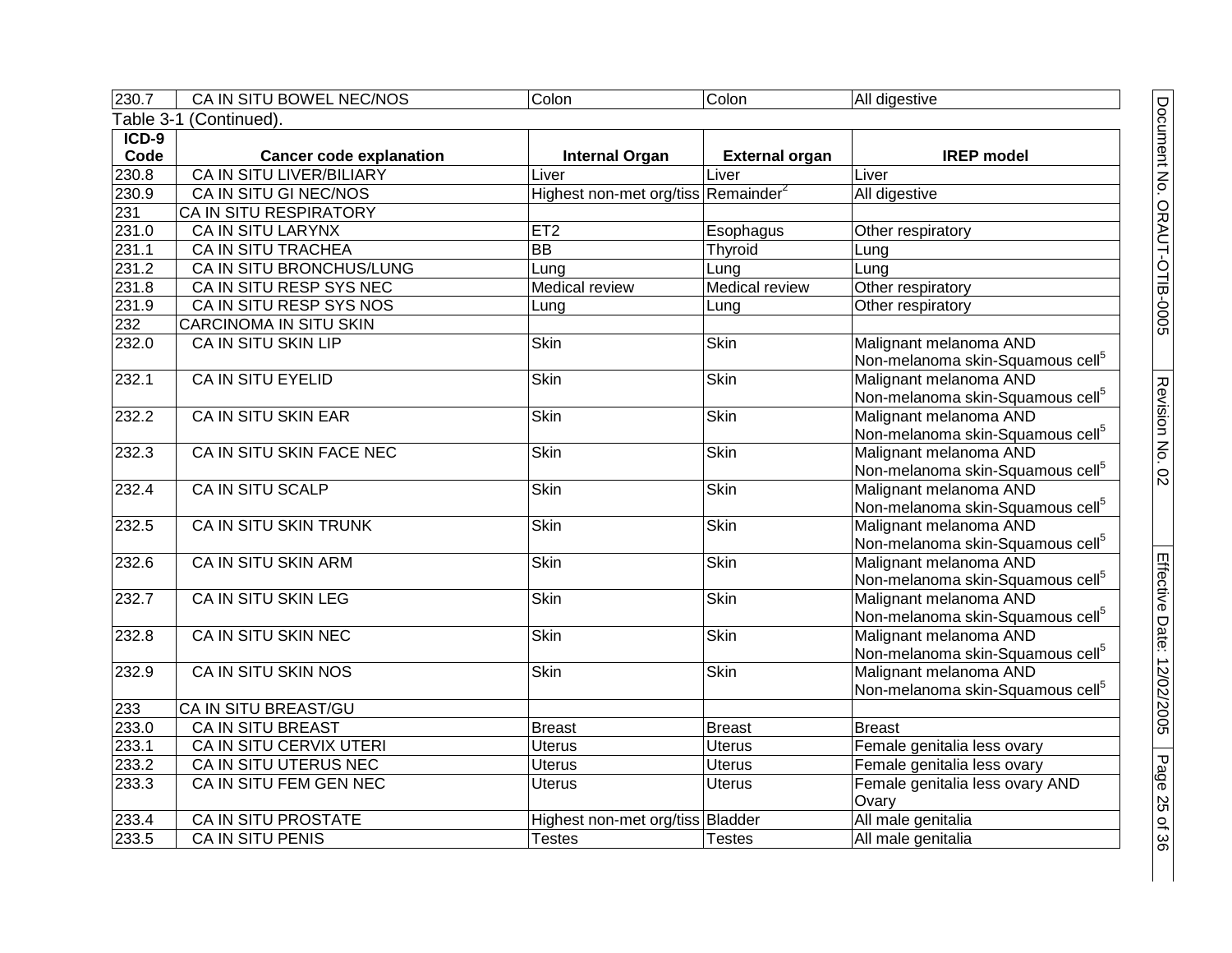| 233.6   | CA IN SITU MALE GEN NEC                         | <b>Testes</b>                                           | Testes                | All male genitalia           |
|---------|-------------------------------------------------|---------------------------------------------------------|-----------------------|------------------------------|
|         | Table 3-1 (Continued).                          |                                                         |                       |                              |
| $ICD-9$ |                                                 |                                                         |                       |                              |
| Code    | <b>Cancer code explanation</b>                  | <b>Internal Organ</b>                                   | <b>External organ</b> | <b>IREP</b> model            |
| 233.7   | <b>CA IN SITU BLADDER</b>                       | <b>Bladder</b>                                          | <b>Bladder</b>        | <b>Bladder</b>               |
| 233.9   | CA IN SITU URINARY NEC                          | Medical review                                          | Liver                 | Urinary organs less bladder  |
| 234     | CA IN SITU NEC/NOS                              |                                                         |                       |                              |
| 234.0   | CA IN SITU EYE                                  | <b>Brain</b>                                            | Eye Lens              | Eye                          |
| 234.8   | CA IN SITU NEC                                  | Highest non-met org/tiss Remainder <sup>2</sup>         |                       | Other and ill-defined sites  |
| 234.9   | CA IN SITU NOS                                  | Highest non-met org/tiss Remainder <sup>2</sup>         |                       | Other and ill-defined sites  |
| 235     | UNCERT BEHAV NEOPLASM GI/RESP                   |                                                         |                       |                              |
| 235.0   | UNCERT BEHAV NEOPLASM SALIVARY                  | Highest non-met org/tiss Thyroid/Remainder              |                       | Oral cav. and pharynx        |
| 235.1   | UNCERT BEHAV NEOPLASM ORAL/PHAR                 | Highest non-met org/tiss Thyroid/Remainder <sup>1</sup> |                       | Oral cav. and pharynx        |
| 235.2   | UNCERT BEHAV NEOPLASM INTESTINE                 | Stomach                                                 | Stomach               | Stomach                      |
|         | (stomach)                                       |                                                         |                       |                              |
| 235.2   | UNCERT BEHAV NEOPLASM INTESTINE                 | Colon                                                   | Colon                 | Colon                        |
|         | (colon)                                         |                                                         |                       |                              |
| 235.2   | UNCERT BEHAV NEOPLASM INTESTINE                 | LLI                                                     | Colon                 | Rectum                       |
|         | (rectum)                                        |                                                         |                       |                              |
| 235.3   | <b>UNCERT BEHAV NEOPLASM LIVER</b>              | Liver                                                   | Liver                 | Liver                        |
| 235.4   | UNCERT BEHAV NEOPLASM PERITONEUM                | Highest non-met org/tiss Colon                          |                       | All digestive                |
| 235.5   | UNCERT BEHAV NEOPLASM GI NEC                    | Colon                                                   | Colon                 | All digestive                |
| 235.6   | UNCERT BEHAV NEOPLASM LARYNX                    | ET2                                                     | Esophagus             | Other respiratory            |
| 235.7   | UNCERT BEHAV NEOPLASM LUNG                      | Lung                                                    | Lung                  | Lung                         |
| 235.8   | UNCERT BEHAV NEOPLASM PLEURA                    | <b>Medical review</b>                                   | Lung                  | Other respiratory            |
| 235.9   | UNCERT BEHAV NEOPLASM RESP NEC                  | Medical review                                          | Lung                  | Other respiratory            |
| 236     | UNCERT BEHAV NEOPLASM GU                        |                                                         |                       |                              |
| 236.0   | UNCERT BEHAV NEOPLASM UTERUS                    | <b>Uterus</b>                                           | <b>Uterus</b>         | Female genitalia, less ovary |
| 236.1   | UNCERT BEHAV NEOPLASM PLACENTA                  | <b>Uterus</b>                                           | <b>Uterus</b>         | Female genitalia, less ovary |
| 236.2   | UNCERT BEHAV NEOPLASM OVARY                     | Ovaries                                                 | Ovaries               | Ovary                        |
| 236.3   | UNCERT BEHAV NEOPLASM FEMALE NEC                | <b>Medical review</b>                                   | <b>Uterus</b>         | Female genitalia, less ovary |
| 236.4   | UNCERT BEHAV NEOPLASM TESTIS                    | <b>Testes</b>                                           | <b>Testes</b>         | All male genitalia           |
| 236.5   | UNCERT BEHAV NEOPLASM PROSTATE                  | Highest non-met org/tiss Bladder                        |                       | All male genitalia           |
| 236.6   | UNCERT BEHAV NEOPLASM MALE NEC                  | <b>Testes</b>                                           | <b>Testes</b>         | All male genitalia           |
| 236.7   | UNCERT BEHAV NEOPLASM BLADDER                   | Bladder                                                 | <b>Bladder</b>        | <b>Bladder</b>               |
| 236.9   | UNCERT BEHAV NEOPLASM OTHER                     | Medical review                                          | Liver                 | Urinary organs less bladder  |
|         | <b>URINAR</b>                                   |                                                         |                       |                              |
| 236.90  | UNCERT BEHAV NEOPLASM URINAR NOS Medical review |                                                         | Liver                 | Urinary organs less bladder  |
| 236.91  | UNCERT BEHAV NEOPLASM KIDNEY                    | Medical review                                          | Liver                 | Urinary organs less bladder  |
| 236.99  | UNCERT BEHAV NEOPLASM URINAR NEC                | Medical review                                          | Liver                 | Urinary organs less bladder  |
| 237     | UNCER NEOPLASM ENDOCRINE/NERV                   |                                                         |                       |                              |

Document No. ORAUT-OTIB-0005 Document No. ORAUT-OTIB-0005 Revision No. 02 Revision No. 02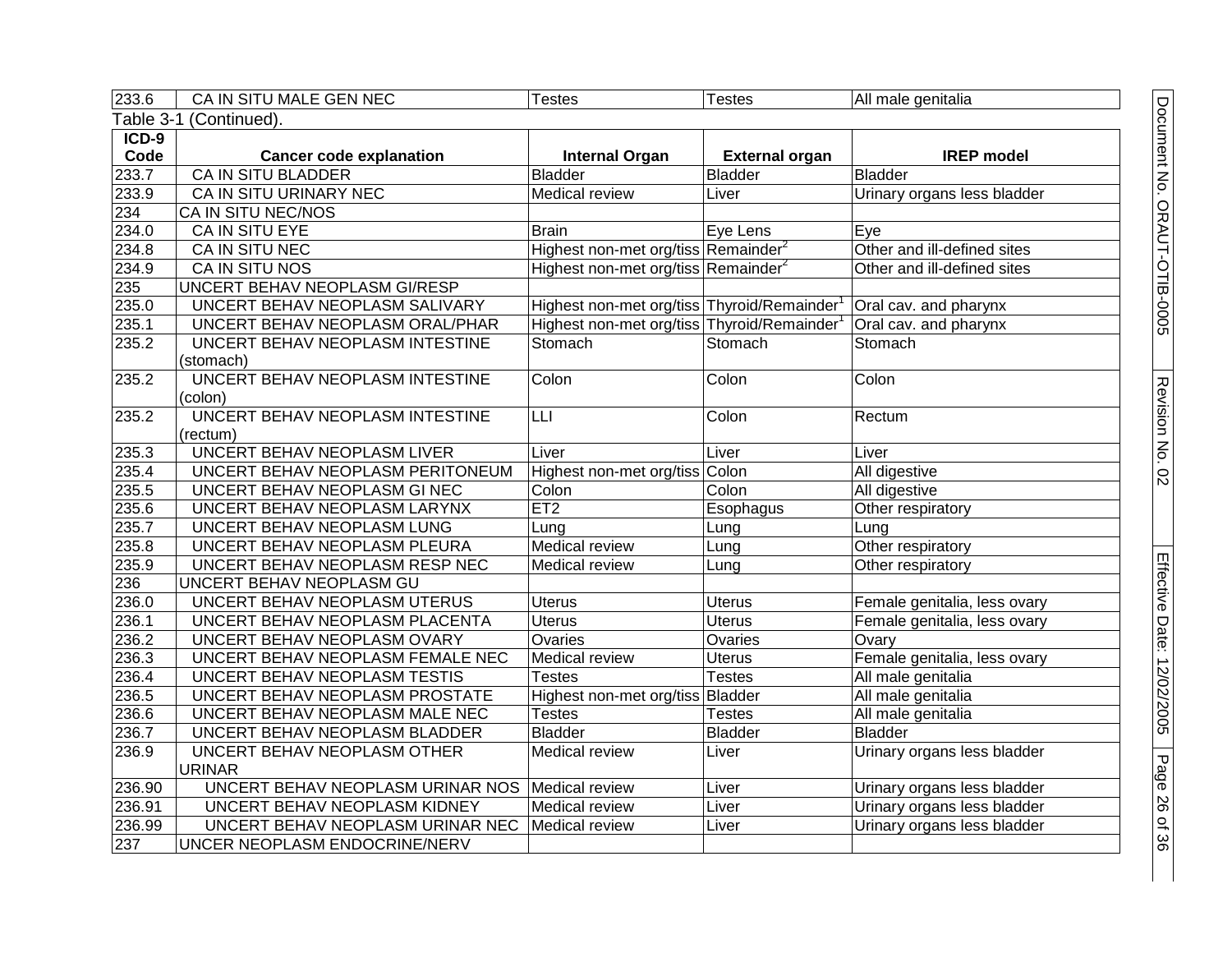| 237.0   | UNCERT BEHAV NEOPLASM PITUITARY       | <b>Brain</b>           | Thyroid/Remainder <sup>1</sup> Thyroid |                                 |  |  |
|---------|---------------------------------------|------------------------|----------------------------------------|---------------------------------|--|--|
|         | Table 3-1 (Continued).                |                        |                                        |                                 |  |  |
| $ICD-9$ |                                       |                        |                                        |                                 |  |  |
| Code    | <b>Cancer code explanation</b>        | <b>Internal Organ</b>  | <b>External organ</b>                  | <b>IREP</b> model               |  |  |
| 237.1   | UNCERT BEHAV NEOPLASM PINEAL          | <b>Brain</b>           | Thyroid/Remainder <sup>1</sup>         | Thyroid                         |  |  |
| 237.2   | UNCERT BEHAV NEOPLASM ADRENAL         | Adrenal                | Liver                                  | Urinary organs less bladder     |  |  |
| 237.3   | UNCERT BEHAV NEOPLASM PARAGANG        | <b>Brain</b>           | Thyroid/Remainder <sup>1</sup>         | Nervous system                  |  |  |
| 237.4   | UNCER NEOPLASM ENDOCRINE NEC          | <b>Medical review</b>  | Remainder <sup>2</sup>                 | <b>Thyroid</b>                  |  |  |
| 237.5   | UNCERT BEH NEOPLASM BRAIN/SPINAL      | <b>Brain</b>           | Thyroid/Remainder <sup>1</sup>         | Nervous system                  |  |  |
| 237.6   | UNCERT BEHAV NEOPLASM MENINGES        | <b>Brain</b>           | Thyroid/Remainder <sup>1</sup>         | Nervous system                  |  |  |
| 237.7   | <b>NEUROFIBROMATOSIS</b>              | <b>Medical review</b>  | Remainder <sup>2</sup>                 | Nervous system                  |  |  |
| 237.70  | NEUROFIBROMATOSIS NOS                 | Medical review         | Remainder <sup>2</sup>                 | Nervous system                  |  |  |
| 237.71  | <b>NEUROFIBROMATOSIS TYPE I</b>       | Medical review         | Remainder <sup>2</sup>                 | Nervous system                  |  |  |
| 237.72  | NEUROFIBROMATOSIS TYP II              | Medical review         | Remainder <sup>2</sup>                 | Nervous system                  |  |  |
| 237.9   | UNCERT BEH NEOPLASM NERV SYS NEC      | <b>Medical review</b>  | Remainder <sup>2</sup>                 | Nervous system                  |  |  |
| 238     | UNCERT BEHAV NEOPLASM NEC/NOS         |                        |                                        |                                 |  |  |
| 238.0   | UNCERT BEHAV NEOPLASM BONE            | Medical review         | Red Bone Marrow                        | <b>Bone</b>                     |  |  |
| 238.1   | UNCERT BEHAV NEOPLASM SOFT TISSU      | <b>Medical review</b>  | Remainder <sup>2</sup>                 | <b>Connective Tissue</b>        |  |  |
| 238.2   | <b>UNCERT BEHAV NEOPLASM SKIN</b>     | Medical review         | <b>Skin</b>                            | Malignant melanoma AND          |  |  |
|         |                                       |                        |                                        | non-melanoma skin-Basal cell    |  |  |
| 238.3   | UNCERT BEHAV NEOPLASM BREAST          | Medical review         | <b>Breast</b>                          | <b>Breast</b>                   |  |  |
| 238.4   | <b>POLYCYTHEMIA</b>                   | <b>Red Bone Marrow</b> | <b>Red Bone Marrow</b>                 | <b>Bone</b>                     |  |  |
| 238.5   | <b>MASTOCYTOMA NOS</b>                | Red Bone Marrow        | <b>Red Bone Marrow</b>                 | Lymphoma and multiple myeloma   |  |  |
| 238.6   | PLASMACYTOMA NOS                      | <b>Red Bone Marrow</b> | Red Bone Marrow                        | Lymphoma and multiple myeloma   |  |  |
| 238.7   | LYMPHOPROLIFERAT DISEASE NOS          | Red Bone Marrow        | <b>Red Bone Marrow</b>                 | <b>Bone AND</b>                 |  |  |
|         |                                       |                        |                                        | Lymphoma and multiple myeloma   |  |  |
| 238.8   | UNCERT BEHAVIOR NEOPLASM NEC          | Medical review         | Remainder <sup>2</sup>                 | Other and ill-defined sites     |  |  |
| 238.9   | UNCERT BEHAVIOR NEOPLASM NOS          | Medical review         | Remainder <sup>2</sup>                 | Other and ill-defined sites     |  |  |
| 239     | UNSPECIFIED NEOPLASM                  |                        |                                        |                                 |  |  |
| 239.0   | DIGESTIVE NEOPLASM NOS                | Medical review         | Stomach                                | All digestive                   |  |  |
| 239.1   | <b>RESPIRATORY NEOPLASM NOS</b>       | Medical review         | Lung                                   | Lung AND                        |  |  |
|         |                                       |                        |                                        | Other respiratory               |  |  |
| 239.2   | <b>BONE/SKIN NEOPLASM NOS (Bone)</b>  | <b>Medical review</b>  | <b>Red Bone Marrow</b>                 | <b>Bone</b>                     |  |  |
| 239.2   | <b>BONE/SKIN NEOPLASM NOS (Skin)</b>  | Medical review         | skin                                   | Non-melanoma skin-Basal cell    |  |  |
| 239.3   | BREAST NEOPLASM NOS                   | <b>Breast</b>          | <b>Breast</b>                          | <b>Breast</b>                   |  |  |
| 239.4   | <b>BLADDER NEOPLASM NOS</b>           | <b>Bladder</b>         | <b>Bladder</b>                         | <b>Bladder</b>                  |  |  |
| 239.5   | <b>OTHER GU NEOPLASM NOS (Female)</b> | Medical review         | <b>Bladder</b>                         | Female genitalia less ovary AND |  |  |
|         |                                       |                        |                                        | Ovary AND                       |  |  |
|         |                                       |                        |                                        | All urinary organs              |  |  |
| 239.5   | <b>OTHER GU NEOPLASM NOS (Male)</b>   | Medical review         | <b>Testes</b>                          | All male genitalia AND          |  |  |
|         |                                       |                        |                                        | All urinary organs              |  |  |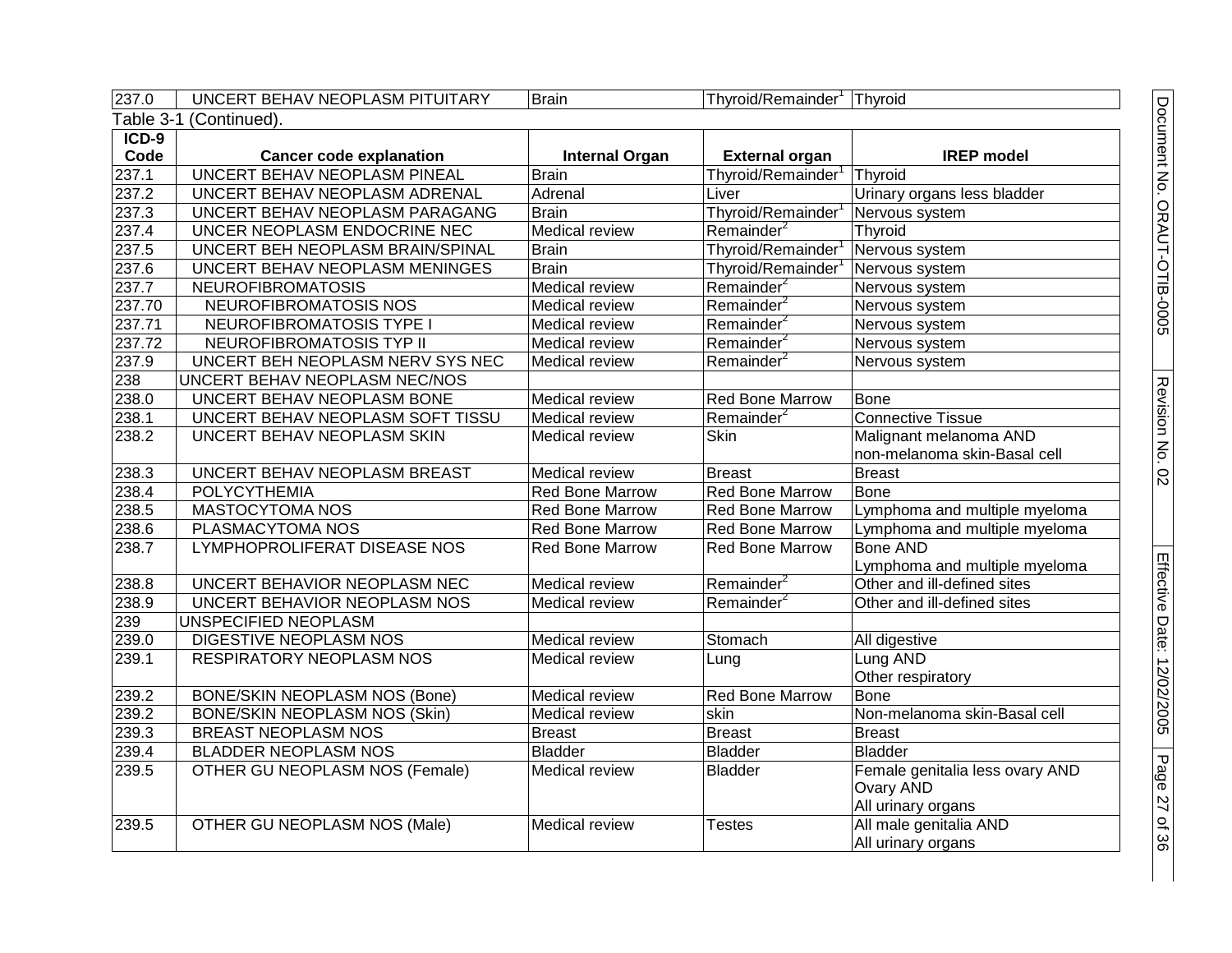| 239.6 | <b>BRAIN NEOPLASM NOS</b>                   | <b>Brain</b>                                                                                                                                                                                                                                                          | Thyroid/Remainder <sup>1</sup> Nervous system                               |                                                                           |
|-------|---------------------------------------------|-----------------------------------------------------------------------------------------------------------------------------------------------------------------------------------------------------------------------------------------------------------------------|-----------------------------------------------------------------------------|---------------------------------------------------------------------------|
|       | Table 3-1 (Continued).                      |                                                                                                                                                                                                                                                                       |                                                                             |                                                                           |
|       |                                             | n<br>t<br>е                                                                                                                                                                                                                                                           | $\overline{E}$<br>$\pmb{\mathsf{x}}$<br>t<br>е                              |                                                                           |
|       |                                             | r<br>n<br>a                                                                                                                                                                                                                                                           | r<br>n<br>a                                                                 |                                                                           |
|       |                                             | $\mathbf{o}$<br>r.                                                                                                                                                                                                                                                    | п<br>$\mathbf{o}$<br>r                                                      |                                                                           |
|       | <b>Cancer code</b><br>explanation           | g<br>$\mathbf a$<br>$\mathsf n$                                                                                                                                                                                                                                       | g<br>a<br>$\mathsf n$                                                       | <b>IREP</b><br>mod<br>e <sub>l</sub>                                      |
|       | <b>BRAIN/NERV</b><br>NEOPLASM<br><b>NOS</b> | M<br>$\mathsf{e}% _{t}\left( t\right)$<br>${\sf d}$<br>$\mathbf{C}$<br>$\mathsf a$<br>r<br>$\mathsf{e}% _{t}\left( t\right)$<br>V<br>i.<br>$\mathsf{e}% _{t}\left( t\right)$<br>$\mathsf{W}% _{T}=\mathsf{W}_{T}\!\left( a,b\right) ,\ \mathsf{W}_{T}=\mathsf{W}_{T}$ | $\overline{R}$<br>e<br>${\sf m}$<br>a<br>n<br>d<br>e<br>$\frac{r}{2}$       | Nerv<br>ous<br>syste<br>m                                                 |
|       | <b>ENDOCRINE</b><br><b>NOS</b>              | $\overline{M}$<br>$\mathsf{e}% _{t}\left( t\right)$<br>d<br>i<br>$\mathtt{C}$<br>$\mathsf a$<br>r<br>${\bf e}$<br>$\mathsf{V}$                                                                                                                                        | $\overline{R}$<br>e<br>${\sf m}$<br>a<br>i.<br>n<br>d<br>e<br>$\frac{r}{2}$ | Thyr<br>oid<br>AND<br>Othe<br>$\mathsf{r}$<br>endo<br>crine<br>gland<br>s |

Document No. ORAUT-OTIB-0005

Document No. ORAUT-OTIB-0005

Revision No. 02

Revision No. 02

Effective Date: 12/02/2005

Page 28

of<br>36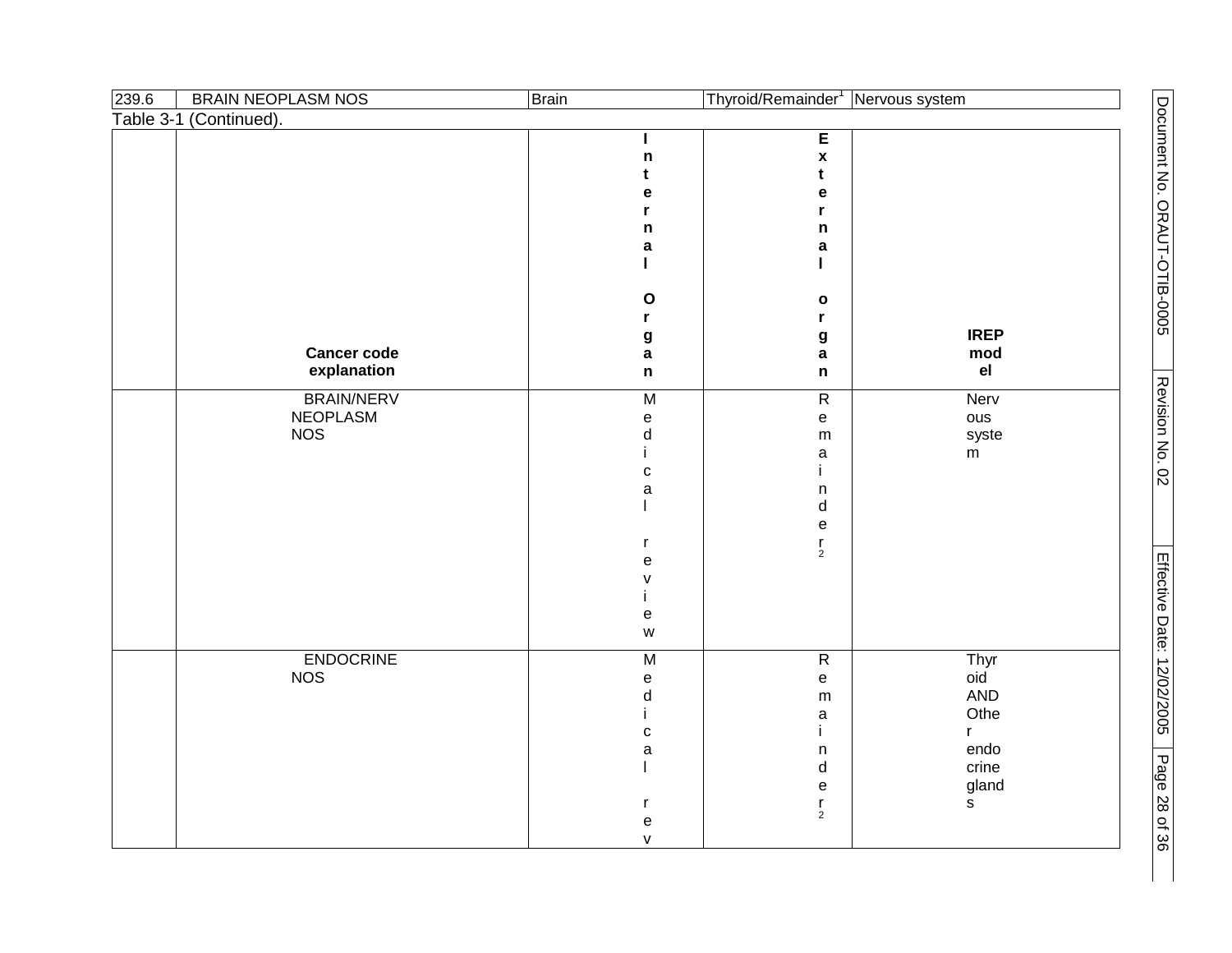|                     | j.                                |                                   |                        | Document No. ORAUT-OTIB-0005 |
|---------------------|-----------------------------------|-----------------------------------|------------------------|------------------------------|
|                     | $\mathsf{e}% _{t}\left( t\right)$ |                                   |                        |                              |
|                     | ${\mathsf W}$                     |                                   |                        |                              |
| <b>NEOPLASM</b>     | $\overline{M}$                    | $\overline{R}$                    | Othe                   |                              |
| NOS, SITE NEC       | $\mathsf{e}% _{t}\left( t\right)$ | ${\bf e}$                         | r and                  |                              |
|                     | d                                 | m                                 | $\mathsf{ill}\text{-}$ |                              |
|                     |                                   | $\mathsf a$                       | defin                  |                              |
|                     | $\mathtt{C}$                      | j.                                | ${\sf ed}$             |                              |
|                     | $\mathsf a$                       | $\mathsf n$                       | sites                  |                              |
|                     |                                   | d                                 |                        |                              |
|                     |                                   | $\mathsf{e}% _{t}\left( t\right)$ |                        |                              |
|                     | r                                 | $\frac{r}{2}$                     |                        |                              |
|                     | $\mathsf{e}% _{t}\left( t\right)$ |                                   |                        |                              |
|                     | V                                 |                                   |                        |                              |
|                     |                                   |                                   |                        |                              |
|                     | ${\bf e}$<br>${\mathsf W}$        |                                   |                        |                              |
|                     |                                   |                                   |                        | Revision No. 02              |
| <b>NEOPLASM</b>     | $\overline{M}$                    | $\overline{R}$                    | Othe                   |                              |
| <b>NOS</b>          | $\mathsf{e}% _{t}\left( t\right)$ | ${\bf e}$                         | r and                  |                              |
|                     | $\sf d$                           | m                                 | $\mathsf{ill}\text{-}$ |                              |
|                     |                                   | $\mathsf a$                       | defin                  |                              |
|                     | $\mathtt{C}$                      | Ť                                 | ${\tt ed}$             |                              |
|                     | $\mathsf a$                       | $\mathsf n$                       | sites                  |                              |
|                     |                                   | $\sf d$                           |                        |                              |
|                     |                                   | $\mathsf{e}% _{t}\left( t\right)$ |                        |                              |
|                     | r                                 | $\frac{r}{2}$                     |                        |                              |
|                     | e                                 |                                   |                        |                              |
|                     | $\mathsf{V}$                      |                                   |                        |                              |
|                     |                                   |                                   |                        |                              |
|                     | ${\bf e}$<br>${\mathsf W}$        |                                   |                        |                              |
|                     |                                   |                                   |                        |                              |
| <b>DISORDERS OF</b> |                                   |                                   |                        | Effective Date: 12/02/2005   |
| <b>PLASMA</b>       |                                   |                                   |                        |                              |
| <b>PROTEIN</b>      |                                   |                                   |                        |                              |
| <b>METABOLISM</b>   |                                   |                                   |                        |                              |
| <b>WALDENSTRO</b>   | $\overline{R}$                    | $\overline{R}$                    | Lymp                   | Page 29 of 36                |
| M'S                 | $\mathsf{e}% _{t}\left( t\right)$ | ${\bf e}$                         | hom                    |                              |
| MACROGLOBUL         | $\sf d$                           | d                                 | $\mathsf{a}$           |                              |
| <b>INEMIA</b>       |                                   |                                   | and                    |                              |
|                     | $\sf B$                           | $\sf B$                           | multi                  |                              |
|                     |                                   |                                   |                        |                              |

H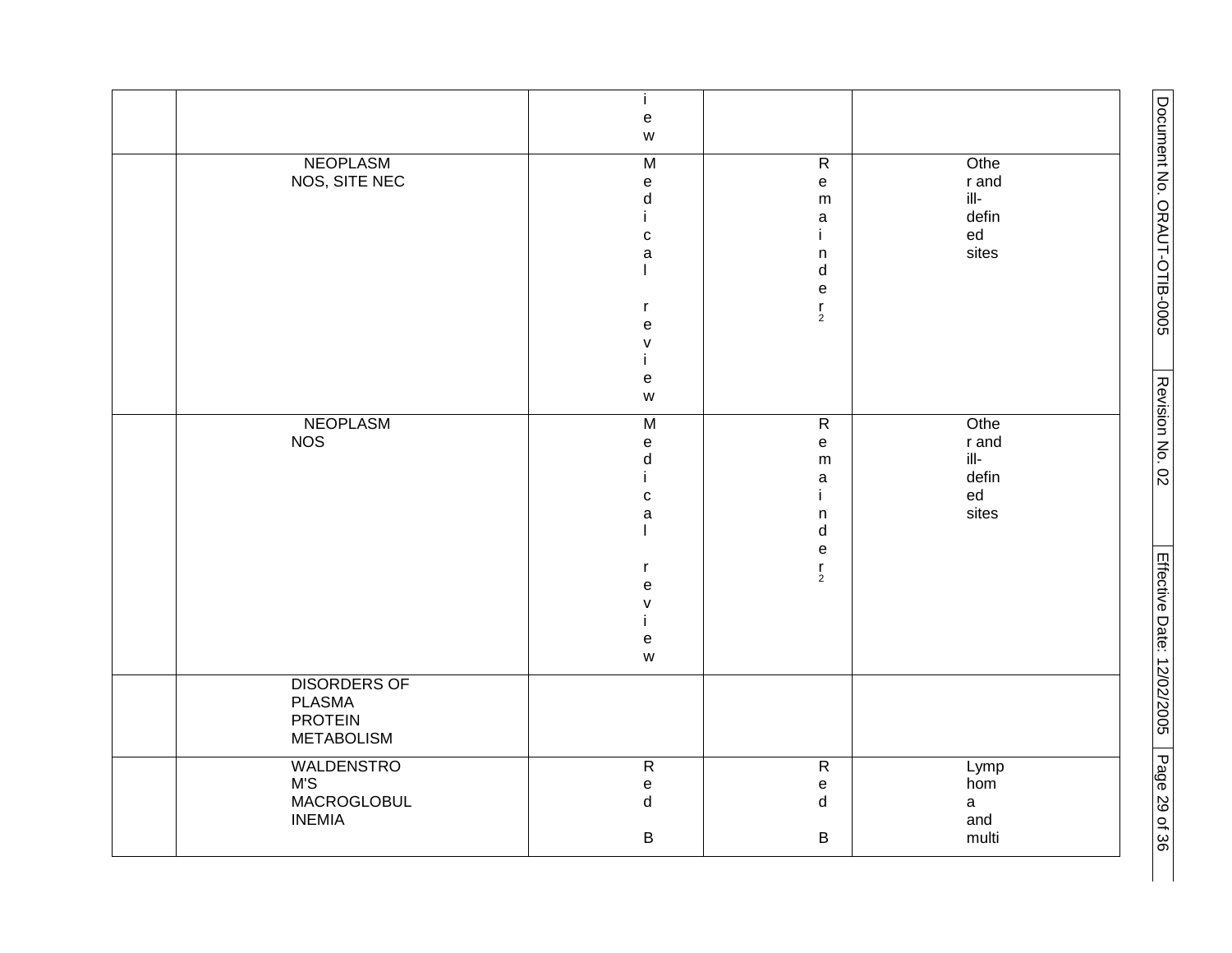|                                                                     | $\mathsf{o}$<br>n<br>e                              | $\mathsf{o}\xspace$<br>n<br>e                                                              | ple<br>myel<br>oma | Document No. ORAUT-OTIB-0005 |
|---------------------------------------------------------------------|-----------------------------------------------------|--------------------------------------------------------------------------------------------|--------------------|------------------------------|
|                                                                     | M<br>$\mathsf a$                                    | M<br>a                                                                                     |                    |                              |
|                                                                     | r<br>$\mathsf{r}$                                   | r<br>r                                                                                     |                    |                              |
|                                                                     | $\mathsf{o}$<br>${\mathsf W}$                       | o<br>$\mathsf{W}% _{T}=\mathsf{W}_{T}\!\left( a,b\right) ,\ \mathsf{W}_{T}=\mathsf{W}_{T}$ |                    |                              |
| <b>OTHER</b><br><b>SPECIFIED</b><br><b>BLOOD</b><br><b>DISORDER</b> |                                                     |                                                                                            |                    |                              |
| <b>ESSENTIAL</b><br>THROMBOCYT<br>OSIS                              | ${\sf R}$<br>$\mathsf{e}% _{t}\left( t\right)$<br>d | $\overline{R}$<br>e<br>d                                                                   | Bone               | Revision No. 02              |
|                                                                     | $\sf B$                                             | B                                                                                          |                    |                              |
|                                                                     | $\mathsf{o}$<br>$\mathsf{n}$                        | o<br>n                                                                                     |                    |                              |
|                                                                     | $\mathsf{e}% _{t}\left( t\right)$                   | e                                                                                          |                    |                              |
|                                                                     | M                                                   | M                                                                                          |                    |                              |
|                                                                     | $\mathsf a$<br>$\mathsf{r}$                         | a<br>r                                                                                     |                    |                              |
|                                                                     | $\mathsf{r}$                                        | r                                                                                          |                    |                              |
|                                                                     | $\mathsf{o}$                                        | 0                                                                                          |                    |                              |
|                                                                     | ${\mathsf W}$                                       | $\mathsf{W}% _{T}=\mathsf{W}_{T}\!\left( a,b\right) ,\ \mathsf{W}_{T}=\mathsf{W}_{T}$      |                    |                              |
| <b>OTHER</b><br><b>SPECIFIED</b>                                    | ${\sf R}$<br>$\mathsf{e}% _{t}\left( t\right)$      | $\overline{R}$<br>e                                                                        | <b>Bone</b>        | Effective Date: 12/02/2005   |
| <b>DISEASES OF</b>                                                  | $\sf d$                                             | d                                                                                          |                    |                              |
| <b>BLOOD AND</b>                                                    |                                                     |                                                                                            |                    |                              |
| BLOOD-<br><b>FORMING</b>                                            | $\, {\bf B}$<br>$\mathsf{o}$                        | B<br>o                                                                                     |                    |                              |
| <b>ORGANS</b>                                                       | $\mathsf{n}$                                        | n                                                                                          |                    |                              |
|                                                                     | $\mathsf{e}% _{t}\left( t\right)$                   | e                                                                                          |                    | Page 30 of 36                |
|                                                                     | ${\sf M}$                                           | M                                                                                          |                    |                              |
|                                                                     | $\mathsf a$                                         | a                                                                                          |                    |                              |
|                                                                     | r                                                   | r.                                                                                         |                    |                              |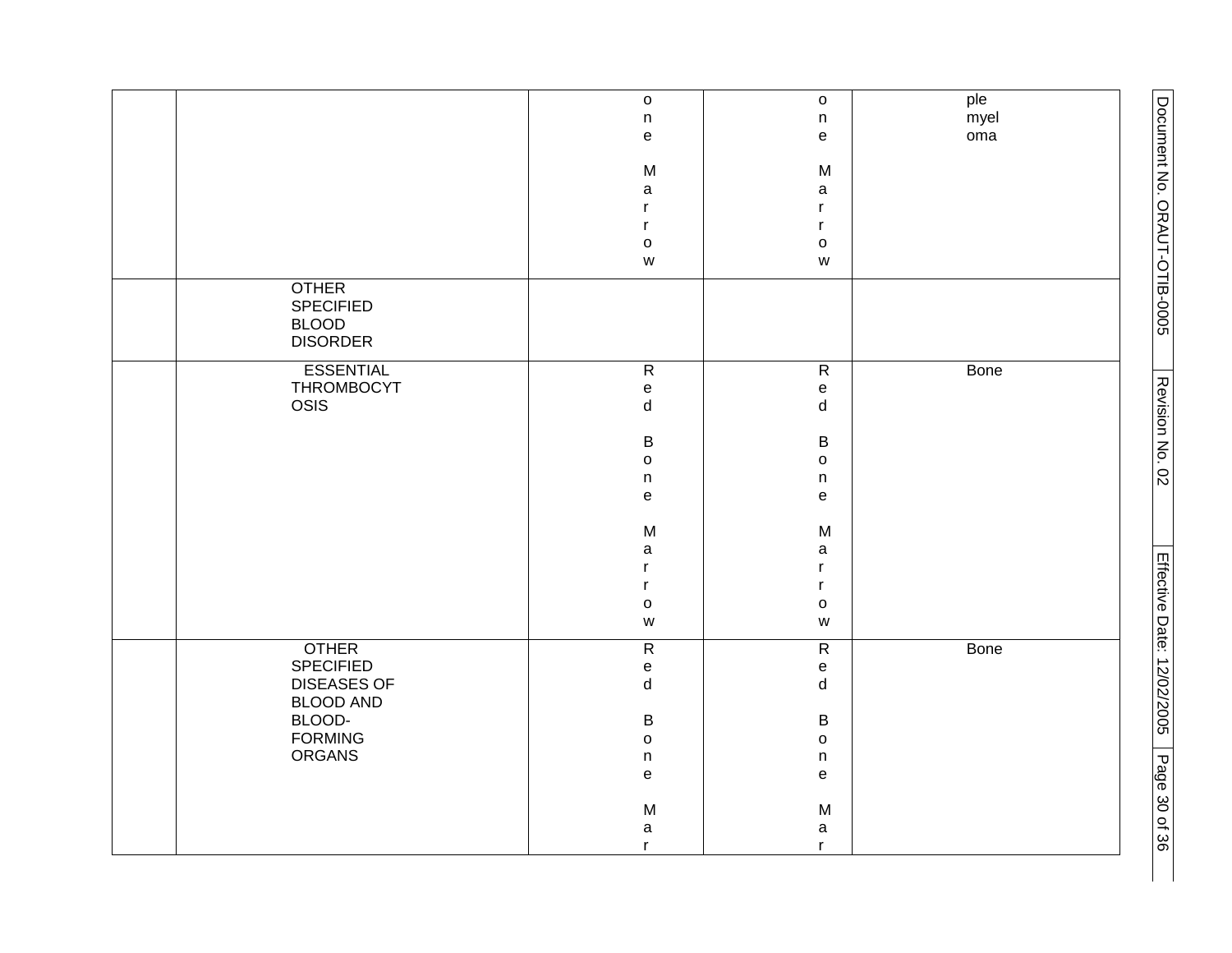|                  | O            | $\circ$      |      |
|------------------|--------------|--------------|------|
|                  | W            | W            |      |
|                  |              |              |      |
|                  | $\mathsf{R}$ | $\mathsf{R}$ |      |
|                  | е            | e            |      |
|                  | d            | d            |      |
|                  |              |              |      |
|                  | B            | B            |      |
|                  | O            | $\circ$      |      |
|                  | n            | n            |      |
|                  | e            | e            |      |
|                  |              |              |      |
|                  | M            | M            |      |
|                  | a            | a            |      |
|                  |              |              |      |
| <b>ESSENTIAL</b> |              |              |      |
| THROMBOCYTH      | $\Omega$     | $\circ$      |      |
| <b>EMIA</b>      | W            | W            | Bone |
|                  |              |              |      |

1. 1 - See discussion in Section 4.3<br>2. 2 - See discussion in Section 4.4

2. 2 - See discussion in Section 4.4<br>3. 3 - For secondary cancers, doses

3. 3 – For secondary cancers, doses are assessed for the likely primary cancer site(s), which are selected using guidance in Table 3-2.

4. 4 - 42 CFR 81.30 states this cancer is non-radiogenic for the purposes of EEOICPA and assigns zero probability of causation.

5. 5 – For ICD-9 code 232, if the type of cancer is specified by DOL (Malignant melanoma or Non-melanoma skin-Squamous cell) use only the specified IREP model (note that Bowden's disease is another name for Squamous Cell Carcinoma in situ). If the cancer is not specified, run both IREP models as discussed in Section 4.6.

6. 6 – See discussion in Section 4.7<br>7. 7 - The external target organ shou

7. 7 - The external target organ should be lung if the lymphoma is known to be a B-cell variety, or thymus if the lymphoma is known to be a T-cell variety or if the variety is unknown.

Document No. ORAUT-OTIB-0005

Document No. ORAUT-OTIB-0005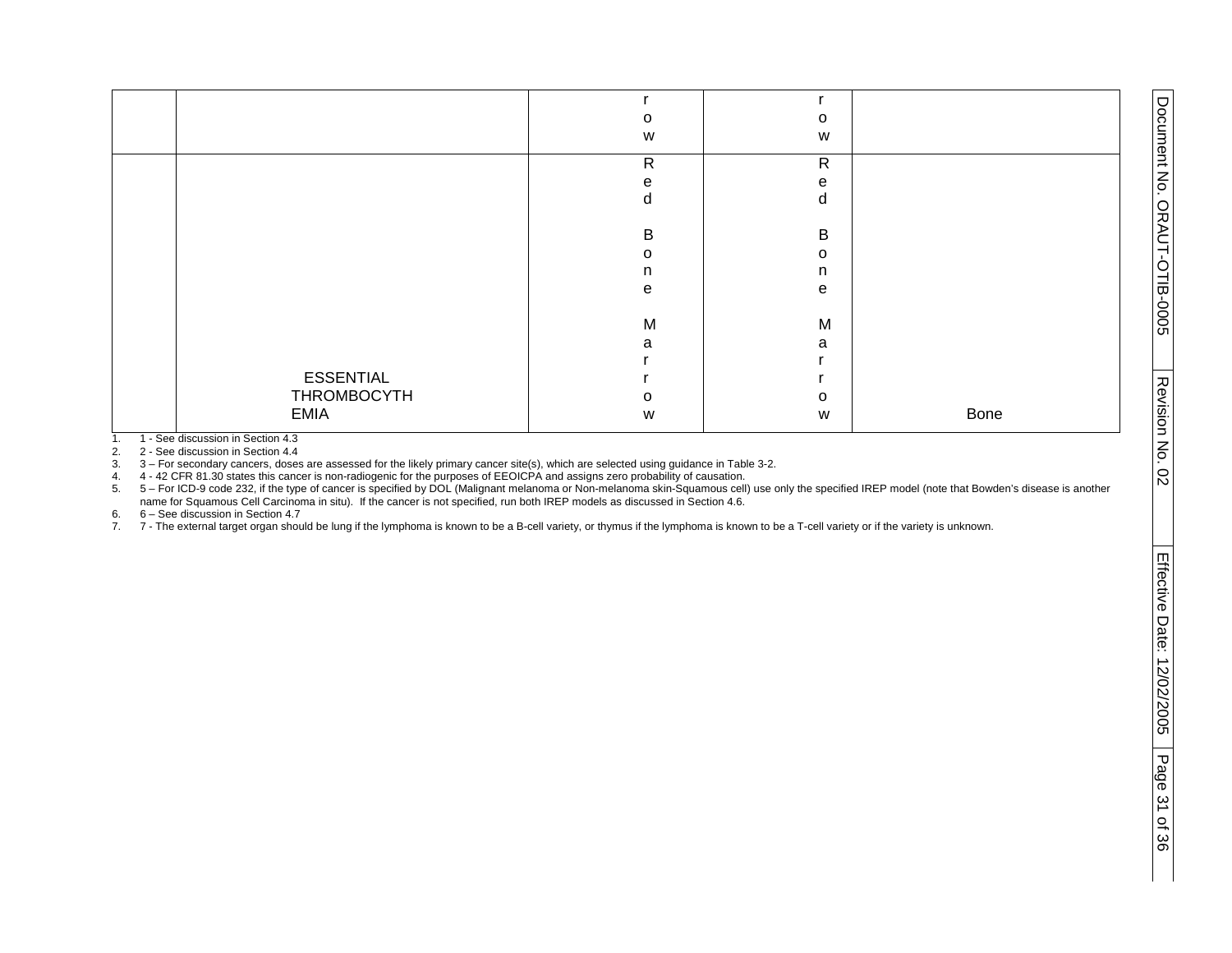|  | Document No. ORAUT-OTIB-0005 | Revision No. 02 | Effective Date: 12/02/2005 | Page 32 of 36 |
|--|------------------------------|-----------------|----------------------------|---------------|
|--|------------------------------|-----------------|----------------------------|---------------|

| Table 3-2.                                 |                                                             |
|--------------------------------------------|-------------------------------------------------------------|
| <b>Secondary cancer</b>                    | ICD-9 code of likely primary cancers <sup>1,2,3</sup>       |
| 196.0 Lymph nodes of head, face, and neck  | 141, 142(M), 146(M), 149(F), 161(M), 162, 172, 173, 174(F), |
|                                            | 193(F)                                                      |
| 196.1 Intrathoracic lymph nodes            | 150(M), 162, 174(F)                                         |
| 196.2 Intra-abdominal lymph nodes          | 150(M), 151(M), 153, 157(F), 162, 174(F), 180(F), 185(M),   |
|                                            | 189, 202(F)                                                 |
| 196.3 Lymph nodes of axilla and upper limb | 162, 172, 174(F)                                            |
| 196.5 Inguinal and lower limb lymph nodes  | 154(M), 162, 172, 173(F), 187(M)                            |
| 196.6 Intrapelvic lymph nodes              | 153(M), 154(F), 162(M), 180(F), 182(F), 185(M), 188         |
| 196.8 Lymph nodes of multiple sites        | 150(M), 151(M), 153(M), 162, 174(F)                         |
| 196.9 Lymph nodes, site unspecified        | 150(M), 151, 153, 162, 172, 174(F), 185(M)                  |
| 197.0 Lung                                 | 153, 162, 172(M), 174(F), 185(M), 188(M), 189               |
| 197.1 Mediastinum                          | 150(M), 162, 174(F)                                         |
| 197.2 Pleura                               | 150(M), 153(M), 162, 174(F), 183(F), 185(M), 189(M)         |
| 197.3 Other respiratory organs             | 150, 153(M), 161, 162, 173(M), 174(F), 185(M), 193(F)       |
| 197.4 Small intestine, including duodenum  | 152, 153, 157, 162, 171, 172(M), 174(F), 183(F), 189(M)     |
| 197.5 Large intestine and rectum           | 153, 154, 162, 174(F), 183(F), 185(M)                       |
| 197.6 Retroperitoneum and peritoneum       | 151, 153, 154(M), 157, 162(M), 171, 174(F), 182(F), 183(F)  |
| 197.7 Liver, specified as secondary        | 151(M), 153, 154(M), 157, 162, 174(F)                       |
| 197.8 Other digestive organs               | 150(M), 151, 153, 157, 162, 174(F), 185(M)                  |
| 198.0 Kidney                               | 153, 162, 174(F), 180(F), 185(M), 188, 189, 202(F)          |
| 198.1 Other urinary organs                 | 153, 174(F), 180(F), 183(F), 185(M), 188, 189(F)            |
| 198.2 Skin                                 | 153, 162, 171(M), 172, 173(M), 174(F), 189(M)               |
| 198.3 Brain and spinal cord                | 162, 172(M), 174(F)                                         |
| 198.4 Other parts of nervous system        | 162, 172(M), 174(F), 185(M), 202                            |
| 198.5 Bone and bone marrow                 | 162, 174(F), 185(M)                                         |
| 198.6 Ovary                                | 153(F), 174(F), 183(F)                                      |
| 198.7 Suprarenal gland                     | 153(F), 162, 174(F)                                         |
| 198.8 Other specified sites                | 153, 162, 172(M), 174(F), 183(F), 185(M), 188(M)            |

1 – "M" indicates cancer site should be used for males only, and "F" indicates cancer site should be used for females only.

2 – For likely primary cancer sites that have multiple possible IMBA or external organs, see Section 4.8.

3 – Whenever "173" is indicated as a likely primary cancer, the "non-melanoma skin-basal cell (BCC)" model should be used.

If none of the likely primary cancer sites yield a probability of causation greater than or equal to 50%, the supporting documentation for all of them shall be submitted, demonstrating that all of them were less than 50%.

#### 4.0 DISCUSSION

#### **4.1 HIGHEST NON-METABOLIC ORGAN**

The dose estimate for a number of tissues is based on the highest non-metabolic organ dose, designated as "Highest non-met org/tiss" in the table. Metabolic organs are those that are specifically modeled by the ICRP for a particular element. The biokinetic models are based on the behavior of the particular element in the body, so the metabolic organs vary with the element of interest. The metabolic organs also include the gastrointestinal tract (ICRP 30) and, in the case of inhalation, the respiratory tract (ICRP 66).

For radionuclides that primarily emit alpha or beta radiation, the soft tissue compartment becomes the primary recipient of dose. This compartment contains all the organs not specifically accounted for in the metabolic model. This compartment accounts for the dose delivered by material actually deposited in that tissue. An additional source of exposure to the tissue is known as photon crossirradiation. This cross-irradiation is the exposure to a tissue from photons originating in other tissues.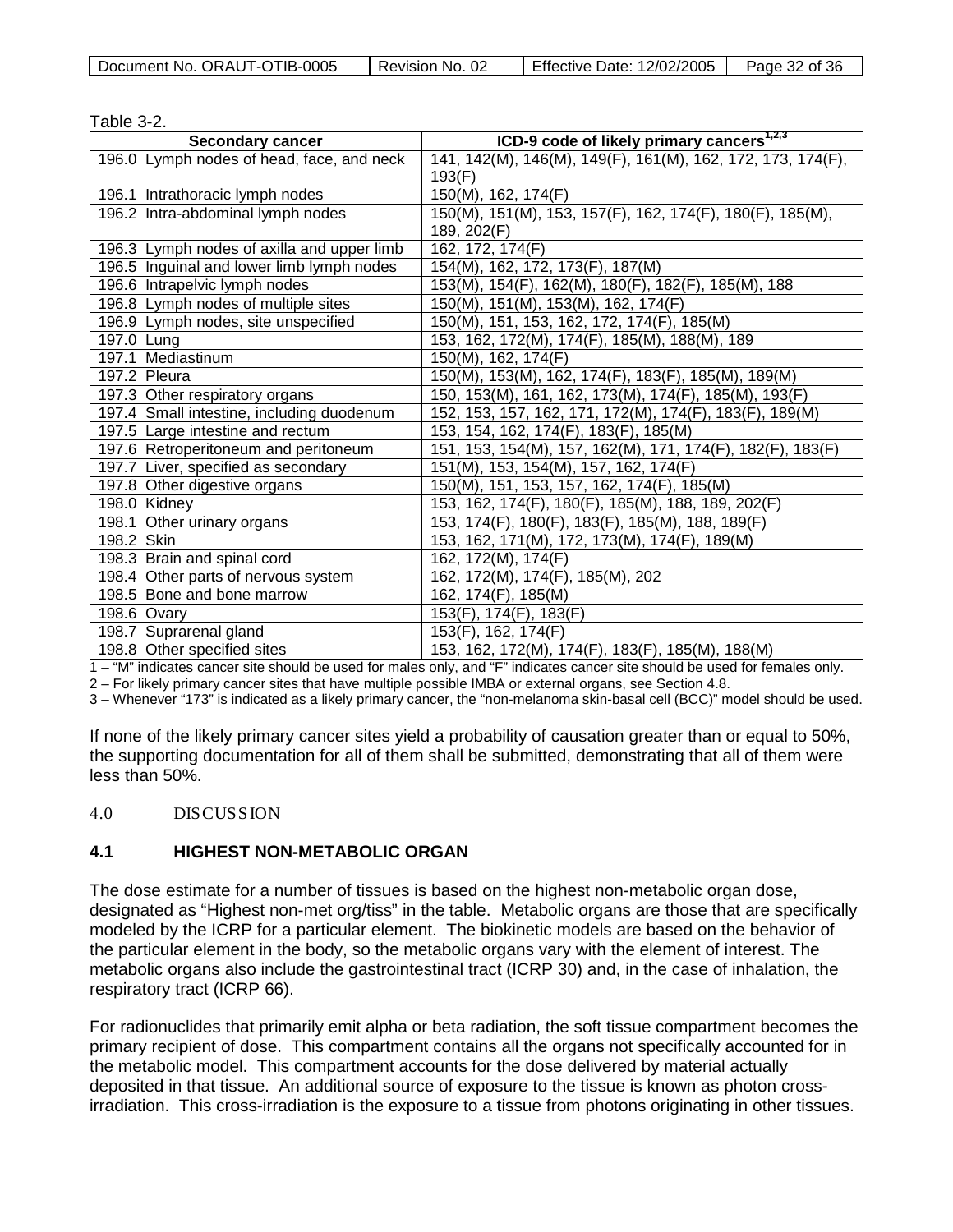| Document No. ORAUT-OTIB-0005 | I Revision No. 02 | Effective Date: 12/02/2005   Page 33 of 36 |  |
|------------------------------|-------------------|--------------------------------------------|--|

When the energy emitted by a radionuclide is primarily alpha or beta radiation, the soft tissue compartment becomes the primary source of dose. Under this scenario most of the non-metabolic organs receive the same dose. For radionuclides where photon emissions are a major source of energy emitted, the non-metabolic organ doses can vary due to their relative proximity to the metabolic organs in which the radionuclides concentrate. IMBA calculates the dose from both means of irradiation and sums them. For many radionuclides (predominately alpha and beta emitters) this will cause only minor differences in doses to non-metabolic organs, so choosing the highest is a realistic assumption with only minor (if any) overestimation.

It is conceivable that a situation could arise where a photon emitting radionuclide causes a large difference in doses delivered to non-metabolic organs. In accordance with the Internal Dose Reconstruction Implementation Guideline, it is acceptable in these situations to base the dose on an organ that is not the highest non-metabolic organ. The choice in these cases should be based on the proximity of the model organ to the actual organ of interest.

## **4.2 MEDICAL REVIEW**

Due to the complexity of determining the appropriate organ/tissue for some ICD-9 code cancers, a medical review by an ORAU team physician is required to determine the organ/tissue to use in IMBA for those cancers. These cancers have been designated in the table as "Medical review." The ORAU team physician will recommend to the dose reconstructor the appropriate organ/tissue for dose estimation purposes.

## **4.3 THYROID/REMAINDER SELECTION FOR EXTERNAL DOSE**

For cancer sites where "Thyroid/Remainder" is listed for the external organ selection, there is no external dose model for the organ of interest and the organ is located in close proximity to the thyroid.. The thyroid has higher organ dose conversion factors than the remainder selection, thereby maximizing the dose. If a more realistic dose assessment is required rather than a maximizing dose assessment, then the remainder organ should be selected to calculate dose.

## **4.4 REMAINDER SELECTION FOR EXTERNAL DOSE**

When there are cancers of multiple organs or the cancer site is unknown, the remainder organ should be selected as the model to apply dose. However, if the organ location can be determined through the medical records or a medical review, then an organ in close physical proximity should be selected. The remainder selection provides a claimant favorable estimate of dose.

## **4.5 BLADDER**

When the term "Bladder" is used in the table with no modifier, this represents the urinary bladder. When the organ of interest is the gallbladder, "Gallbladder" is specified clearly in the table above.

## **4.6 MULTIPLE IREP MODELS**

When multiple IREP models are listed for a given cancer type, the IREP model(s) to be run is determined based upon the use of the words "OR" and "AND" in the IREP Model column.

For multiple IREP models listed that are connected by the word "OR", only the model that best fits the actual cancer type should be selected and run in IREP. For example, ICD-9 code 173.0 has listed "Non-melanoma skin-Basal cell OR Non-melanoma skin-Squamous cell" in the IREP Model column.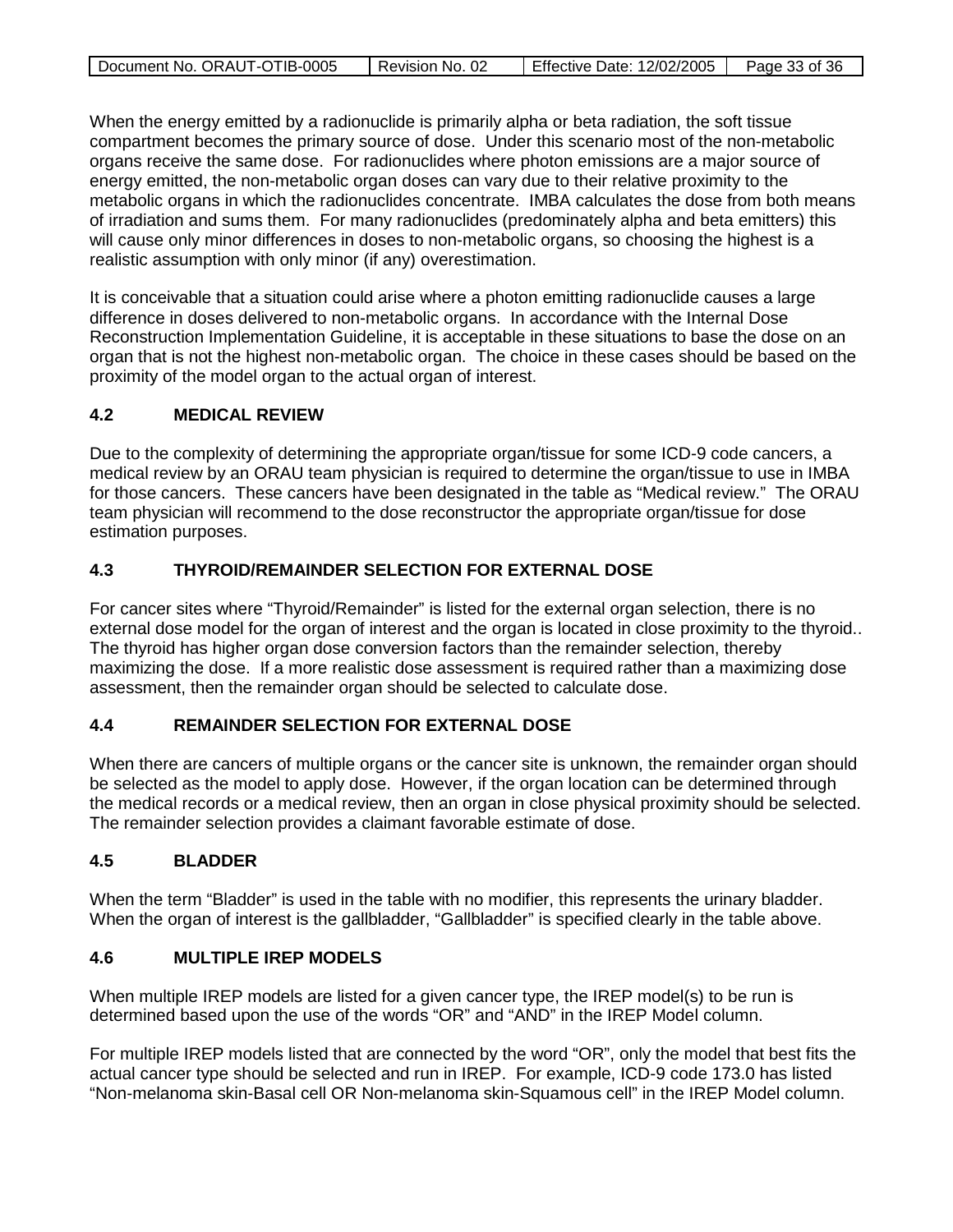| Document No. ORAUT-OTIB-0005 | Revision No. 02 | Effective Date: 12/02/2005 | Page 34 of 36 |
|------------------------------|-----------------|----------------------------|---------------|
|                              |                 |                            |               |

The appropriate IREP model would be selected and run based on the type of skin cancer (Basal cell or Squamous cell) listed in the claim's NIOSH Referral Summary Document (NRSD).

For multiple IREP models listed that are connected by the word "AND", separate IREP runs are made for each of the listed models, and compensability is determined based on the claimant favorable model resulting in the highest probability of causation. For example, ICD-9 code 233.3 has listed "Female genitalia less ovary AND Ovary " in the IREP Model column. Separate IREP runs would be made using each model and compensability would be based upon the model that resulted in the highest probability of causation.

## **4.7 ADENOCARCINOMA OF THE DISTAL (LOWER THIRD) ESOPHAGUS**

If adenocarcinoma is indicated in the distal esophagus (also known as the lower third, abdominal, lower thoracic esophagus, gastro-esophageal, cardio-esophageal junction, or esophageal cardia), the appropriate IMBA, external, and IREP organ model is the stomach. In order to use the stomach, both conditions **MUST** be met (adenocarcinoma AND correct location). If either condition is not met, the use of the esophagus for the IMBA, external, and IREP organ model is appropriate.

#### **4.8 SECONDARY CANCERS - LIKELY PRIMARY CANCER SITES WITH MULTIPLE IMBA, EXTERNAL, AND IREP ORGAN MODEL OPTIONS**

For secondary cancers with unknown primary cancers sites, the likely primary cancer sites are listed in Table 3-2. Since the likely primary cancer sites are listed only by ICD-9 code (three digit code with no extensions), it is possible for a single likely primary cancer site to have multiple options for IMBA, external, and IREP organ model selection. In this case, each possible option must be assessed and the option that yields the largest probability of causation shall be submitted.

For example, secondary cancer code 196.2 has a likely primary cancer site of ICD-9 code 153. ICD-9 code 153 has an Internal Dosimetry Organ selection of ULI, LLI, and colon, depending on the extension of the ICD-9 code. Since it is an unknown location, each of these organs must be run for internal dose purposes and the one yielding the largest dose over the exposure period would be selected for use in the IREP run.

## **4.9 MULTIPLE SECONDARY CANCERS WITH UNKNOWN PRIMARY CANCER SITE OR MULTIPLE PRIMARY AND SECONDARY CANCERS**

In some claims, multiple secondary cancers with unknown primary cancer location may be indicated. In such cases, unless the DOL specifically states differently, each likely primary cancer site from each secondary cancer is to be treated separately, with individual IREP probability of causation determinations and combined as separate primary cancers.

For example, consider a claim has indicated separate secondary cancers of 196.0 (Lymph nodes of head, face, and neck) and 197.7 (Liver, specified as secondary), with no indication of the cancers being metastasized from a single unknown primary cancer site. When each of the likely primary cancer sites are assessed, ICD-9 code 162 (Lung) yields the largest probability of causation for each of 38.00% (for this example only). Since it is possible that each secondary cancer came from a separate likely primary lung cancer, the probability of causation results for each likely primary lung cancer would be combined to yield a final probability of causation of 61.56% (per multiple cancer calculation in IREP).

The same type of situation may occur when primary and secondary cancers are both indicated by DOL. The same logic applies that, unless specifically directed otherwise by DOL, each cancer will be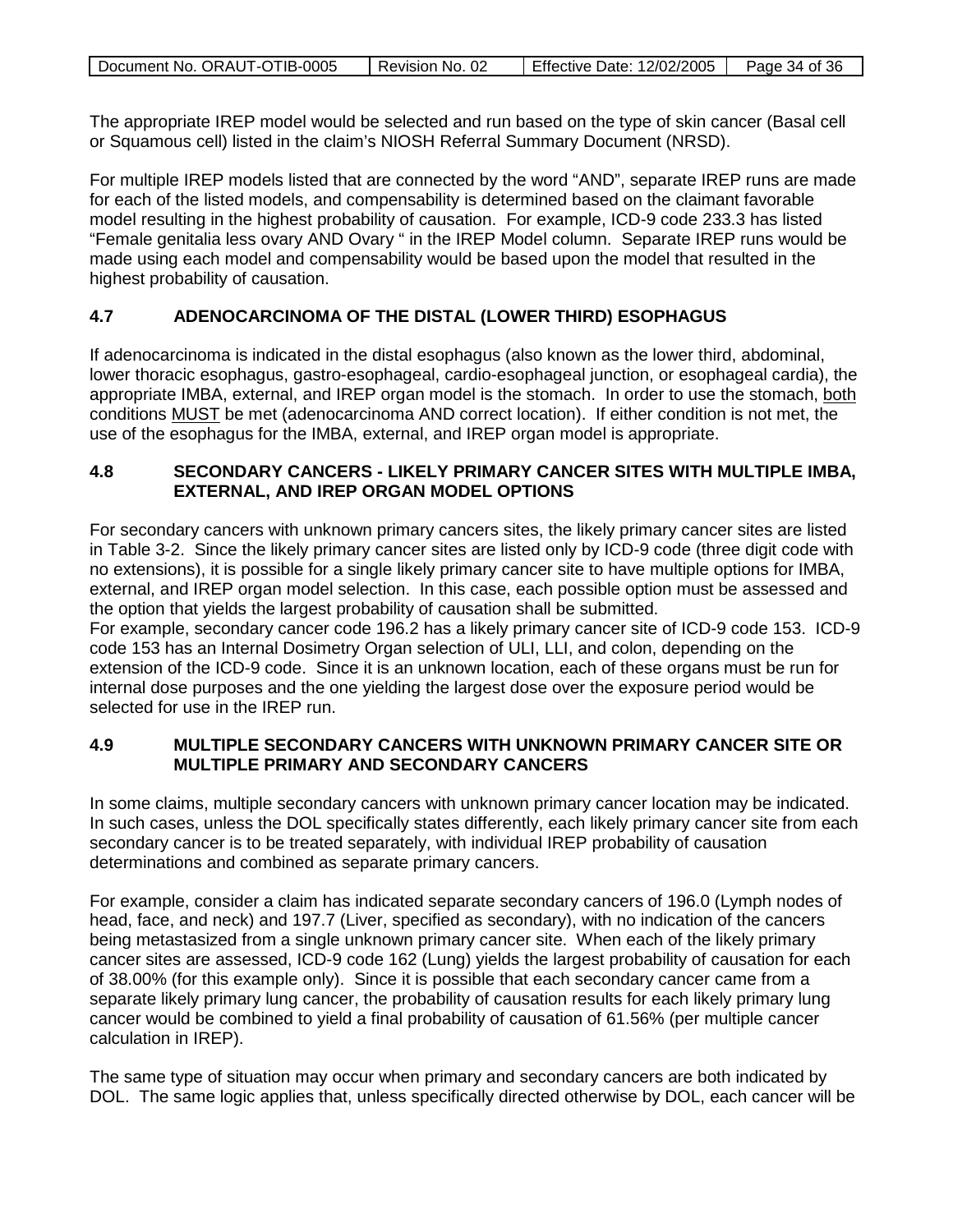| Document No. ORAUT-OTIB-0005 | Revision No. 02 | Effective Date: 12/02/2005 | Page 35 of 36 |
|------------------------------|-----------------|----------------------------|---------------|
|                              |                 |                            |               |

treated as a totally separate cancer for the determination of Probability of Causation and for combining them for the final Probability of Causation. It should not be assumed by the Dose Reconstructor that any listed secondary cancer has metastasized from another listed primary cancer.